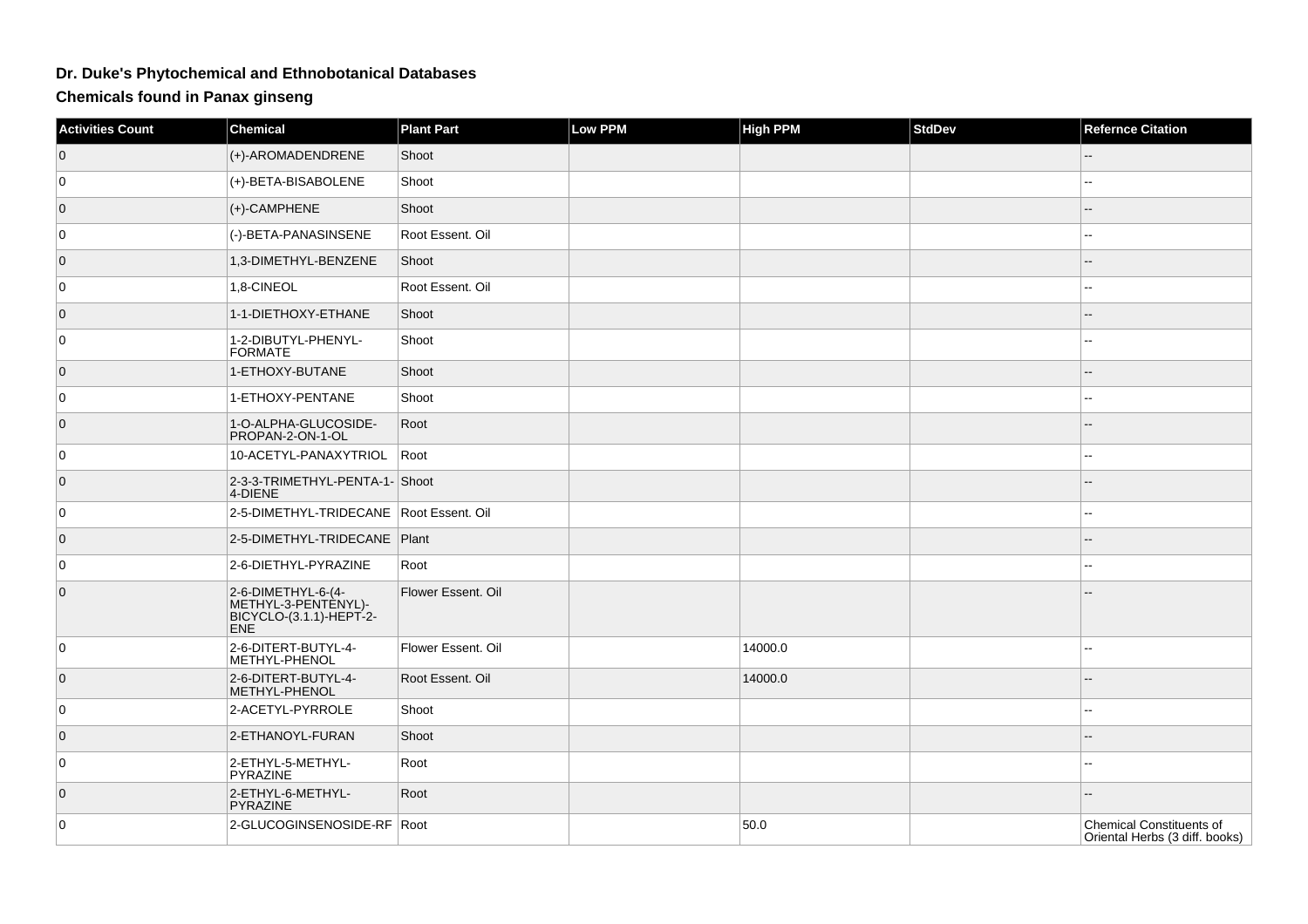| <b>Activities Count</b> | Chemical                                                             | <b>Plant Part</b> | Low PPM | <b>High PPM</b> | <b>StdDev</b> | <b>Refernce Citation</b> |
|-------------------------|----------------------------------------------------------------------|-------------------|---------|-----------------|---------------|--------------------------|
| $\overline{0}$          | 2-ISO-BUTYL-3-METHOXY-<br>PYRAZINE                                   | Root              |         |                 |               |                          |
| $\overline{0}$          | 2-ISO-PROPYL-3-<br>METHOXY-PYRAZINE                                  | Root              |         |                 |               |                          |
| $\overline{0}$          | 2-ISO-PROPYL-5-METHYL-<br><b>ANISOLE</b>                             | Root              |         |                 |               |                          |
| $\overline{0}$          | 2-KETO-OCTA-TRANS-3-<br>TRANS-5-DIENE                                | Shoot             |         |                 |               |                          |
| $\overline{0}$          | 2-METHYL-3-O-BETA-D-<br>GLUCOSIDE-PYR-4-ONE                          | Plant             |         |                 |               |                          |
| $\overline{0}$          | 2-METHYL-HEXANOIC-<br><b>ACID-EHTYL-ESTER</b>                        | Root              |         |                 |               | --                       |
| $\overline{0}$          | 2-METHYL-TETRADECANE                                                 | Root Essent, Oil  |         | 29000.0         |               |                          |
| $\overline{0}$          | 2-SEC-BUTYL-3-METHOXY- Root<br>PYRAZINE                              |                   |         |                 |               |                          |
| $\overline{0}$          | 20(R)-GINSENOSIDE-RG-3                                               | Fruit             |         |                 |               |                          |
| $\mathbf 0$             | 20(R)-GINSENOSIDE-RH-1                                               | Rhizome           |         |                 |               |                          |
| $\overline{0}$          | 20(R)-GINSENOSIDE-RH-1                                               | Fruit             |         |                 |               |                          |
| $\overline{0}$          | 20(R)-GINSENOSIDE-RH-2                                               | Leaf              | 6.7     | 10.0            |               |                          |
| $\overline{0}$          | $20(R)$ -GINSENOSIDE-RH-2                                            | Shoot             |         |                 |               |                          |
| $\overline{0}$          | 20(R)-PROTOPANAXADIOL                                                | Leaf              | 0.1     | 1.4             |               |                          |
| $\overline{0}$          | 20(R)-<br>PROTOPANAXATRIOL                                           | Leaf              | 1.4     | 12.5            |               |                          |
| $\overline{0}$          | $20(R)$ -<br>PROTOPANAXATRIOL                                        | Fruit             |         |                 |               |                          |
| $\overline{0}$          | 20(S)-GINSENOSIDE-RH-2                                               | Leaf              |         | 7.0             |               |                          |
| $\mathbf 0$             | 20(S)-PROTOPANAXADIOL- Root<br>3-Ò-BETA-D-<br><b>GLUCOPYRANOSIDE</b> |                   |         | 10.0            |               |                          |
| $\overline{0}$          | 20-(S)-DIHYDRO-<br><b>PROTOPANAXATRIONE</b>                          | Root              |         |                 |               |                          |
| $\mathbf 0$             | 20-GLUCO-GINSENOSIDE                                                 | Leaf              |         |                 |               | --                       |
| $\overline{0}$          | 20-GLUCOSYL-<br><b>GINSENOSIDE</b>                                   | Root              |         | 50.0            |               |                          |
| $\mathbf 0$             | 20-GLUCOSYL-<br>GINSENOSIDE                                          | Flower            |         |                 |               |                          |
| $\overline{0}$          | 22-TRANS-DEHYDRO-24-<br>METHYL-CHOLESTEROL                           | Seed Oil          |         |                 |               |                          |
| $\mathbf 0$             | 24-ETHYL-22-TRANS-<br>DEHYDRO-CHOLESTEROL                            | Seed Oil          |         |                 |               |                          |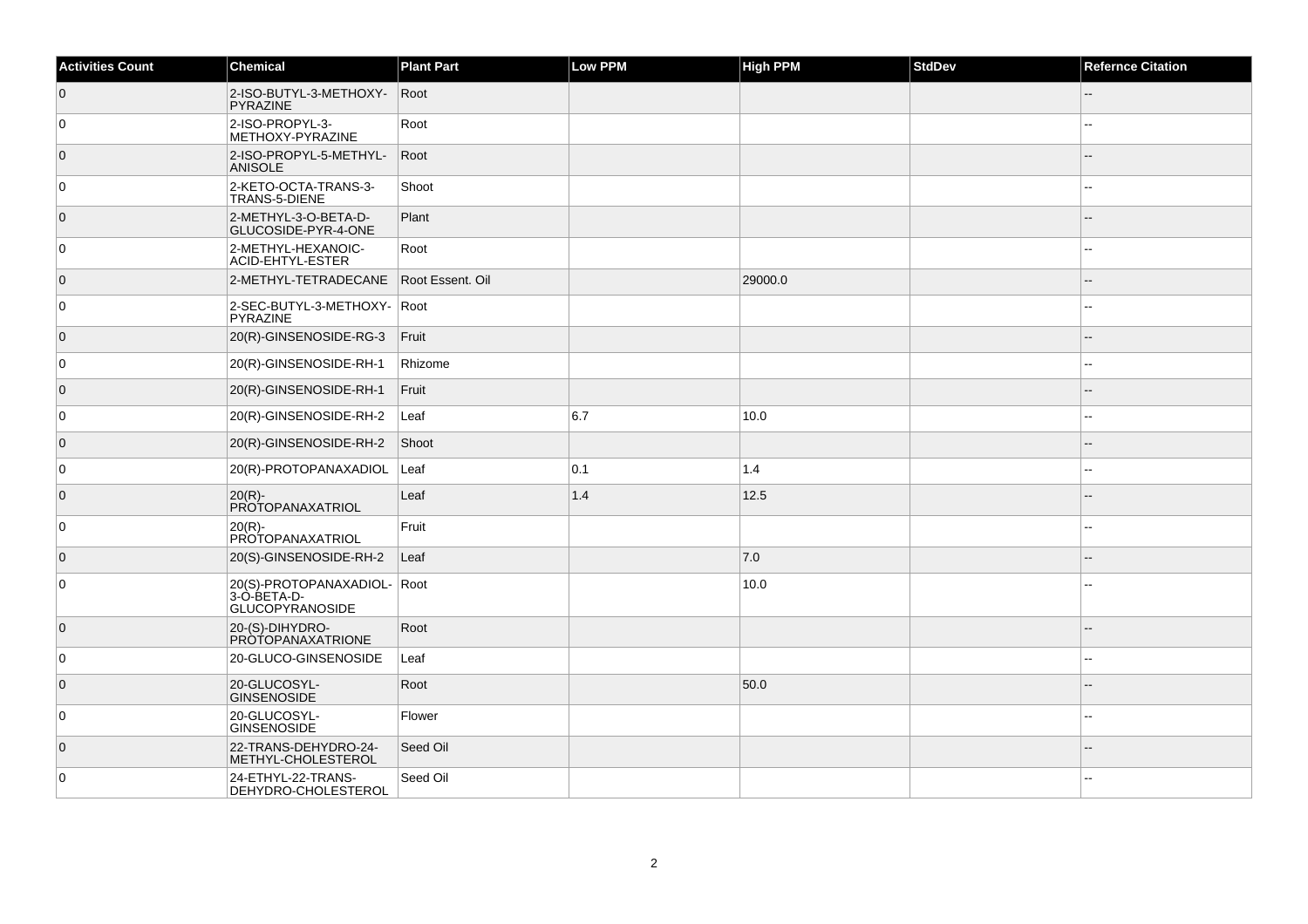| <b>Activities Count</b> | <b>Chemical</b>                                              | <b>Plant Part</b>     | Low PPM | <b>High PPM</b> | <b>StdDev</b> | <b>Refernce Citation</b> |
|-------------------------|--------------------------------------------------------------|-----------------------|---------|-----------------|---------------|--------------------------|
| $\overline{0}$          | 24-ETHYL-24(25)-<br>DEHYDRO-CHOLESTEROL                      | Seed Oil              |         |                 |               |                          |
| 0                       | 24-ETHYL-CHOLESTEROL                                         | Seed Oil              |         |                 |               |                          |
| $\overline{0}$          | 24-METHYL-<br><b>CHOLESTEROL</b>                             | Seed Oil              |         |                 |               | $-$                      |
| 0                       | 24-METHYLENE-24-<br>DIHYDRO-LANOSTEROL                       | Seed Oil              |         |                 |               |                          |
| 5                       | 24-METHYLENE-<br>CYCLOARTANOL                                | Seed Oil              |         |                 |               |                          |
| $\overline{0}$          | 28-ISOFUCOSTEROL                                             | Seed Oil              |         |                 |               | $-$                      |
| $\overline{0}$          | 3-12-DIETHYL-<br>TETRADECA-2-5-9-TRIENE                      | Shoot                 |         |                 |               |                          |
| 0                       | 3-9-10-TRIACETOXY-<br>HEPTADECA-1-16-DIENE-4-<br>6-DIYNE     | Root                  |         |                 |               |                          |
| $\overline{0}$          | 3-DIHYDRO-PANAXACOL                                          | <b>Tissue Culture</b> |         | 2.5             |               |                          |
| $\overline{0}$          | 3-ISO-PROPYL-2-<br>METHOXY-5-METHYL-<br>PYRAZINE             | Root                  |         |                 |               |                          |
| $\overline{0}$          | 3-SEC-BUTYL-2-METHOXY- Root<br>5-METHYL-PYRAZINE             |                       |         |                 |               |                          |
| 0                       | 4-METHYL-METHOXY-<br><b>BENZENE</b>                          | Shoot                 |         |                 |               |                          |
| $\overline{0}$          | 4-METHYL-THIAZOLE-5-<br><b>ETHANOL</b>                       | Root                  |         |                 |               |                          |
| $\overline{0}$          | 4-OXY-OCT-6-ENOIC-ACID-<br>METHYL-ESTER                      | Root                  |         |                 |               |                          |
| $\overline{0}$          | 5-ETHYL-2-3-DIMETHYL-<br>PYRAZINE                            | Root                  |         |                 |               |                          |
| 0                       | 6-ALKYNE-HEXADEC-4-<br><b>TRANS-ENE</b>                      | Shoot                 |         |                 |               |                          |
| $\overline{0}$          | 6-METHYL-2-KETO-HEPTA-<br>3-5-DIENE                          | Shoot                 |         |                 |               | $\sim$                   |
| $\overline{0}$          | 6-METHYL-HEPT-6-EN-2-<br><b>ONE</b>                          | Shoot                 |         |                 |               |                          |
| $\overline{0}$          | 7-ALKYNE-2-HYDROXY-<br>NONA-TRANS-3-TRANS-5-<br><b>DIENE</b> | Shoot                 |         |                 |               |                          |
| $\overline{0}$          | 9-10-EPOXY-HEPTADEC-1-<br>16-DIENE-4-6-DIYN-3-ONE            | Root                  |         |                 |               |                          |
| $\overline{0}$          | 9-10-EPOXY-HEPTADECA-<br>1-16-DIENE-4-6-DIYN                 | Root                  |         |                 |               | $-$                      |
| 16                      | ACETIC-ACID                                                  | Shoot                 |         |                 |               |                          |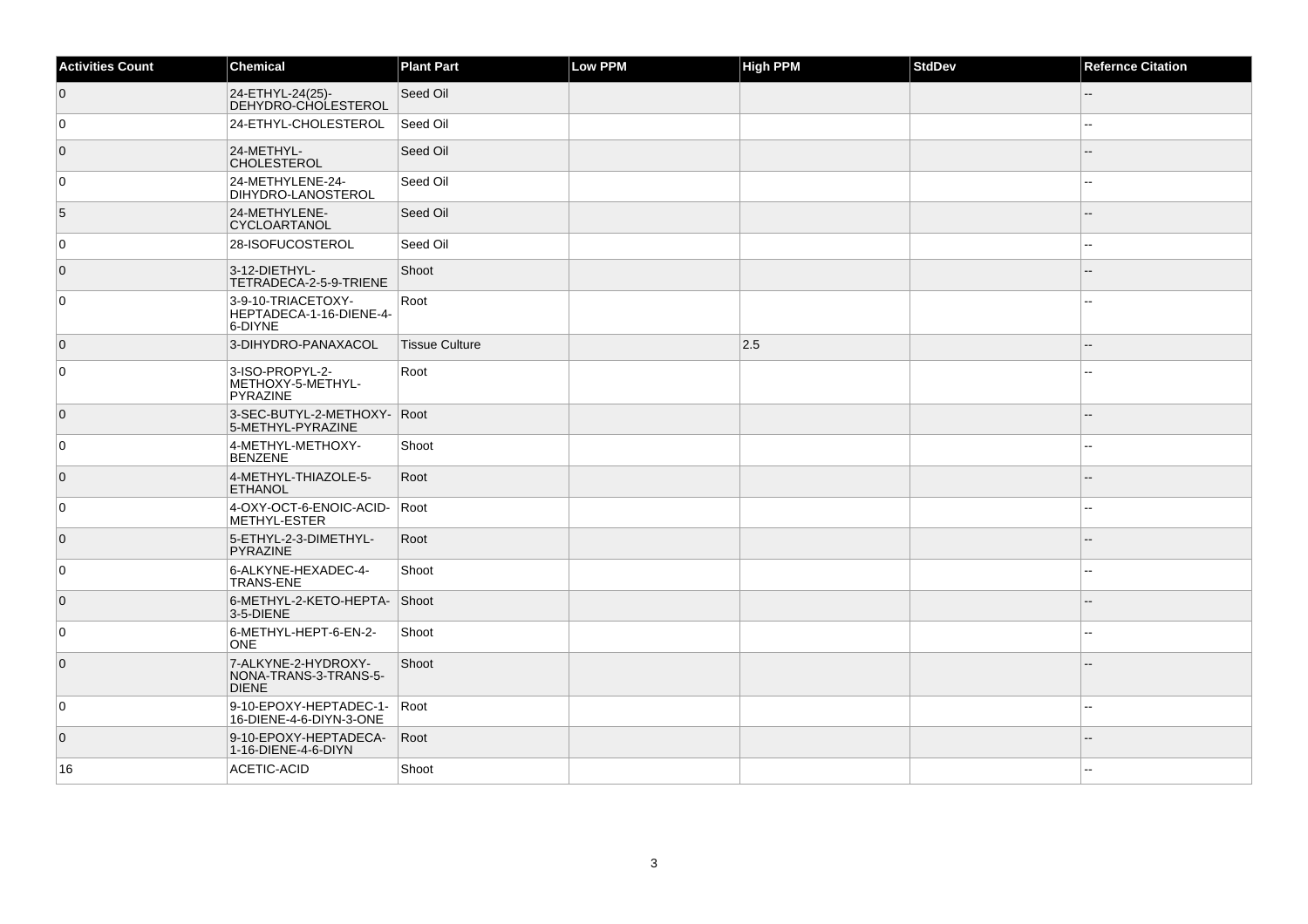| <b>Activities Count</b> | Chemical                           | <b>Plant Part</b>  | Low PPM | <b>High PPM</b> | <b>StdDev</b>      | <b>Refernce Citation</b> |
|-------------------------|------------------------------------|--------------------|---------|-----------------|--------------------|--------------------------|
| $\overline{0}$          | ACETIC-ACID-ETHYL-<br><b>ESTER</b> | Shoot              |         |                 |                    |                          |
| $\overline{0}$          | ACETYL-PANAXYDOL                   | Root               |         | 2.1             | -1.000000000000002 | --                       |
| $\overline{0}$          | ACIDIC-PEPTIDES                    | Flower             |         |                 |                    |                          |
| 11                      | <b>ADENINE</b>                     | Root               |         |                 |                    |                          |
| 28                      | <b>ADENOSINE</b>                   | Root               |         | 90.0            | 1.0                |                          |
| 28                      | <b>ADENOSINE</b>                   | Rhizome            |         |                 |                    | --                       |
| $\overline{0}$          | ADENYL-CYCLASE                     | Root               |         |                 |                    |                          |
| 3                       | ALANINE                            | Root               |         |                 |                    |                          |
| $\vert 3 \vert$         | <b>ALANINE</b>                     | Leaf               |         |                 |                    |                          |
| 0                       | ALLO-AROMADENDRENE                 | Shoot              |         |                 |                    |                          |
| $\overline{0}$          | ALLO-AROMADENDRENE                 | Flower Essent. Oil |         |                 |                    |                          |
| $\overline{0}$          | ALLO-AROMADENDRENE                 | Plant              |         |                 |                    | --                       |
| $\overline{0}$          | ALLO-AROMADENDRENE                 | Root Essent. Oil   |         |                 |                    | $-$                      |
| $\overline{0}$          | ALLO-AROMADENDRENE                 | Shoot Essent. Oil  |         |                 |                    |                          |
| $\overline{0}$          | ALPHA-AMYLASE                      | Root               |         |                 |                    |                          |
| $\overline{0}$          | ALPHA-BERGAMOTENE                  | Shoot              |         |                 |                    |                          |
| $\overline{0}$          | ALPHA-COPAENE                      | Flower Essent. Oil |         |                 |                    |                          |
| $\overline{0}$          | ALPHA-COPAENE                      | Shoot Essent. Oil  |         |                 |                    |                          |
| $\overline{0}$          | ALPHA-CUBEBENE                     | Shoot              |         |                 |                    |                          |
| $\overline{0}$          | ALPHA-CUBEBENE                     | Flower Essent. Oil |         |                 |                    | --                       |
| $\overline{0}$          | ALPHA-FARNESENE                    | Flower Essent. Oil |         | 14000.0         |                    |                          |
| $\overline{0}$          | ALPHA-FRUCTOSE                     | Root               |         |                 |                    |                          |
| $\overline{0}$          | ALPHA-GAMMA-<br><b>DIPALMITIN</b>  | Root               |         |                 |                    |                          |
| $\overline{0}$          | ALPHA-GLUCOSE                      | Root               |         |                 |                    | $\overline{a}$           |
| $\overline{0}$          | ALPHA-GUAIENE                      | Flower Essent. Oil |         | 55000.0         |                    |                          |
| $\overline{0}$          | ALPHA-GUAIENE                      | Root               |         |                 |                    |                          |
| $\overline{0}$          | ALPHA-GUAIENE                      | Root Essent. Oil   |         | 40000.0         | 1.0                |                          |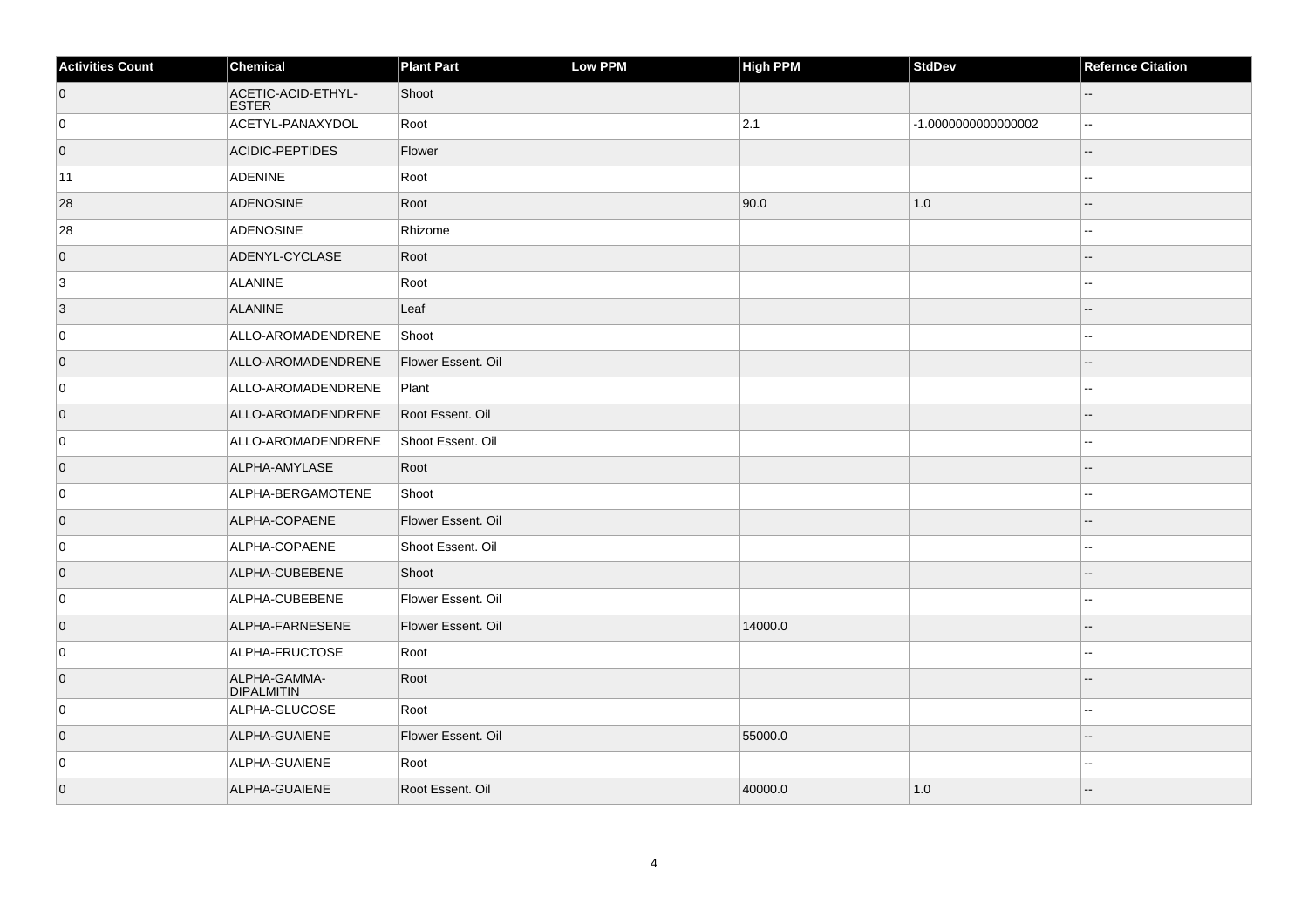| <b>Activities Count</b> | <b>Chemical</b>                            | <b>Plant Part</b>  | Low PPM | <b>High PPM</b> | <b>StdDev</b> | <b>Refernce Citation</b>                                                                                                                                                    |
|-------------------------|--------------------------------------------|--------------------|---------|-----------------|---------------|-----------------------------------------------------------------------------------------------------------------------------------------------------------------------------|
| $\overline{2}$          | ALPHA-HUMULENE                             | Root Essent. Oil   |         |                 |               | $\sim$                                                                                                                                                                      |
| $ 2\rangle$             | ALPHA-HUMULENE                             | Plant              |         |                 |               | Leung, A. Y. and Foster, S.<br>1995. Encyclopedia of<br>Common Natural Ingredients<br>2nd Ed. John Wiley & Sons,<br>New York. 649 pp.                                       |
| 0                       | ALPHA-MALTOSE                              | Root               |         |                 |               |                                                                                                                                                                             |
| $\overline{0}$          | ALPHA-MALTOSYL-BETA-<br>D-FRUCTOFURANOSIDE | Root               |         |                 |               | List, P.H. and Horhammer, L.,<br>Hager's Handbuch der<br>Pharmazeutischen Praxis,<br>Vols. 2-6, Springer-Verlag,<br>Berlin, 1969-1979.                                      |
| $\mathbf 0$             | ALPHA-NEOCLOVENE                           | Plant              |         |                 |               | Leung, A. Y. and Foster, S.<br>1995. Encyclopedia of<br>Common Natural Ingredients<br>2nd Ed. John Wiley & Sons,<br>New York. 649 pp.                                       |
| $\overline{0}$          | ALPHA-NEOCLOVENE                           | Root Essent. Oil   |         |                 |               |                                                                                                                                                                             |
| 0                       | ALPHA-PANASINSENE                          | Plant              |         |                 |               | Leung, A. Y. and Foster, S.<br>1995. Encyclopedia of<br>Common Natural Ingredients<br>2nd Ed. John Wiley & Sons,<br>New York. 649 pp.                                       |
| $\overline{0}$          | ALPHA-PANASINSENE                          | Root Essent, Oil   |         |                 |               |                                                                                                                                                                             |
| 0                       | ALPHA-PANASINSENE                          | Root               |         | 17.6            |               |                                                                                                                                                                             |
| 11                      | ALPHA-PHELLANDRENE                         | Root Essent, Oil   |         |                 |               |                                                                                                                                                                             |
| 11                      | ALPHA-PHELLANDRENE                         | Root               |         |                 |               |                                                                                                                                                                             |
| 11                      | ALPHA-PHELLANDRENE                         | Plant              |         |                 |               | Newall, C. A., Anderson, L. A.<br>and Phillipson, J. D. 1996.<br>Herbal Medicine - A Guide for<br>Health-care Professionals.<br>The Pharmaceutical Press,<br>London. 296pp. |
| 28                      | ALPHA-PINENE                               | Root               |         |                 |               |                                                                                                                                                                             |
| 28                      | ALPHA-PINENE                               | Root Essent, Oil   |         |                 |               |                                                                                                                                                                             |
| $\mathbf 0$             | ALPHA-PYRROLIDONE                          | Root               |         |                 |               |                                                                                                                                                                             |
| $\overline{0}$          | ALPHA-SANTALENE                            | Shoot Essent, Oil  |         |                 |               |                                                                                                                                                                             |
| $\mathsf 0$             | ALPHA-SANTALENE                            | Flower Essent. Oil |         |                 |               |                                                                                                                                                                             |
| $\overline{0}$          | ALPHA-SANTALENE                            | Root Essent. Oil   |         |                 |               |                                                                                                                                                                             |
| 3                       | ALPHA-SELINENE                             | Flower Essent. Oil |         |                 |               |                                                                                                                                                                             |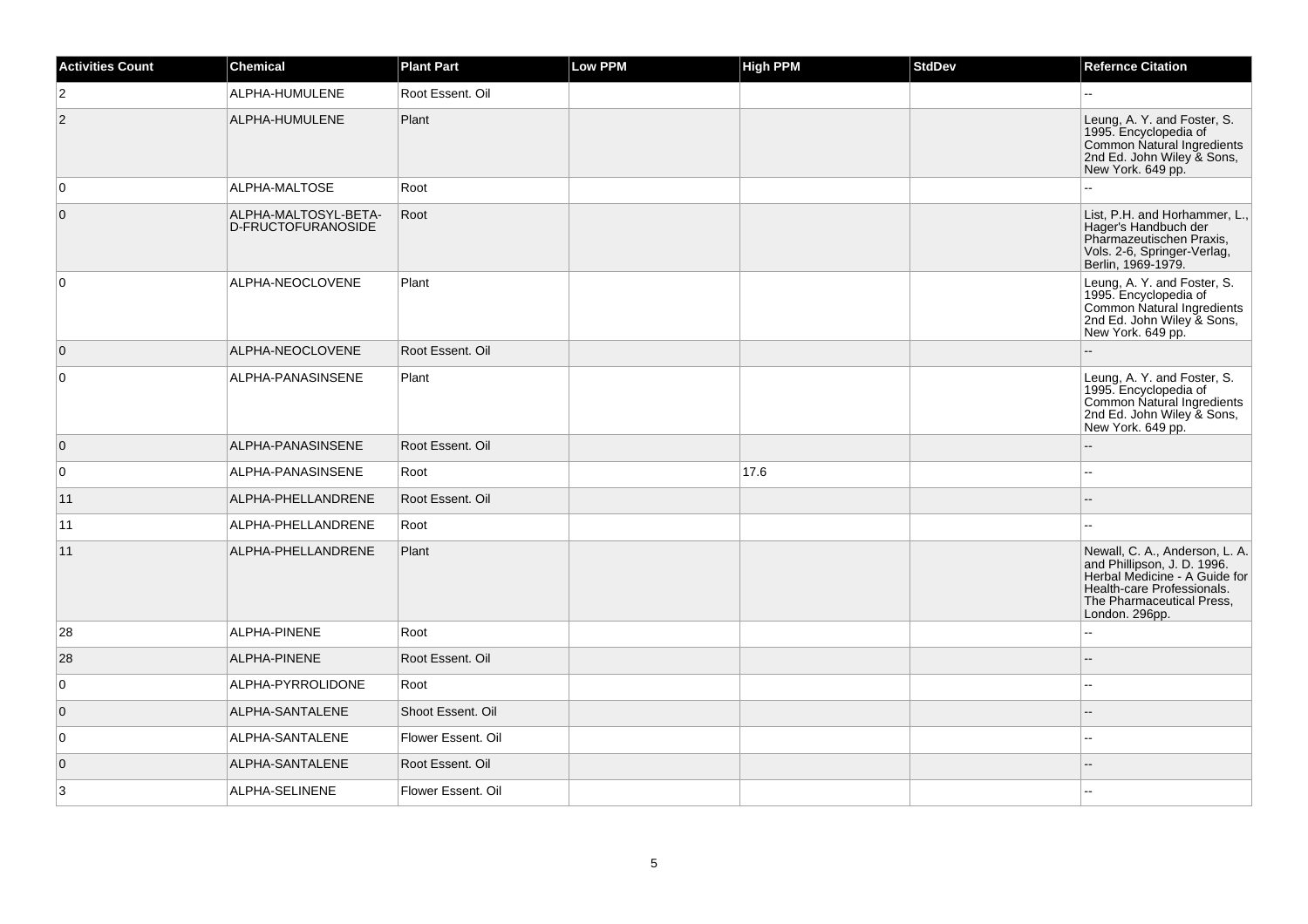| <b>Activities Count</b> | Chemical                               | <b>Plant Part</b>     | Low PPM | <b>High PPM</b> | StdDev               | <b>Refernce Citation</b>                                                                                                              |
|-------------------------|----------------------------------------|-----------------------|---------|-----------------|----------------------|---------------------------------------------------------------------------------------------------------------------------------------|
| $ 3\rangle$             | ALPHA-SELINENE                         | Root Essent. Oil      |         |                 |                      |                                                                                                                                       |
| 3                       | ALPHA-SELINENE                         | Plant                 |         |                 |                      | Leung, A. Y. and Foster, S.<br>1995. Encyclopedia of<br>Common Natural Ingredients<br>2nd Ed. John Wiley & Sons,<br>New York. 649 pp. |
| $\vert 3 \vert$         | ALPHA-SELINENE                         | Shoot                 |         |                 |                      |                                                                                                                                       |
| 5                       | <b>ALUMINUM</b>                        | Root                  | 5.0     | 22.0            | -0.30067595885157333 | $\overline{\phantom{a}}$                                                                                                              |
| $\overline{0}$          | AMINO-ACIDS                            | Flower                |         |                 |                      |                                                                                                                                       |
| 0                       | AMINO-ACIDS                            | <b>Tissue Culture</b> |         |                 |                      | $\overline{a}$                                                                                                                        |
| $\overline{0}$          | AMINO-ACIDS                            | Root                  |         |                 |                      |                                                                                                                                       |
| 0                       | ARACHIDIC-ACID                         | Root                  |         |                 |                      |                                                                                                                                       |
| 14                      | ARGININE                               | Leaf                  |         |                 |                      |                                                                                                                                       |
| 14                      | <b>ARGININE</b>                        | Root                  |         |                 |                      | $\overline{a}$                                                                                                                        |
| $\overline{0}$          | AROMADENDRANE-4-<br>BETA-10-ALPHA-DIOL | Plant                 |         | 3.0             |                      | $\overline{a}$                                                                                                                        |
| 3                       | AROMADENDRENE                          | Root Essent. Oil      |         |                 |                      |                                                                                                                                       |
| $\vert 3 \vert$         | AROMADENDRENE                          | Flower Essent. Oil    |         |                 |                      |                                                                                                                                       |
| 3                       | AROMADENDRENE                          | Plant                 |         |                 |                      |                                                                                                                                       |
| $\vert$ 2               | <b>ARSENIC</b>                         | Root                  |         |                 |                      | $-$                                                                                                                                   |
| $ 112\rangle$           | ASCORBIC-ACID                          | Root                  |         | 0.0             | -0.6459735820044326  | $\overline{a}$                                                                                                                        |
| 112                     | ASCORBIC-ACID                          | Leaf                  |         |                 |                      |                                                                                                                                       |
| 0                       | ASH                                    | Root                  | 10600.0 | 50000.0         | -0.5013998487298318  | $\sim$                                                                                                                                |
| $\overline{0}$          | <b>ASPARTASE</b>                       | Root                  |         |                 |                      |                                                                                                                                       |
| 3                       | ASPARTIC-ACID                          | Leaf                  |         |                 |                      |                                                                                                                                       |
| $\vert 3 \vert$         | ASPARTIC-ACID                          | Root                  |         |                 |                      |                                                                                                                                       |
| 0                       | AVENASTEROL                            | Seed Oil              |         |                 |                      |                                                                                                                                       |
| 10                      | <b>AZULENE</b>                         | Shoot                 |         |                 |                      |                                                                                                                                       |
| $\vert$ 1               | BEHENIC-ACID                           | Root                  |         |                 |                      |                                                                                                                                       |
| 24                      | BENZALDEHYDE                           | Shoot                 |         |                 |                      |                                                                                                                                       |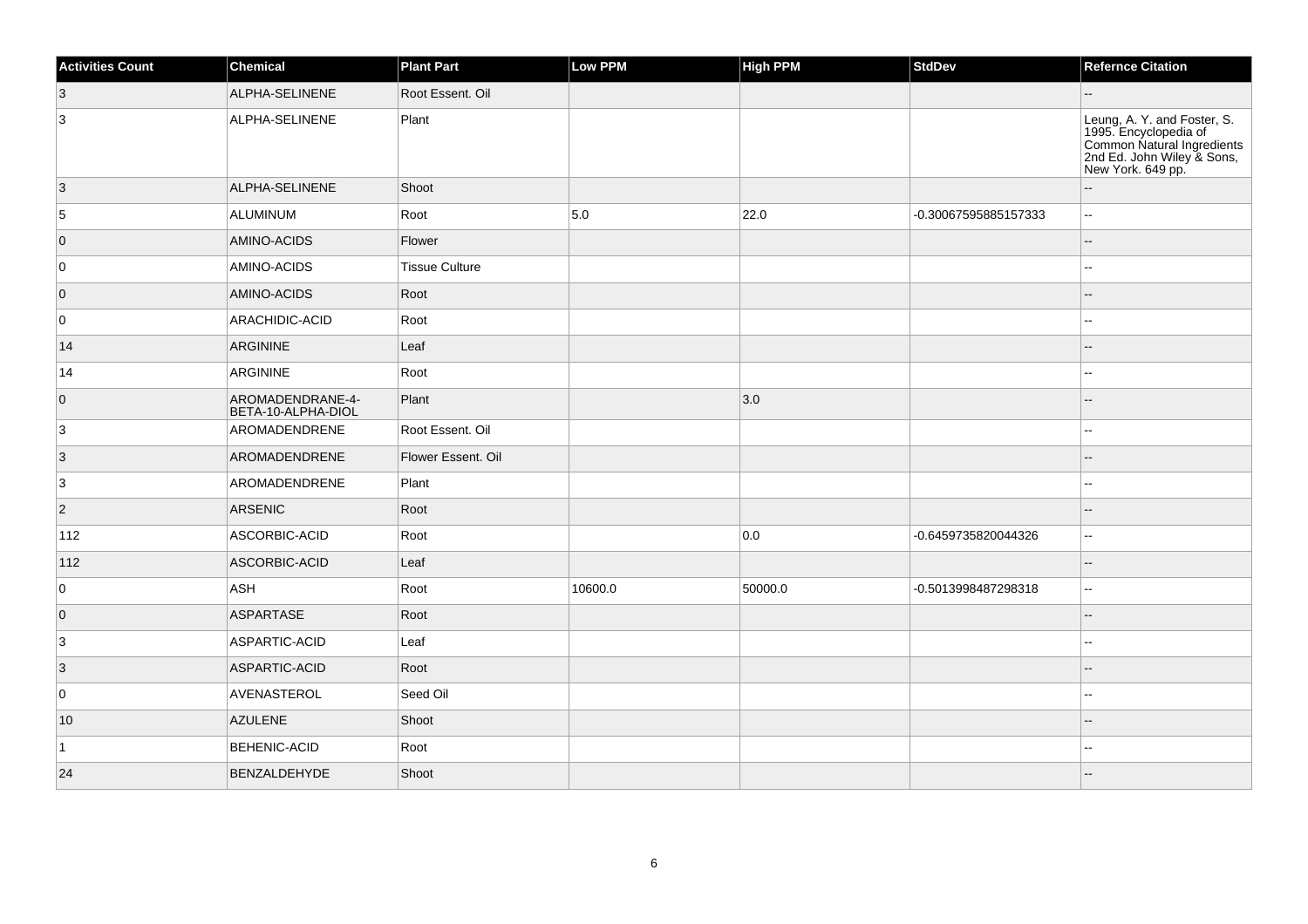| <b>Activities Count</b> | Chemical                             | <b>Plant Part</b>  | Low PPM | <b>High PPM</b> | <b>StdDev</b>      | <b>Refernce Citation</b>                                                                                                              |
|-------------------------|--------------------------------------|--------------------|---------|-----------------|--------------------|---------------------------------------------------------------------------------------------------------------------------------------|
| 0                       | BENZYL-BETA-<br><b>PRIMEVEROSIDE</b> | Root               |         | 47.0            |                    | --                                                                                                                                    |
| $\overline{0}$          | BETA-AMYLASE                         | Root               |         |                 |                    |                                                                                                                                       |
| 9                       | <b>BETA-AMYRIN</b>                   | Seed Oil           |         |                 |                    |                                                                                                                                       |
| 6                       | <b>BETA-BISABOLENE</b>               | Root Essent, Oil   |         |                 |                    |                                                                                                                                       |
| 6                       | <b>BETA-BISABOLENE</b>               | Plant              |         |                 |                    |                                                                                                                                       |
| $\overline{0}$          | <b>BETA-BOURBONENE</b>               | Shoot              |         |                 |                    |                                                                                                                                       |
| 0                       | <b>BETA-BOURBONENE</b>               | Flower Essent. Oil |         |                 |                    |                                                                                                                                       |
| 53                      | <b>BETA-CAROTENE</b>                 | Root               |         |                 |                    |                                                                                                                                       |
| 0                       | BETA-CARYOPHYLLENE                   | Shoot              |         |                 |                    |                                                                                                                                       |
| $\overline{0}$          | BETA-CARYOPHYLLENE                   | Flower Essent. Oil |         |                 |                    |                                                                                                                                       |
| $\mathbf 0$             | <b>BETA-CUBEBENE</b>                 | Shoot              |         |                 |                    |                                                                                                                                       |
| $\overline{0}$          | <b>BETA-CUBEBENE</b>                 | Flower Essent. Oil |         |                 |                    |                                                                                                                                       |
| 5                       | BETA-ELEMENE                         | Flower Essent. Oil |         | 29000.0         |                    |                                                                                                                                       |
| 5                       | BETA-ELEMENE                         | Shoot              |         |                 |                    |                                                                                                                                       |
| 5                       | <b>BETA-ELEMENE</b>                  | Root               |         |                 |                    |                                                                                                                                       |
| 5                       | <b>BETA-ELEMENE</b>                  | Root Essent. Oil   |         | 150000.0        | 1.0                |                                                                                                                                       |
| $\mathbf 0$             | BETA-ELEMENENE                       | Flower Essent. Oil |         |                 |                    |                                                                                                                                       |
| 13                      | BETA-EUDESMOL                        | Root Essent. Oil   |         |                 |                    |                                                                                                                                       |
| 13                      | <b>BETA-EUDESMOL</b>                 | Plant              |         |                 |                    | --                                                                                                                                    |
| $\overline{0}$          | BETA-FARNES-(3-CIS-6-<br>TRANS)-ENE  | Shoot              |         |                 |                    |                                                                                                                                       |
| 0                       | BETA-FARNES-CIS-ENE                  | Shoot              |         |                 |                    |                                                                                                                                       |
| $\overline{0}$          | BETA-FARNESENE                       | Root               |         |                 |                    |                                                                                                                                       |
| $\mathbf 0$             | <b>BETA-FARNESENE</b>                | Stem               |         | 1000.0          |                    |                                                                                                                                       |
| $\mathbf 0$             | <b>BETA-FARNESENE</b>                | Plant              |         |                 |                    | Leung, A. Y. and Foster, S.<br>1995. Encyclopedia of<br>Common Natural Ingredients<br>2nd Ed. John Wiley & Sons,<br>New York. 649 pp. |
| 0                       | <b>BETA-FARNESENE</b>                | Leaf               |         | 1000.0          | 0.3101066332955471 | --                                                                                                                                    |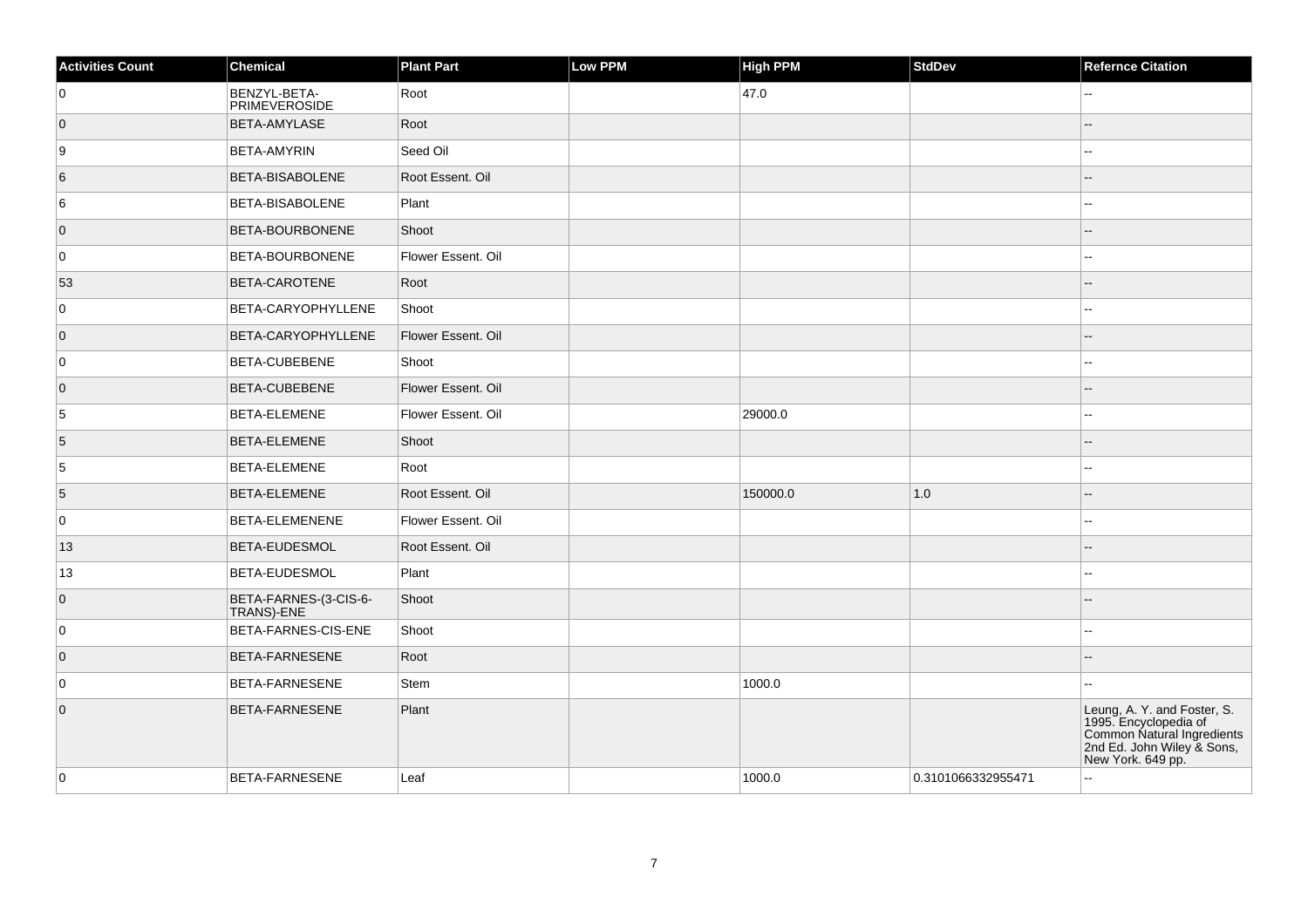| <b>Activities Count</b> | Chemical                | <b>Plant Part</b>  | <b>Low PPM</b> | <b>High PPM</b> | <b>StdDev</b> | <b>Refernce Citation</b>                                                                                                              |
|-------------------------|-------------------------|--------------------|----------------|-----------------|---------------|---------------------------------------------------------------------------------------------------------------------------------------|
| $\overline{0}$          | <b>BETA-FARNESENE</b>   | Root Essent. Oil   |                | 85000.0         | $-1.0$        | $\qquad \qquad -$                                                                                                                     |
| $\overline{0}$          | <b>BETA-FARNESENE</b>   | Flower Essent. Oil |                | 43000.0         |               |                                                                                                                                       |
| $\overline{0}$          | <b>BETA-FRUCTOSE</b>    | Root               |                |                 |               |                                                                                                                                       |
| $\overline{0}$          | <b>BETA-GLUCOSE</b>     | Root               |                |                 |               | --                                                                                                                                    |
| $\overline{0}$          | <b>BETA-GUAIENE</b>     | Plant              |                |                 |               |                                                                                                                                       |
| 0                       | <b>BETA-GUAIENE</b>     | Root Essent. Oil   |                |                 |               |                                                                                                                                       |
| $\overline{0}$          | <b>BETA-GURJUNENE</b>   | Plant              |                |                 |               |                                                                                                                                       |
| $\overline{0}$          | BETA-GURJUNENE          | Root Essent. Oil   |                | 60000.0         | $-1.0$        |                                                                                                                                       |
| $\overline{0}$          | BETA-HUMULENE           | Root Essent. Oil   |                |                 |               |                                                                                                                                       |
| $\overline{0}$          | <b>BETA-HUMULENE</b>    | Plant              |                |                 |               | Leung, A. Y. and Foster, S.<br>1995. Encyclopedia of<br>Common Natural Ingredients<br>2nd Ed. John Wiley & Sons,<br>New York. 649 pp. |
| $\overline{0}$          | <b>BETA-MAALIENE</b>    | Flower Essent. Oil |                |                 |               |                                                                                                                                       |
| 0                       | <b>BETA-MAALIENE</b>    | Shoot              |                |                 |               |                                                                                                                                       |
| $\overline{0}$          | <b>BETA-MAALIENE</b>    | Root               |                |                 |               |                                                                                                                                       |
| $\overline{0}$          | BETA-MALTOSE            | Root               |                |                 |               |                                                                                                                                       |
| $\overline{0}$          | BETA-NEOCLOVENE         | Root Essent, Oil   |                |                 |               |                                                                                                                                       |
| $\overline{0}$          | <b>BETA-NEOCLOVENE</b>  | Plant              |                |                 |               | Leung, A. Y. and Foster, S.<br>1995. Encyclopedia of<br>Common Natural Ingredients<br>2nd Ed. John Wiley & Sons,<br>New York. 649 pp. |
| $\overline{0}$          | <b>BETA-PANASINSENE</b> | Root               |                | 10.2            |               |                                                                                                                                       |
| $\overline{0}$          | <b>BETA-PANASINSENE</b> | Plant              |                |                 |               | Leung, A. Y. and Foster, S.<br>1995. Encyclopedia of<br>Common Natural Ingredients<br>2nd Ed. John Wiley & Sons,<br>New York. 649 pp. |
| $\overline{0}$          | <b>BETA-PATCHOULENE</b> | Root               |                |                 |               |                                                                                                                                       |
| $\overline{0}$          | <b>BETA-PATCHOULENE</b> | Root Essent. Oil   |                |                 |               |                                                                                                                                       |
| 2                       | <b>BETA-SANTALENE</b>   | Flower Essent. Oil |                |                 |               |                                                                                                                                       |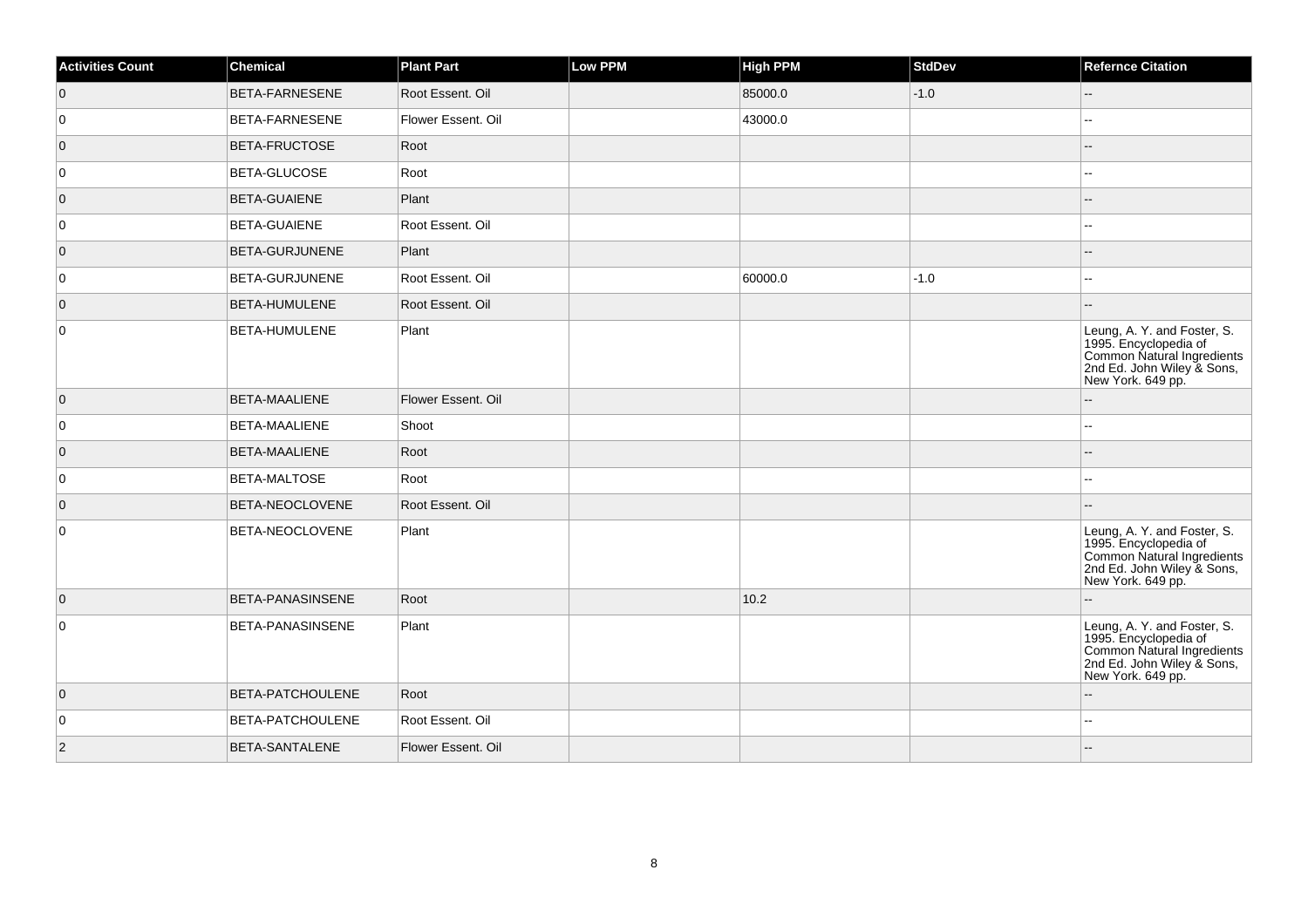| <b>Activities Count</b> | <b>Chemical</b>                                                             | <b>Plant Part</b>  | <b>Low PPM</b> | <b>High PPM</b> | <b>StdDev</b>       | <b>Refernce Citation</b>                                                                                                              |
|-------------------------|-----------------------------------------------------------------------------|--------------------|----------------|-----------------|---------------------|---------------------------------------------------------------------------------------------------------------------------------------|
| 3                       | <b>BETA-SELINENE</b>                                                        | Plant              |                |                 |                     | Leung, A. Y. and Foster, S.<br>1995. Encyclopedia of<br>Common Natural Ingredients<br>2nd Ed. John Wiley & Sons,<br>New York. 649 pp. |
| 3                       | <b>BETA-SELINENE</b>                                                        | Root Essent, Oil   |                | 80000.0         |                     |                                                                                                                                       |
| 47                      | <b>BETA-SITOSTEROL</b>                                                      | Rhizome            |                |                 |                     | ۵.                                                                                                                                    |
| 47                      | <b>BETA-SITOSTEROL</b>                                                      | Fruit              |                |                 |                     |                                                                                                                                       |
| 47                      | BETA-SITOSTEROL                                                             | Root               |                |                 |                     |                                                                                                                                       |
| $\overline{0}$          | BETA-SITOSTEROL-3-O-<br>BETA-D-GLUCOSIDE                                    | Root               |                |                 |                     | <b>Chemical Constituents of</b><br>Oriental Herbs (3 diff. books)                                                                     |
| 0                       | BETA-SITOSTERYL-<br><b>GLUCOSIDE</b>                                        | Plant              |                |                 |                     |                                                                                                                                       |
| $\overline{0}$          | BICYCLO-(2.1.0)-PENTANE-Shoot<br>5-CARBOXYLIC-ACID-1-<br>METHYL-ETHYL-ESTER |                    |                |                 |                     |                                                                                                                                       |
| $\overline{0}$          | <b>BICYCLOGERMACRENE</b>                                                    | Plant              |                |                 |                     | Leung, A. Y. and Foster, S.<br>1995. Encyclopedia of<br>Common Natural Ingredients<br>2nd Ed. John Wiley & Sons,<br>New York. 649 pp. |
| $\overline{0}$          | <b>BICYCLOGERMACRENE</b>                                                    | Root               |                |                 |                     |                                                                                                                                       |
| $\overline{4}$          | <b>BIOTIN</b>                                                               | Root               |                | 0.9             |                     | $\overline{\phantom{a}}$                                                                                                              |
| $\overline{0}$          | <b>BISABOLENE</b>                                                           | Flower Essent, Oil |                |                 |                     | $=$                                                                                                                                   |
| $\overline{0}$          | <b>BUTYROSPERMOL</b>                                                        | Seed Oil           |                |                 |                     | $\overline{a}$                                                                                                                        |
| $\vert$ 4               | <b>CADINENE</b>                                                             | Shoot              |                |                 |                     |                                                                                                                                       |
| 102                     | CAFFEIC-ACID                                                                | Root               |                |                 |                     | $\sim$                                                                                                                                |
| 28                      | <b>CALCIUM</b>                                                              | Root               | 611.0          | 2880.0          | -0.4953286858004708 | $- -$                                                                                                                                 |
| $\overline{2}$          | <b>CAMPESTEROL</b>                                                          | Root               |                |                 |                     | 44                                                                                                                                    |
| $\overline{0}$          | CAMPESTEROL-6'-<br><b>LINOLENYLGLUCOSIDE</b>                                | Root               |                |                 |                     | <b>Chemical Constituents of</b><br>Oriental Herbs (3 diff. books)                                                                     |
| 0                       | CAMPESTEROL-6'-<br><b>LINOLYLGLUCOSIDE</b>                                  | Root               |                |                 |                     | <b>Chemical Constituents of</b><br>Oriental Herbs (3 diff. books)                                                                     |
| $\overline{0}$          | CAMPESTEROL-6'-<br><b>OLEYLGLUCOSIDE</b>                                    | Root               |                |                 |                     | <b>Chemical Constituents of</b><br>Oriental Herbs (3 diff. books)                                                                     |
| $\overline{0}$          | CAMPESTEROL-6'-<br>PALMITYLGLUCOSIDE                                        | Root               |                |                 |                     | <b>Chemical Constituents of</b><br>Oriental Herbs (3 diff. books)                                                                     |
| $\overline{0}$          | CAMPESTEROL-6'-<br><b>STEARYLGLUCOSIDE</b>                                  | Root               |                |                 |                     | <b>Chemical Constituents of</b><br>Oriental Herbs (3 diff. books)                                                                     |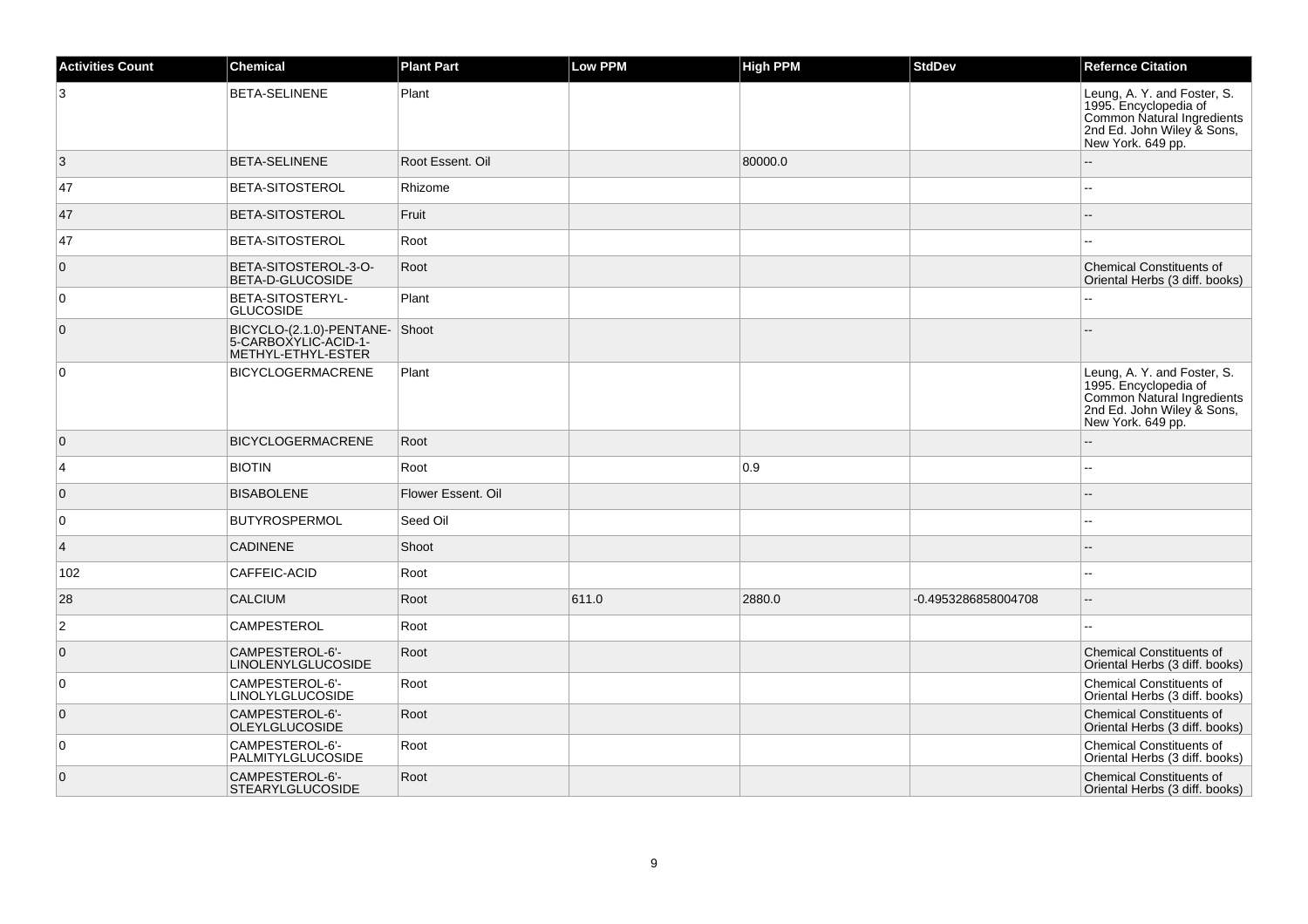| <b>Activities Count</b> | <b>Chemical</b>                      | <b>Plant Part</b>     | <b>Low PPM</b> | <b>High PPM</b> | <b>StdDev</b>        | <b>Refernce Citation</b>                                                                                                                                                    |
|-------------------------|--------------------------------------|-----------------------|----------------|-----------------|----------------------|-----------------------------------------------------------------------------------------------------------------------------------------------------------------------------|
| $\overline{0}$          | CAPROIC-ACID-BUTYL-<br>ESTER         | Root                  |                |                 |                      |                                                                                                                                                                             |
| $\overline{0}$          | CAPROIC-ACID-PROPYL-<br><b>ESTER</b> | Root                  |                |                 |                      |                                                                                                                                                                             |
| $\overline{0}$          | <b>CARBOHYDRATES</b>                 | Root                  | 176808.0       | 834000.0        | 0.050849387570411526 |                                                                                                                                                                             |
| $\overline{0}$          | CARBON-DISULFIDE                     | Root                  |                | 1500.0          |                      | List, P.H. and Horhammer, L.,<br>Hager's Handbuch der<br>Pharmazeutischen Praxis,<br>Vols. 2-6, Springer-Verlag,<br>Berlin, 1969-1979.                                      |
| 31                      | <b>CARYOPHYLLENE</b>                 | Plant                 |                |                 |                      | Leung, A. Y. and Foster, S.<br>1995. Encyclopedia of<br>Common Natural Ingredients<br>2nd Ed. John Wiley & Sons,<br>New York. 649 pp.                                       |
| 31                      | <b>CARYOPHYLLENE</b>                 | Root Essent, Oil      |                |                 |                      | $-$                                                                                                                                                                         |
| 1                       | CARYOPHYLLENE-<br>ALCOHOL            | Root Essent. Oil      |                |                 |                      |                                                                                                                                                                             |
| $\vert$ 1               | CATALASE                             | Root                  |                |                 |                      |                                                                                                                                                                             |
| $\overline{0}$          | <b>CELLULASE</b>                     | Root                  |                |                 |                      |                                                                                                                                                                             |
| $\overline{0}$          | <b>CEREBROSIDE</b>                   | Root                  |                |                 |                      |                                                                                                                                                                             |
| $\overline{0}$          | CHLORO-PANAXYDIOL                    | <b>Tissue Culture</b> |                | 3.0             |                      | $-$                                                                                                                                                                         |
| 21                      | <b>CHLOROPHYLL</b>                   | Leaf                  |                |                 |                      |                                                                                                                                                                             |
| 0                       | CHOLESTA-3-5-DIENE                   | Shoot                 |                |                 |                      |                                                                                                                                                                             |
| $\vert$ 1               | <b>CHOLESTEROL</b>                   | Seed Oil              |                |                 |                      |                                                                                                                                                                             |
| 20                      | <b>CHOLINE</b>                       | Root                  | 1000.0         | 2000.0          | -0.17667432573797054 | $\overline{a}$                                                                                                                                                              |
| 24                      | <b>CHROMIUM</b>                      | Root                  | 0.2            | 1.1             | -0.34069526376445175 | Ξ.                                                                                                                                                                          |
| $\overline{0}$          | <b>CINEOLE</b>                       | Plant                 |                |                 |                      | Newall, C. A., Anderson, L. A.<br>and Phillipson, J. D. 1996.<br>Herbal Medicine - A Guide for<br>Health-care Professionals.<br>The Pharmaceutical Press,<br>London. 296pp. |
| $\overline{0}$          | CIS-CARYOPHYLLENE                    | Root Essent. Oil      |                |                 |                      |                                                                                                                                                                             |
| $\overline{0}$          | CIS-CARYOPHYLLENE                    | Plant                 |                |                 |                      | $\overline{a}$                                                                                                                                                              |
| 53                      | <b>CITRAL</b>                        | Root Essent. Oil      |                |                 |                      |                                                                                                                                                                             |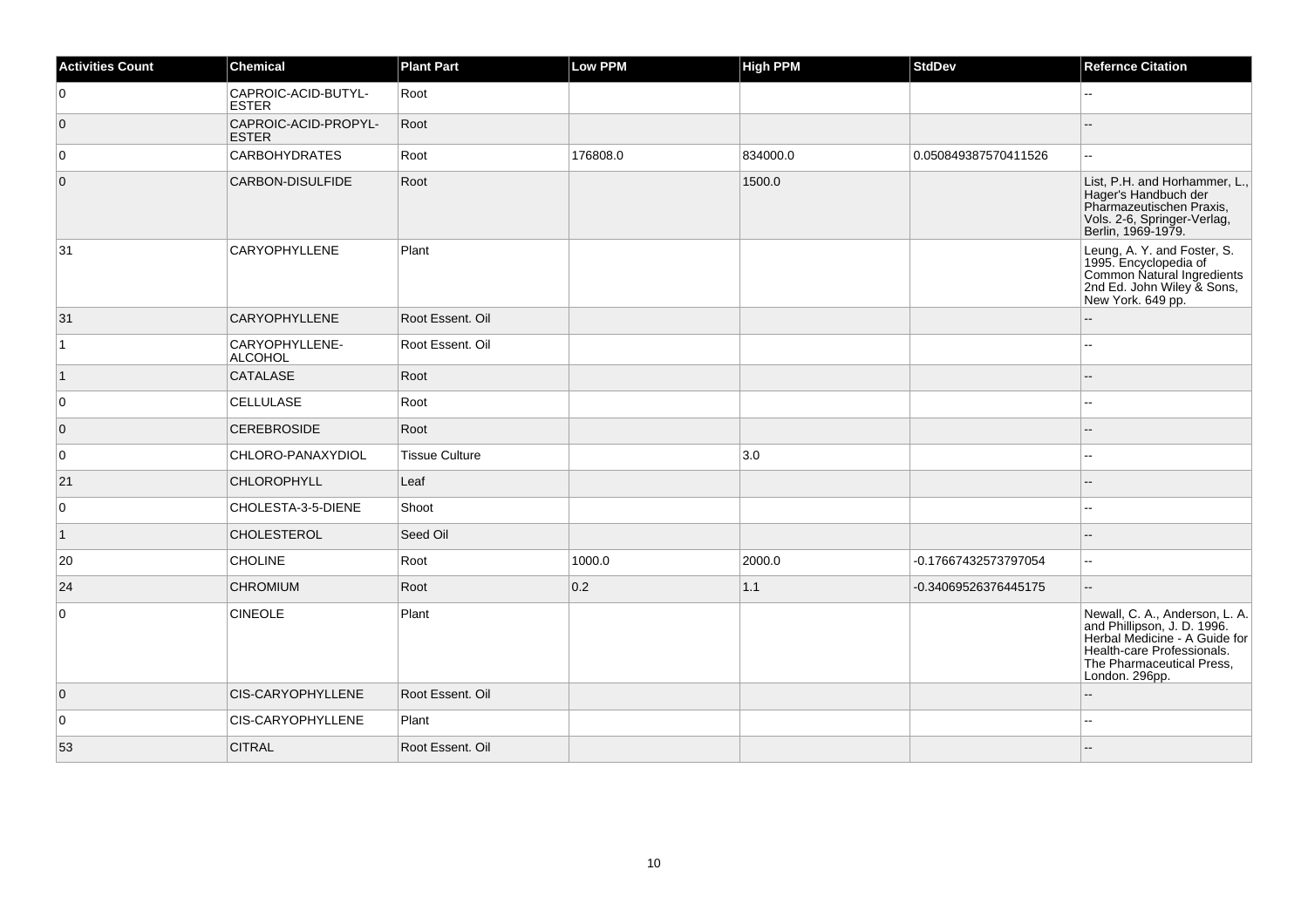| <b>Activities Count</b> | Chemical                                                                                                                              | <b>Plant Part</b> | Low PPM | <b>High PPM</b> | StdDev             | <b>Refernce Citation</b>                                                                                                                     |
|-------------------------|---------------------------------------------------------------------------------------------------------------------------------------|-------------------|---------|-----------------|--------------------|----------------------------------------------------------------------------------------------------------------------------------------------|
| 53                      | <b>CITRAL</b>                                                                                                                         | Root              |         |                 |                    | Wichtl, M. 1984. Teedrogen.<br>Ein Handbuch fur Apotheker<br>und Arzte. Wissenschaftliche<br>Verlagsgesellscharft. mbH<br>Stuttgart. 393 pp. |
| 23                      | <b>CITRIC-ACID</b>                                                                                                                    | Root              |         |                 |                    |                                                                                                                                              |
| $\overline{1}$          | <b>CITROSTADIENOL</b>                                                                                                                 | Seed Oil          |         |                 |                    |                                                                                                                                              |
| $\overline{2}$          | <b>COBALT</b>                                                                                                                         | Root              | 0.7     | 3.1             | -0.477922970663694 | $\overline{a}$                                                                                                                               |
| 12                      | <b>COPPER</b>                                                                                                                         | Inflorescence     |         |                 |                    | 44                                                                                                                                           |
| 12                      | <b>COPPER</b>                                                                                                                         | Fruit             |         |                 |                    |                                                                                                                                              |
| 12                      | <b>COPPER</b>                                                                                                                         | Root              |         | 17.0            | 0.5844884448285068 | цц.                                                                                                                                          |
| 12                      | <b>COPPER</b>                                                                                                                         | <b>Stem</b>       |         |                 |                    | $-$                                                                                                                                          |
| 12                      | <b>COPPER</b>                                                                                                                         | Leaf              |         |                 |                    |                                                                                                                                              |
| 12                      | <b>COPPER</b>                                                                                                                         | Flower            |         |                 |                    |                                                                                                                                              |
| $\overline{7}$          | CYCLOARTENOL                                                                                                                          | Seed Oil          |         |                 |                    | $\overline{\phantom{a}}$                                                                                                                     |
| 3                       | CYCLOEUCALENOL                                                                                                                        | Seed Oil          |         |                 |                    |                                                                                                                                              |
| 13                      | <b>CYSTEINE</b>                                                                                                                       | Root              |         |                 |                    | $-1$                                                                                                                                         |
| $\overline{2}$          | <b>CYSTINE</b>                                                                                                                        | Leaf              |         |                 |                    | --                                                                                                                                           |
| $\overline{2}$          | <b>CYSTINE</b>                                                                                                                        | Root              |         |                 |                    | --                                                                                                                                           |
| $\overline{0}$          | D-FRUCTOSE                                                                                                                            | Root              |         |                 |                    | <b>Chemical Constituents of</b><br>Oriental Herbs (3 diff. books)                                                                            |
| $\vert$ 1               | D-GLUCOSE                                                                                                                             | Root              |         |                 |                    | <b>Chemical Constituents of</b><br>Oriental Herbs (3 diff. books)                                                                            |
| $\overline{0}$          | <b>D-SUCROSE</b>                                                                                                                      | Root              |         |                 |                    |                                                                                                                                              |
| $\overline{0}$          | DAMMARAN-3-BETA-6-<br>ALPHA-12-BETA-20(R)-25-<br>PENTAOL                                                                              | Shoot             |         | 2.0             |                    |                                                                                                                                              |
| $\overline{0}$          | DAMMARAN-3-BETA-6-<br>ALPHA-12-BETA-20(R)-25-<br>PENTAOL-6-O-ALPHA-L-<br>RHAMNOPYRANOSYL(1-2)-<br>O-BETA-D-<br><b>GLUCOPYRANOSIDE</b> | Shoot             |         | 10.0            |                    |                                                                                                                                              |
| $\overline{0}$          | <b>DAUCOSTERINE</b>                                                                                                                   | Leaf              |         | 3.8             |                    | --                                                                                                                                           |
| $\overline{0}$          | <b>DAUCOSTERINE</b>                                                                                                                   | Root              |         |                 |                    |                                                                                                                                              |
| $\overline{5}$          | <b>DAUCOSTEROL</b>                                                                                                                    | Rhizome           |         |                 |                    | $\overline{a}$                                                                                                                               |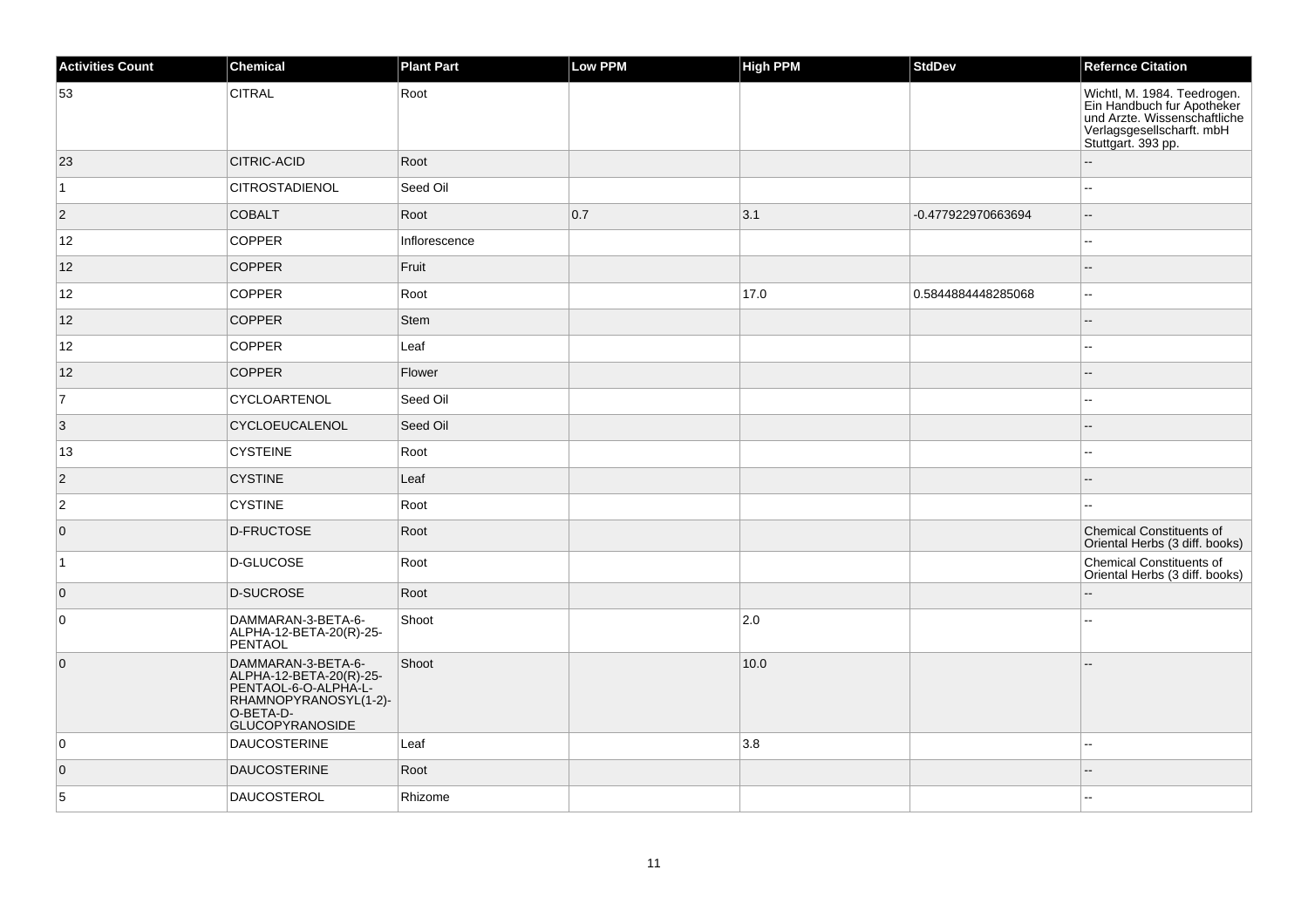| <b>Activities Count</b> | Chemical                              | <b>Plant Part</b>     | Low PPM | <b>High PPM</b> | StdDev             | <b>Refernce Citation</b>                                                                                                               |
|-------------------------|---------------------------------------|-----------------------|---------|-----------------|--------------------|----------------------------------------------------------------------------------------------------------------------------------------|
| $\overline{5}$          | DAUCOSTEROL                           | Fruit                 |         |                 |                    | $-$                                                                                                                                    |
| 5                       | <b>DAUCOSTEROL</b>                    | Root                  |         |                 |                    | Щ,                                                                                                                                     |
| 5                       | <b>DAUCOSTEROL</b>                    | <b>Tissue Culture</b> |         |                 |                    | $-$                                                                                                                                    |
| 0                       | DECA-TRANS-2, TRANS-4-<br>DIEN-1-AL   | Shoot                 |         |                 |                    | --                                                                                                                                     |
| $\overline{0}$          | DECA-TRANS-2-CIS-4-<br>DIEN-1-AL      | Shoot                 |         |                 |                    |                                                                                                                                        |
| 9                       | DELTA-CADINENE                        | Root                  |         |                 |                    |                                                                                                                                        |
| $\overline{0}$          | DENDROLASIN                           | Shoot                 |         |                 |                    |                                                                                                                                        |
| 0                       | <b>DENSICHINE</b>                     | Root                  |         |                 |                    | --                                                                                                                                     |
| $\overline{0}$          | DI-ISO-PROPYL-SULFIDE                 | Root                  |         |                 |                    | --                                                                                                                                     |
| 0                       | DIGLYCOSYL-<br><b>DIGLYCERIDE</b>     | Root                  |         |                 |                    | --                                                                                                                                     |
| $\overline{0}$          | <b>DIHYDROACTINIDIOLIDE</b>           | Shoot                 |         |                 |                    |                                                                                                                                        |
| 1                       | DIHYDROPANAXACOL                      | <b>Tissue Culture</b> |         | 2.0             |                    | --                                                                                                                                     |
| $\overline{0}$          | <b>DISACCHARIDES</b>                  | Root                  |         | 33000.0         |                    | List, P.H. and Horhammer, L.,<br>Hager's Handbuch der<br>Pharmazeutischen Praxis,<br>Vols. 2-6, Springer-Verlag,<br>Berlin, 1969-1979. |
| $\overline{3}$          | <b>ELEMENE</b>                        | Root                  |         |                 |                    | ۵.                                                                                                                                     |
| $\overline{0}$          | <b>EO</b>                             | Root                  | 100.0   | 500.0           | -0.631241020868696 | $\overline{\phantom{a}}$                                                                                                               |
| 0                       | EPSILON-MUUROLENE                     | Root Essent. Oil      |         |                 |                    | --                                                                                                                                     |
| $\overline{0}$          | EPSILON-MUUROLENE                     | Plant                 |         |                 |                    |                                                                                                                                        |
| 0                       | EREMOPHIL-1-(10)-11-ENE               | Shoot                 |         |                 |                    | $\overline{\phantom{a}}$                                                                                                               |
| $\overline{0}$          | EREMOPHILA-1-(10)-11-<br><b>DIENE</b> | Flower Essent. Oil    |         |                 |                    |                                                                                                                                        |
| 0                       | <b>EREMOPHILENE</b>                   | Plant                 |         |                 |                    | $\sim$                                                                                                                                 |
| $\overline{0}$          | <b>EREMOPHILENE</b>                   | Root Essent. Oil      |         | 23000.0         |                    |                                                                                                                                        |
| $\overline{2}$          | ERUCIC-ACID                           | Root                  |         |                 |                    | $\overline{\phantom{a}}$                                                                                                               |
| $\vert$ 3               | <b>ESTRADIOL</b>                      | Root                  |         |                 |                    |                                                                                                                                        |
| 6                       | <b>ESTRIOL</b>                        | Root                  |         |                 |                    |                                                                                                                                        |
| $\overline{8}$          | <b>ESTRONE</b>                        | Root                  |         |                 |                    |                                                                                                                                        |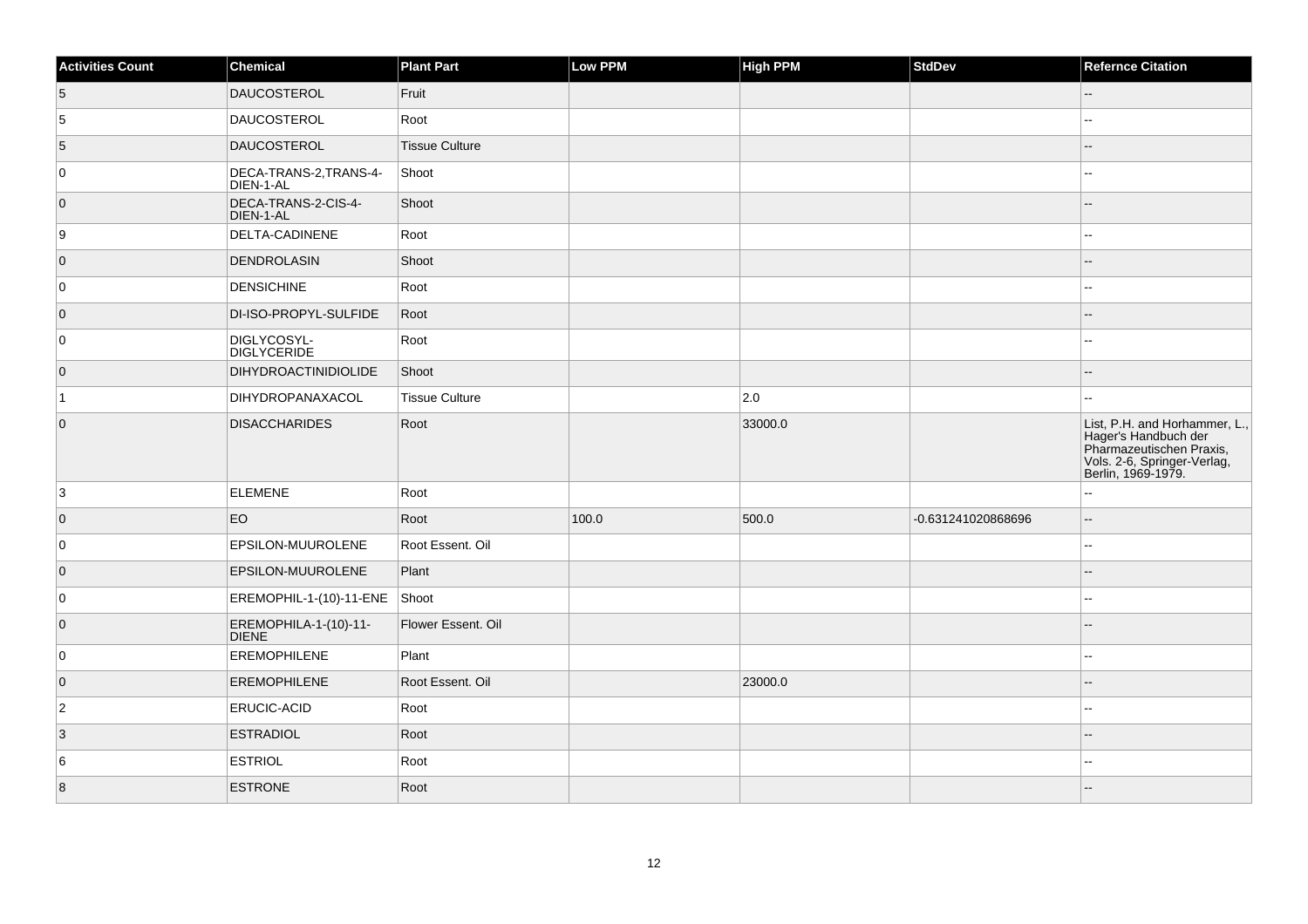| <b>Activities Count</b> | Chemical                            | <b>Plant Part</b>     | Low PPM | <b>High PPM</b> | <b>StdDev</b>        | <b>Refernce Citation</b>                                                                                                                                                    |
|-------------------------|-------------------------------------|-----------------------|---------|-----------------|----------------------|-----------------------------------------------------------------------------------------------------------------------------------------------------------------------------|
| 24                      | <b>ETHANOL</b>                      | Shoot                 |         |                 |                      | $\overline{\phantom{a}}$                                                                                                                                                    |
| $\overline{0}$          | <b>ETHYLBENZENE</b>                 | Shoot                 |         |                 |                      |                                                                                                                                                                             |
| $\vert$ 1               | <b>ETHYLENE</b>                     | Plant                 |         |                 |                      | --                                                                                                                                                                          |
| 13                      | <b>EUCALYPTOL</b>                   | Plant                 |         |                 |                      | Newall, C. A., Anderson, L. A.<br>and Phillipson, J. D. 1996.<br>Herbal Medicine - A Guide for<br>Health-care Professionals.<br>The Pharmaceutical Press,<br>London. 296pp. |
| 76                      | <b>EUGENOL</b>                      | Root Essent. Oil      |         |                 |                      | 44                                                                                                                                                                          |
| 16                      | <b>FALCARINOL</b>                   | Rhizome               |         |                 |                      |                                                                                                                                                                             |
| 16                      | <b>FALCARINOL</b>                   | Root                  | 0.9     | 310.0           | 1.4051395916147116   | $\overline{a}$                                                                                                                                                              |
| $\overline{0}$          | <b>FAT</b>                          | Root                  | 3752.0  | 17700.0         | -0.172739674548991   | --                                                                                                                                                                          |
| 61                      | FERULIC-ACID                        | Root                  |         |                 |                      | $-$                                                                                                                                                                         |
| 15                      | <b>FIBER</b>                        | Root                  |         | 72000.0         | -0.35781867764508235 | Pedersen, M. 1987.<br>Nutritional Herbology.<br>Pederson Publishing.<br>Bountiful, Utah. 377 pp.                                                                            |
| 0                       | FIBER(CRUDE)                        | Root                  |         | 72000.0         | -1.1616741196232196  | $\overline{a}$                                                                                                                                                              |
| $\overline{0}$          | FIBER(DIETARY)                      | Root                  |         | 301000.0        | -1.0640221212316432  | $\overline{\phantom{a}}$                                                                                                                                                    |
| 3                       | <b>FLUORIDE</b>                     | Root                  |         | 26.3            | 1.7190337938896858   | 44                                                                                                                                                                          |
| 23                      | FOLIC-ACID                          | Root                  |         |                 |                      | --                                                                                                                                                                          |
| $\mathsf 0$             | FORMIC-ACID-METHYL-<br><b>ESTER</b> | Shoot                 |         |                 |                      | --                                                                                                                                                                          |
| 8                       | <b>FRUCTOSE</b>                     | Stem                  |         | 1800.0          |                      |                                                                                                                                                                             |
| 8                       | <b>FRUCTOSE</b>                     | Leaf                  |         | 6500.0          | -1.351589051251948   | 44                                                                                                                                                                          |
| $\vert 8$               | <b>FRUCTOSE</b>                     | <b>Tissue Culture</b> |         |                 |                      | $-$                                                                                                                                                                         |
| 8                       | <b>FRUCTOSE</b>                     | Root                  | 200.0   | 6000.0          | -0.4913954846191467  | $\mathcal{L}_{\mathcal{F}}$                                                                                                                                                 |
| $\vert$ 7               | <b>FUMARIC-ACID</b>                 | Root                  |         |                 |                      |                                                                                                                                                                             |
| 0                       | <b>FURALDEHYDE</b>                  | Shoot                 |         |                 |                      | 44                                                                                                                                                                          |
| $\overline{0}$          | <b>GADOLEIC-ACID</b>                | Root                  |         |                 |                      | $\overline{a}$                                                                                                                                                              |
| $\vert$ 1               | <b>GALACTOSE</b>                    | Root                  |         |                 |                      |                                                                                                                                                                             |
| $\overline{0}$          | <b>GALANIN</b>                      | Root                  |         |                 |                      |                                                                                                                                                                             |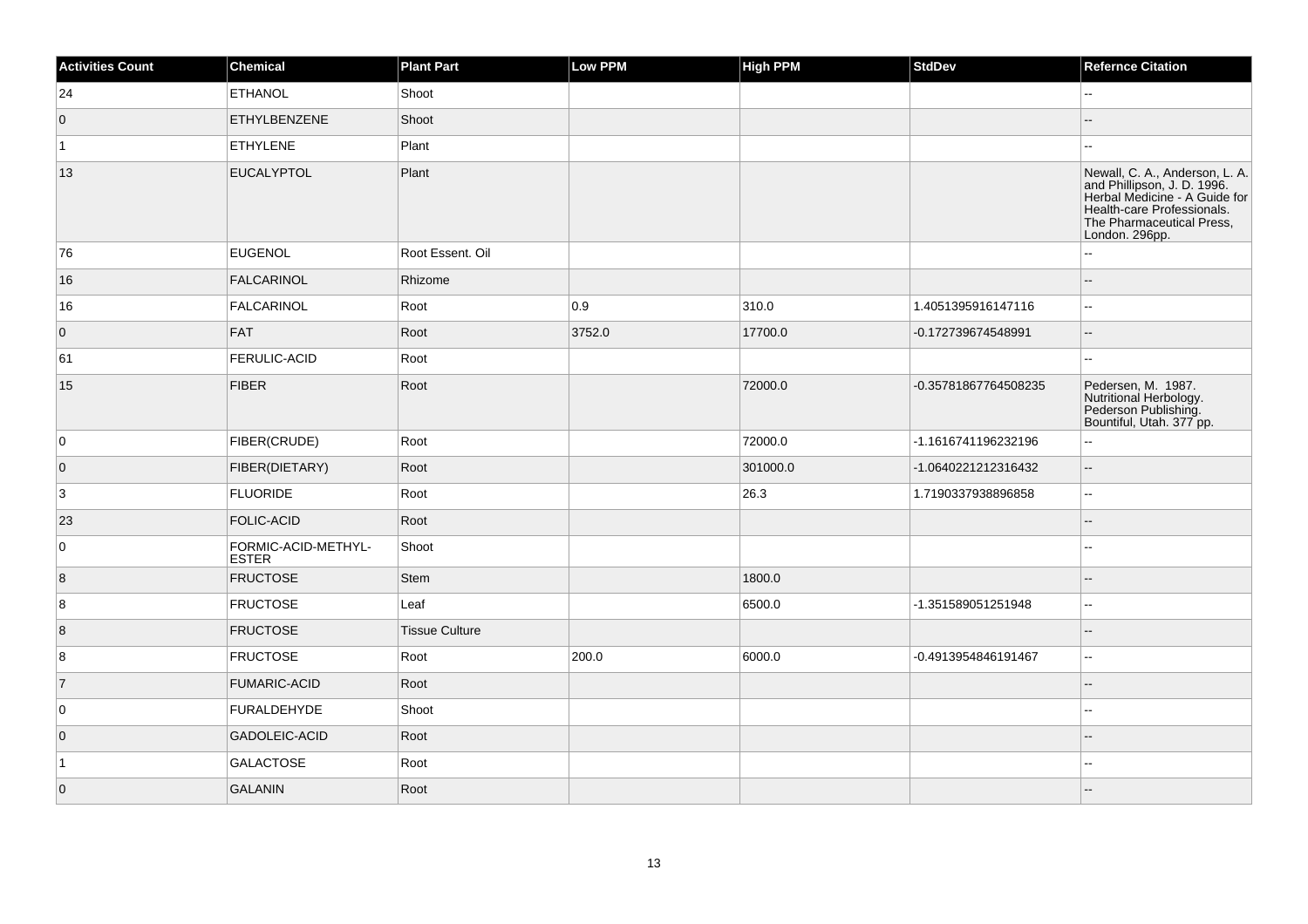| <b>Activities Count</b> | Chemical                           | <b>Plant Part</b>  | Low PPM | <b>High PPM</b> | StdDev | <b>Refernce Citation</b>                                                                                                              |
|-------------------------|------------------------------------|--------------------|---------|-----------------|--------|---------------------------------------------------------------------------------------------------------------------------------------|
| 22                      | GAMMA-AMINOBUTYRIC-<br><b>ACID</b> | Root               |         |                 |        |                                                                                                                                       |
| $\overline{0}$          | GAMMA-CADINENE                     | Flower Essent. Oil |         |                 |        |                                                                                                                                       |
| 0                       | GAMMA-ELEMENE                      | Plant              |         |                 |        |                                                                                                                                       |
| $\overline{0}$          | <b>GAMMA-ELEMENE</b>               | Root Essent, Oil   | 60000.0 | 100000.0        | 1.0    |                                                                                                                                       |
| 0                       | GAMMA-PATCHOULENE                  | Plant              |         |                 |        |                                                                                                                                       |
| $\overline{0}$          | GAMMA-PATCHOULENE                  | Root Essent. Oil   |         |                 |        |                                                                                                                                       |
| $\mathbf 0$             | <b>GAMMA-SELINENE</b>              | Root Essent. Oil   |         |                 |        | --                                                                                                                                    |
| $\overline{0}$          | GAMMA-SELINENE                     | Plant              |         |                 |        | Leung, A. Y. and Foster, S.<br>1995. Encyclopedia of<br>Common Natural Ingredients<br>2nd Ed. John Wiley & Sons,<br>New York. 649 pp. |
| 0                       | <b>GE</b>                          | Root               |         |                 |        | Ξ.                                                                                                                                    |
| $\overline{0}$          | <b>GENSENOSIDE-RD</b>              | Root               |         |                 |        |                                                                                                                                       |
| 8                       | GENTISIC-ACID                      | Root               |         |                 |        | --                                                                                                                                    |
| $\overline{0}$          | <b>GERMANIUM</b>                   | Root               | 0.12    | 320.0           | 1.0    |                                                                                                                                       |
| 0                       | GINSENAN-PA                        | Root               |         | 235.0           |        |                                                                                                                                       |
| $\overline{0}$          | <b>GINSENAN-PB</b>                 | Root               |         | 170.0           |        |                                                                                                                                       |
| 0                       | GINSENAN-S-I-A                     | Root               |         | 106.6           |        |                                                                                                                                       |
| $\overline{0}$          | GINSENAN-S-II-A                    | Root               |         | 90.0            |        |                                                                                                                                       |
| 0                       | GINSENG-POLYPEPTIDE                | Root               |         |                 |        | --                                                                                                                                    |
| $\overline{0}$          | GINSENG-POLYPEPTIDE-<br><b>GPP</b> | Root               |         |                 |        |                                                                                                                                       |
| 0                       | GINSENOL                           | Root               |         | 9.6             |        |                                                                                                                                       |
| $\overline{0}$          | GINSENOSIDE                        | Plant              |         |                 |        |                                                                                                                                       |
| 0                       | GINSENOSIDE                        | Root               |         | 47000.0         |        |                                                                                                                                       |
| $\overline{0}$          | <b>GINSENOSIDE-F</b>               | Leaf               |         | 12.5            |        |                                                                                                                                       |
| 0                       | GINSENOSIDE-F-1                    | Leaf               |         | 4000.0          |        | --                                                                                                                                    |
| $\overline{0}$          | GINSENOSIDE-F-1                    | Shoot              |         | 4000.0          |        |                                                                                                                                       |
| $\mathbf 0$             | GINSENOSIDE-F2                     | Leaf               | 2000.0  | 18400.0         |        |                                                                                                                                       |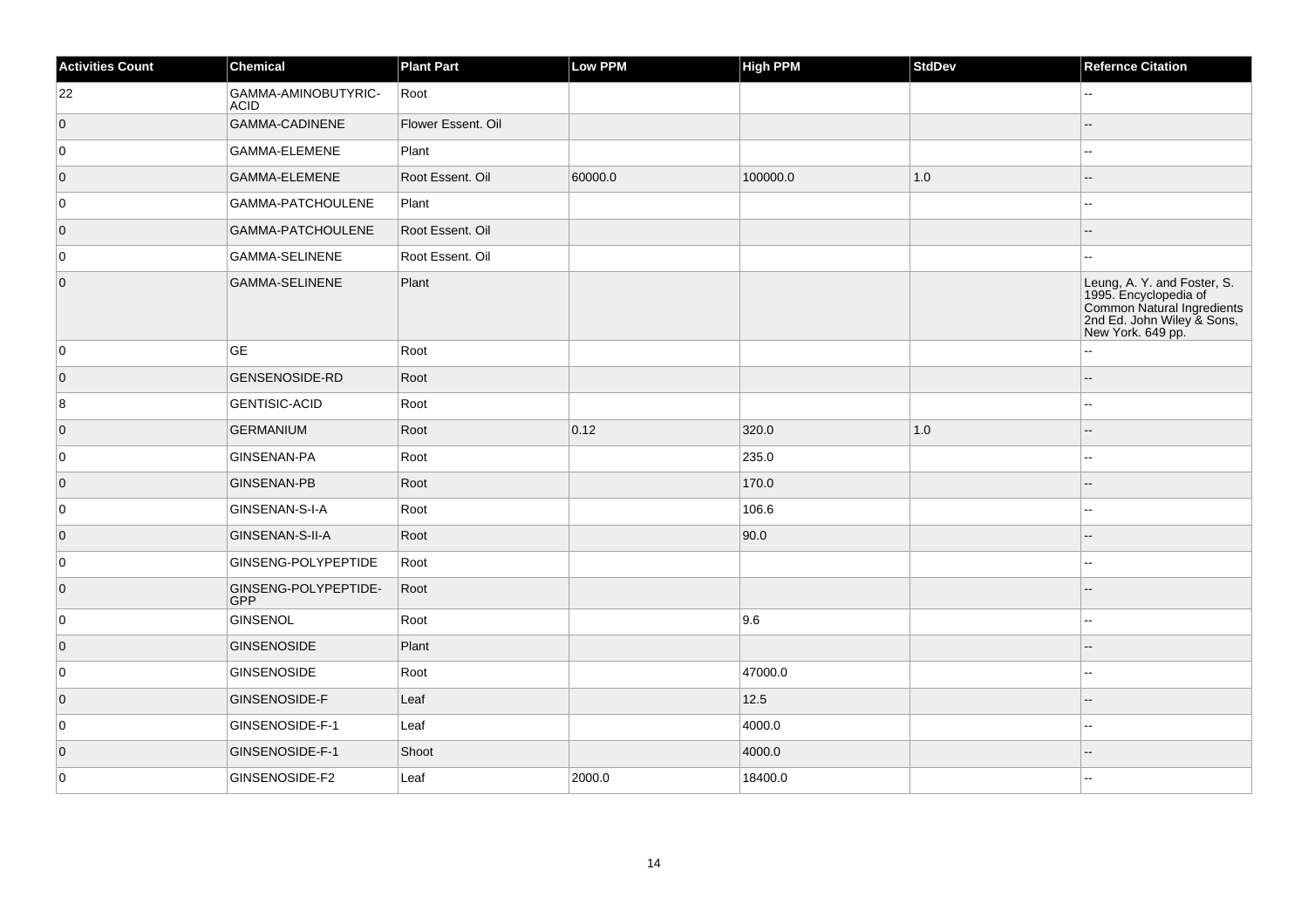| <b>Activities Count</b> | Chemical             | <b>Plant Part</b> | Low PPM | <b>High PPM</b> | <b>StdDev</b> | <b>Refernce Citation</b> |
|-------------------------|----------------------|-------------------|---------|-----------------|---------------|--------------------------|
| $\overline{0}$          | GINSENOSIDE-F2       | Shoot             |         | 2000.0          |               | $-$                      |
| $\overline{0}$          | GINSENOSIDE-F2       | Fruit             |         | 5000.0          |               |                          |
| $\overline{0}$          | GINSENOSIDE-F3       | Leaf              |         | 2000.0          |               |                          |
| $\overline{0}$          | GINSENOSIDE-F3       | Flower            |         | 300.0           |               |                          |
| $\overline{0}$          | GINSENOSIDE-F3       | Shoot             |         | 2000.0          |               |                          |
| $\overline{0}$          | GINSENOSIDE-F4       | Leaf              |         | 746.2           |               | ц,                       |
| $\overline{0}$          | GINSENOSIDE-FC-3     | Flower            |         |                 |               |                          |
| $\overline{0}$          | GINSENOSIDE-FD-2     | Flower            |         |                 |               |                          |
| $\overline{0}$          | GINSENOSIDE-FD-3     | Flower            |         |                 |               |                          |
| $\overline{0}$          | <b>GINSENOSIDE-K</b> | Root              |         |                 |               |                          |
| $\overline{0}$          | GINSENOSIDE-L-A      | Leaf              | 2.0     | 6.5             |               |                          |
| 0                       | GINSENOSIDE-M-3      | Flower            |         |                 |               | ц,                       |
| $\overline{0}$          | GINSENOSIDE-M-4      | Flower            |         |                 |               |                          |
| $\overline{0}$          | GINSENOSIDE-M-5      | Flower            |         |                 |               |                          |
| $\overline{0}$          | GINSENOSIDE-M-6      | Flower            |         |                 |               |                          |
| $\overline{0}$          | GINSENOSIDE-M-7      | Flower            |         | 300.0           |               |                          |
| $\overline{0}$          | GINSENOSIDE-M-7-A    | Flower            |         |                 |               |                          |
| $\overline{0}$          | GINSENOSIDE-M-7-B    | Flower            |         |                 |               | ц,                       |
| $\overline{0}$          | GINSENOSIDE-M-7-CD   | Flower            |         |                 |               |                          |
| $\overline{0}$          | GINSENOSIDE-M-7-ED   | Flower            |         | 10.0            |               |                          |
| $\overline{0}$          | GINSENOSIDE-NG-R-2   | Root              |         |                 |               |                          |
| $\overline{4}$          | GINSENOSIDE-R-O      | Rhizome           | 18000.0 | 34000.0         |               |                          |
| $\overline{4}$          | GINSENOSIDE-R-O      | Flower            |         |                 |               |                          |
| $\overline{4}$          | GINSENOSIDE-R-O      | Root              | 100.0   | 11000.0         | $1.0$         | ц,                       |
| $\overline{0}$          | GINSENOSIDE-RA       | Root              | 100.0   | 300.0           |               |                          |
| $\overline{0}$          | GINSENOSIDE-RA       | Shoot             |         |                 |               |                          |
| $\overline{0}$          | GINSENOSIDE-RA-1     | Root              | 100.0   | 300.0           |               |                          |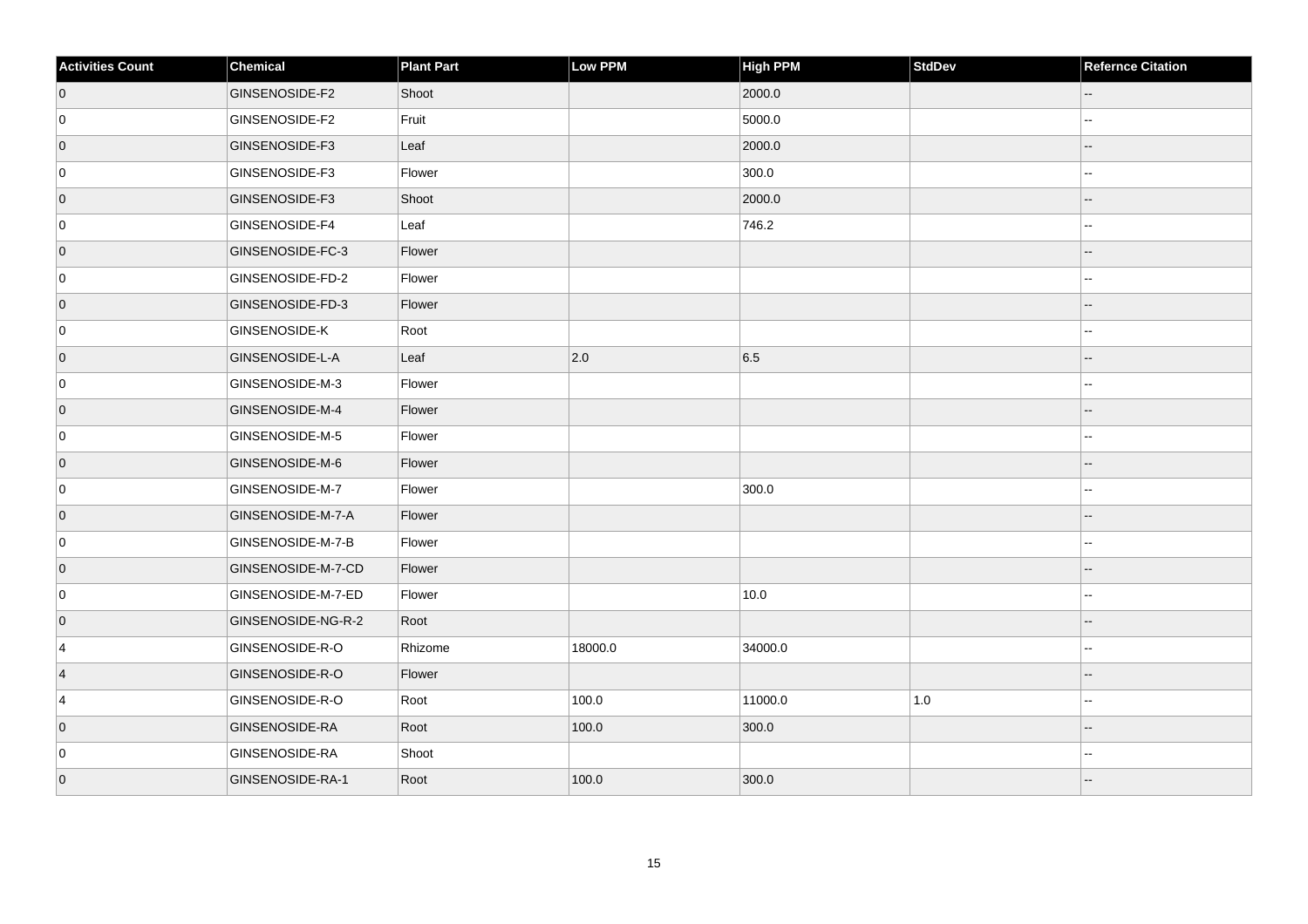| <b>Activities Count</b> | Chemical              | <b>Plant Part</b>     | Low PPM | <b>High PPM</b> | StdDev  | <b>Refernce Citation</b> |
|-------------------------|-----------------------|-----------------------|---------|-----------------|---------|--------------------------|
| 0                       | GINSENOSIDE-RA-2      | Root                  |         | 300.0           |         |                          |
| $\overline{0}$          | GINSENOSIDE-RA-3      | Root                  |         | 50.0            |         |                          |
| 0                       | GINSENOSIDE-RA-O      | Root                  |         |                 |         |                          |
| $\vert$ 1               | <b>GINSENOSIDE-RB</b> | <b>Tissue Culture</b> | 13100.0 | 15900.0         |         | --                       |
| $\vert$ 1               | <b>GINSENOSIDE-RB</b> | Rhizome               |         |                 |         | ۵.                       |
| $\vert$ 1               | <b>GINSENOSIDE-RB</b> | Root                  | 11300.0 | 40000.0         |         |                          |
| 14                      | GINSENOSIDE-RB-1      | Shoot                 |         | 1000.0          |         | --                       |
| 14                      | GINSENOSIDE-RB-1      | Seed                  |         |                 |         |                          |
| 14                      | GINSENOSIDE-RB-1      | Flower                |         | 2000.0          |         | --                       |
| 14                      | GINSENOSIDE-RB-1      | <b>Tissue Culture</b> |         |                 |         | $-$                      |
| 14                      | GINSENOSIDE-RB-1      | Embryo                |         |                 |         | Ξ.                       |
| 14                      | GINSENOSIDE-RB-1      | Rhizome               | 8800.0  | 14000.0         |         | --                       |
| 14                      | GINSENOSIDE-RB-1      | Fruit                 |         |                 |         | $\overline{a}$           |
| 14                      | GINSENOSIDE-RB-1      | Root                  | 1700.0  | 83000.0         | 1.0     | Ξ.                       |
| 14                      | GINSENOSIDE-RB-1      | Leaf                  | 9.0     | 8000.0          | $1.0$   | --                       |
| 14                      | GINSENOSIDE-RB-1      | <b>Bud</b>            |         | 2000.0          |         | --                       |
| 14                      | GINSENOSIDE-RB-1      | Root Bark             |         |                 |         | --                       |
| 8                       | GINSENOSIDE-RB-2      | Root                  | 100.0   | 23000.0         | 1.0     |                          |
| 8                       | GINSENOSIDE-RB-2      | Seed                  |         |                 |         | --                       |
| 8                       | GINSENOSIDE-RB-2      | Leaf                  | 11.0    | 58300.0         | 1.0     | --                       |
| 8                       | GINSENOSIDE-RB-2      | <b>Tissue Culture</b> |         |                 |         | --                       |
| $\boldsymbol{8}$        | GINSENOSIDE-RB-2      | Fruit                 | 200.0   | 29500.0         |         |                          |
| 8                       | GINSENOSIDE-RB-2      | Embryo                |         |                 |         | Ξ.                       |
| 8                       | GINSENOSIDE-RB-2      | Flower                |         | 2000.0          |         |                          |
| 8                       | GINSENOSIDE-RB-2      | Shoot                 |         | 4000.0          | $1.0\,$ |                          |
| 8                       | GINSENOSIDE-RB-2      | Stem                  |         | 3970.0          |         | $-$                      |
| 8                       | GINSENOSIDE-RB-2      | Rhizome               | 4500.0  | 5700.0          |         | $\overline{a}$           |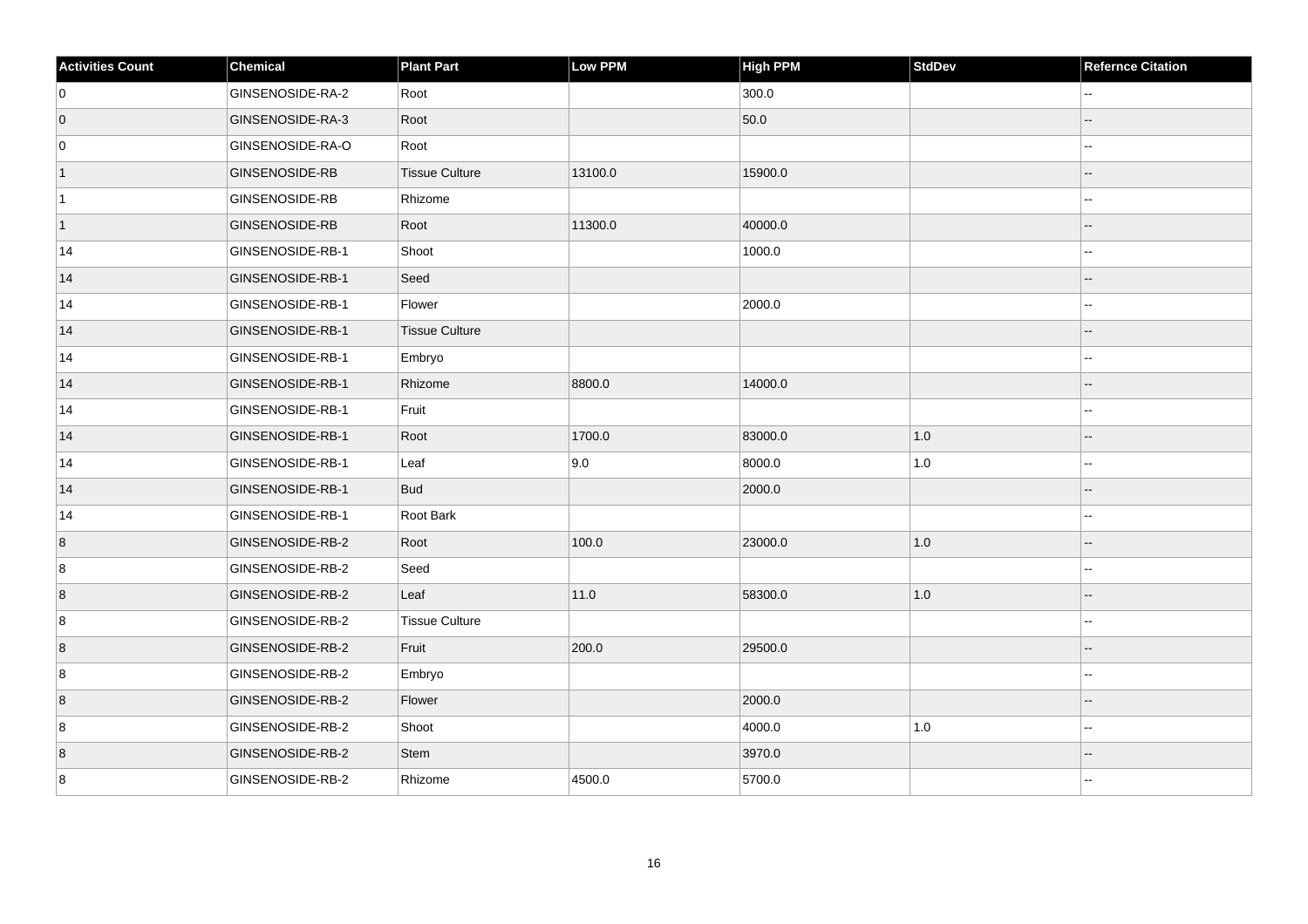| <b>Activities Count</b> | <b>Chemical</b>       | <b>Plant Part</b>     | Low PPM | <b>High PPM</b> | <b>StdDev</b> | <b>Refernce Citation</b> |
|-------------------------|-----------------------|-----------------------|---------|-----------------|---------------|--------------------------|
| 8                       | GINSENOSIDE-RB-2      | Root Bark             |         |                 |               | $\qquad \qquad -$        |
| 0                       | GINSENOSIDE-RB-2-C    | Root                  |         |                 |               |                          |
| $ 2\rangle$             | GINSENOSIDE-RB-3      | Root                  |         | 50.0            | $-1.0$        |                          |
| $\overline{2}$          | GINSENOSIDE-RB-3      | Flower                |         | 136.0           |               |                          |
| $\overline{0}$          | GINSENOSIDE-RB-C      | Root                  |         | 14000.0         |               |                          |
| 0                       | GINSENOSIDE-RB-C      | Root Bark             |         | 24000.0         |               |                          |
| $\overline{0}$          | GINSENOSIDE-RB-GROUP  | <b>Tissue Culture</b> |         |                 |               |                          |
| 0                       | GINSENOSIDE-RB-GROUP  | Root                  |         |                 |               |                          |
| $6\overline{6}$         | <b>GINSENOSIDE-RC</b> | Flower                | 672.0   | 2000.0          |               |                          |
| 6                       | <b>GINSENOSIDE-RC</b> | <b>Tissue Culture</b> |         |                 |               |                          |
| 6                       | <b>GINSENOSIDE-RC</b> | Shoot                 |         | 2000.0          |               |                          |
| 6                       | <b>GINSENOSIDE-RC</b> | Seed                  |         |                 |               |                          |
| 6                       | GINSENOSIDE-RC        | Pt                    |         | 1900.0          |               |                          |
| 6                       | <b>GINSENOSIDE-RC</b> | Embryo                |         |                 |               |                          |
| 6                       | GINSENOSIDE-RC        | Root Bark             |         |                 |               |                          |
| 6                       | <b>GINSENOSIDE-RC</b> | Rhizome               |         | 4700.0          |               |                          |
| 6                       | <b>GINSENOSIDE-RC</b> | Root                  | 500.0   | 25000.0         | 1.0           |                          |
| 6                       | <b>GINSENOSIDE-RC</b> | Leaf                  | 3.5     | 37700.0         | $1.0$         |                          |
| 6                       | <b>GINSENOSIDE-RC</b> | Fruit                 | 1000.0  | 36700.0         |               |                          |
| 0                       | GINSENOSIDE-RC-2      | Root                  |         |                 |               | --                       |
| $\vert 3 \vert$         | <b>GINSENOSIDE-RD</b> | Root                  | 380.0   | 21200.0         | 1.0           |                          |
| $\overline{3}$          | <b>GINSENOSIDE-RD</b> | Leaf                  | 11.0    | 65800.0         | $1.0$         | --                       |
| $\vert$ 3               | <b>GINSENOSIDE-RD</b> | <b>Tissue Culture</b> |         |                 |               |                          |
| 3                       | <b>GINSENOSIDE-RD</b> | Fruit                 | 1000.0  | 68800.0         |               |                          |
| $ 3\rangle$             | <b>GINSENOSIDE-RD</b> | Pt                    | 100.0   | 1070.0          |               |                          |
| $\overline{3}$          | <b>GINSENOSIDE-RD</b> | Shoot                 |         | 15000.0         | $1.0\,$       |                          |
| 3                       | <b>GINSENOSIDE-RD</b> | Seed                  |         |                 |               |                          |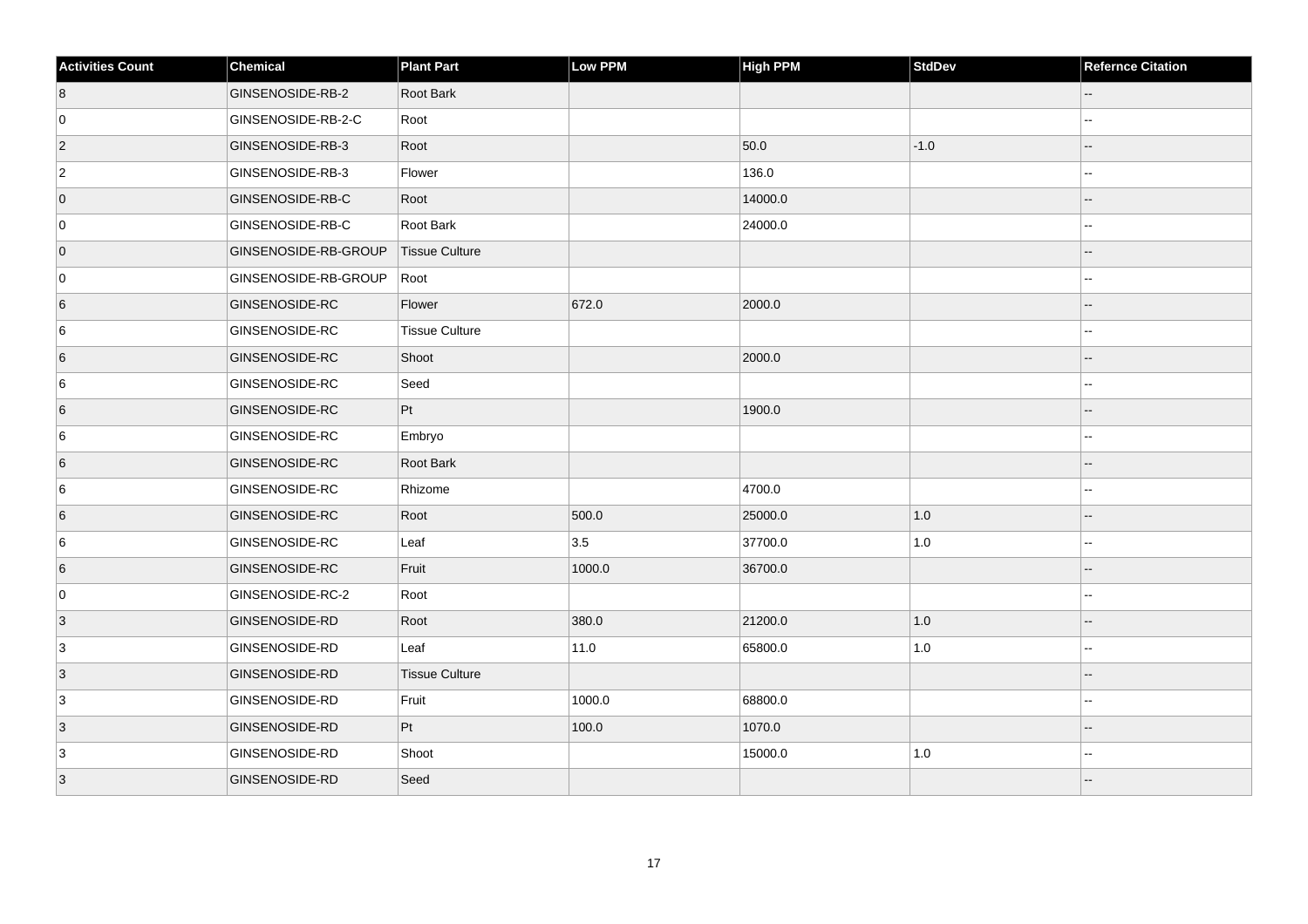| <b>Activities Count</b> | Chemical              | <b>Plant Part</b>     | Low PPM | High PPM | <b>StdDev</b> | <b>Refernce Citation</b> |
|-------------------------|-----------------------|-----------------------|---------|----------|---------------|--------------------------|
| $\vert$ 3               | GINSENOSIDE-RD        | Flower                | 1000.0  | 5000.0   |               |                          |
| 3                       | <b>GINSENOSIDE-RD</b> | Root Bark             |         |          |               |                          |
| $\overline{3}$          | <b>GINSENOSIDE-RD</b> | Rhizome               | 700.0   | 1600.0   | $-1.0$        |                          |
| $ 3\rangle$             | <b>GINSENOSIDE-RD</b> | Embryo                |         |          |               | $-$                      |
| 0                       | GINSENOSIDE-RD-2      | Embryo                |         |          |               |                          |
| $\overline{0}$          | GINSENOSIDE-RD-2      | Root                  |         |          |               |                          |
| $\sqrt{5}$              | <b>GINSENOSIDE-RE</b> | Leaf                  | 15.0    | 151200.0 | $1.0\,$       |                          |
| 5                       | GINSENOSIDE-RE        | Rhizome               | 4700.0  | 5700.0   |               |                          |
| 5                       | <b>GINSENOSIDE-RE</b> | Fruit                 | 25000.0 | 60000.0  |               |                          |
| $\overline{5}$          | GINSENOSIDE-RE        | Pt                    | 600.0   | 1410.0   |               |                          |
| 5                       | <b>GINSENOSIDE-RE</b> | Flower                | 25000.0 | 60000.0  |               | ۵.                       |
| 5                       | GINSENOSIDE-RE        | Fruit Juice           |         |          |               |                          |
| 5                       | <b>GINSENOSIDE-RE</b> | <b>Tissue Culture</b> |         |          |               | --                       |
| 5                       | <b>GINSENOSIDE-RE</b> | Stem                  |         | 700.0    |               | --                       |
| 5                       | <b>GINSENOSIDE-RE</b> | Shoot                 |         | 15000.0  | $1.0\,$       | --                       |
| $\overline{5}$          | GINSENOSIDE-RE        | Seed                  |         |          |               | $-$                      |
| $\overline{5}$          | <b>GINSENOSIDE-RE</b> | Root                  | 680.0   | 84800.0  | $1.0\,$       | ۵.                       |
| $\overline{0}$          | GINSENOSIDE-RE-2      | Root                  |         |          |               |                          |
| 0                       | GINSENOSIDE-RE-3      | Root                  |         |          |               | --                       |
| $\vert$ 4               | <b>GINSENOSIDE-RF</b> | Flower                |         |          |               |                          |
| $\overline{4}$          | GINSENOSIDE-RF        | Shoot                 |         |          |               |                          |
| $\vert$ 4               | GINSENOSIDE-RF        | <b>Tissue Culture</b> |         |          |               |                          |
| 4                       | <b>GINSENOSIDE-RF</b> | Fruit                 |         | 6900.0   |               | Ξ.                       |
| $\vert$ 4               | <b>GINSENOSIDE-RF</b> | Leaf                  | 24100.0 | 38300.0  |               |                          |
| 4                       | GINSENOSIDE-RF        | Rhizome               |         | 1500.0   |               |                          |
| $\vert$ 4               | GINSENOSIDE-RF        | Root                  | 200.0   | 9200.0   |               | $-$                      |
| $\vert$ 1               | <b>GINSENOSIDE-RG</b> | <b>Tissue Culture</b> | 12200.0 | 17300.0  |               | ۵.                       |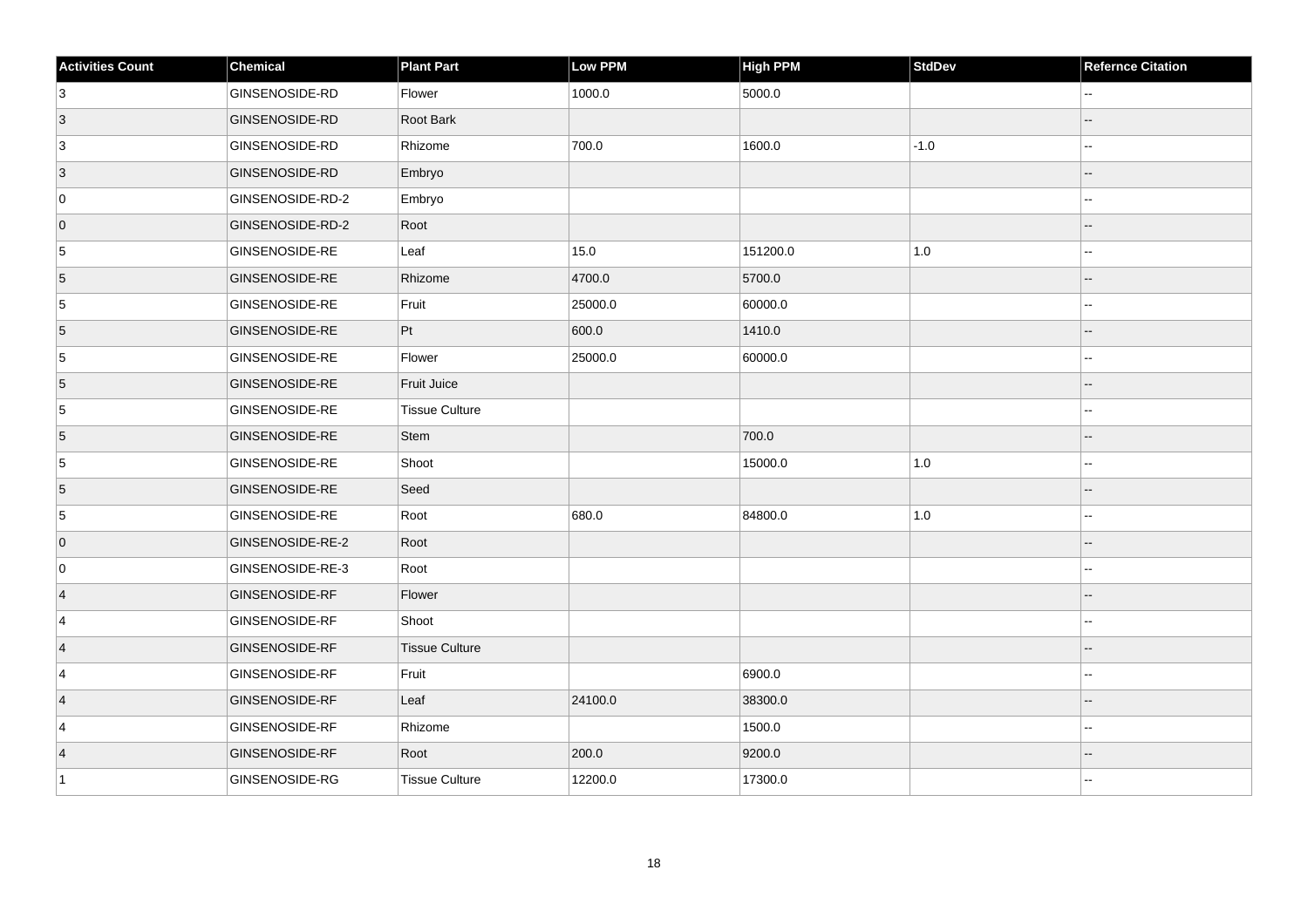| <b>Activities Count</b> | $ $ Chemical          | <b>Plant Part</b>     | Low PPM | High PPM | <b>StdDev</b> | <b>Refernce Citation</b> |
|-------------------------|-----------------------|-----------------------|---------|----------|---------------|--------------------------|
| $\vert$ 1               | GINSENOSIDE-RG        | <b>Stem</b>           |         | 700.0    |               |                          |
| $\vert$ 1               | GINSENOSIDE-RG        | Root                  | 4600.0  | 16300.0  |               | ۵.                       |
| $\vert$ 1               | GINSENOSIDE-RG        | Root Bark             |         | 34000.0  |               |                          |
| 13                      | GINSENOSIDE-RG-1      | Embryo                |         |          |               |                          |
| 13                      | GINSENOSIDE-RG-1      | <b>Tissue Culture</b> |         |          |               |                          |
| 13                      | GINSENOSIDE-RG-1      | Root Bark             |         |          |               |                          |
| 13                      | GINSENOSIDE-RG-1      | Rhizome               | 3800.0  | 4500.0   |               |                          |
| 13                      | GINSENOSIDE-RG-1      | Pt                    | 1000.0  | 3270.0   |               | Ξ.                       |
| 13                      | GINSENOSIDE-RG-1      | Root                  | 320.0   | 58400.0  | 1.0           |                          |
| 13                      | GINSENOSIDE-RG-1      | Leaf                  | 5.0     | 72200.0  | $1.0$         | --                       |
| 13                      | GINSENOSIDE-RG-1      | Fruit                 | 400.0   | 287200.0 |               |                          |
| 13                      | GINSENOSIDE-RG-1      | Stem                  |         | 2920.0   |               |                          |
| 13                      | GINSENOSIDE-RG-1      | Flower                | 400.0   | 3000.0   |               |                          |
| 13                      | GINSENOSIDE-RG-1      | Shoot                 |         | 15000.0  | $1.0\,$       | Ξ.                       |
| $\vert 3 \vert$         | GINSENOSIDE-RG-2      | Root                  | 100.0   | 26700.0  | 1.0           |                          |
| 3                       | GINSENOSIDE-RG-2      | Leaf                  | 67.0    | 317.5    |               | --                       |
| 3                       | GINSENOSIDE-RG-2      | Shoot                 |         |          |               |                          |
| 3                       | GINSENOSIDE-RG-2      | Flower                |         |          |               |                          |
| $\overline{3}$          | GINSENOSIDE-RG-2      | Rhizome               |         |          |               |                          |
| $\overline{2}$          | GINSENOSIDE-RG-3      | Root                  | 3.0     | 30.0     |               | ۵.                       |
| $\vert$ 2               | GINSENOSIDE-RG-3      | Shoot                 |         |          |               |                          |
| $\overline{2}$          | GINSENOSIDE-RG-3      | Leaf                  | 25.0    | 195.0    |               |                          |
| $\overline{0}$          | GINSENOSIDE-RG-4      | Leaf                  | 0.16    | 4.5      |               |                          |
| 0                       | <b>GINSENOSIDE-RH</b> | Shoot                 |         |          |               |                          |
| $\overline{0}$          | <b>GINSENOSIDE-RH</b> | Root                  |         |          |               |                          |
| 0                       | GINSENOSIDE-RH-2      | Root                  |         |          |               |                          |
| $\overline{0}$          | GINSENOSIDE-RH-2      | Shoot                 |         | 0.4      |               |                          |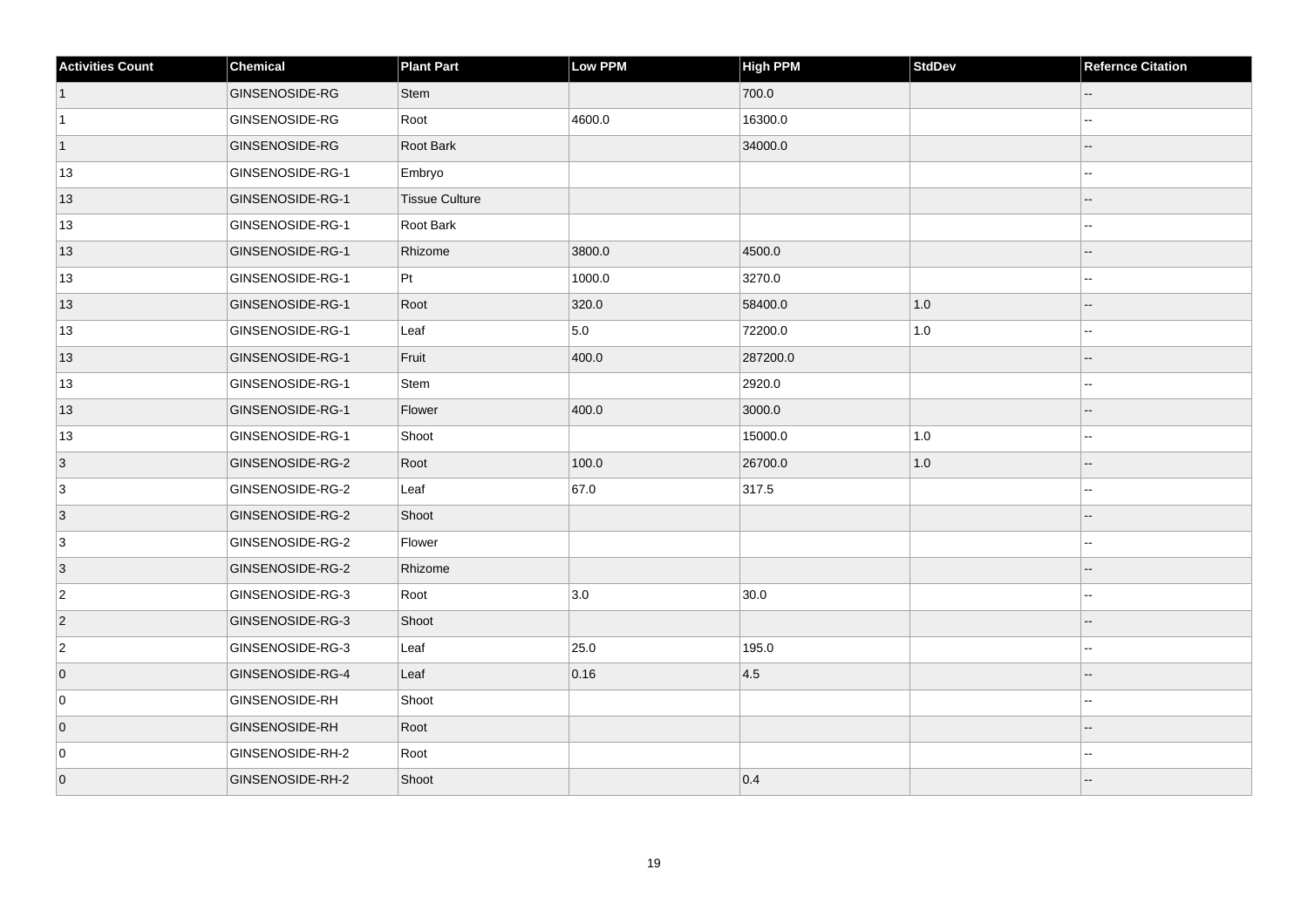| <b>Activities Count</b> | Chemical                   | <b>Plant Part</b>     | Low PPM | <b>High PPM</b> | <b>StdDev</b>       | <b>Refernce Citation</b>                                                                                                                     |
|-------------------------|----------------------------|-----------------------|---------|-----------------|---------------------|----------------------------------------------------------------------------------------------------------------------------------------------|
| 0                       | GINSENOSIDE-RH-3           | Shoot                 |         |                 |                     | --                                                                                                                                           |
| $\overline{0}$          | GINSENOSIDE-RH-3           | Leaf                  | 2.9     | 5.0             |                     |                                                                                                                                              |
| $\overline{2}$          | GINSENOSIDE-RH1            | Root                  |         | 15.0            |                     | ц,                                                                                                                                           |
| $ 2\rangle$             | GINSENOSIDE-RH1            | <b>Tissue Culture</b> |         |                 |                     |                                                                                                                                              |
| $\overline{2}$          | GINSENOSIDE-RH1            | Leaf                  | 12.5    | 135.0           |                     |                                                                                                                                              |
| $ 2\rangle$             | GINSENOSIDE-RH1            | Shoot                 |         |                 |                     |                                                                                                                                              |
| 0                       | GINSENOSIDE-Z-R-1          | Root                  |         |                 |                     |                                                                                                                                              |
| 18                      | GINSENOSIDES               | Plant                 |         |                 |                     |                                                                                                                                              |
| 18                      | GINSENOSIDES               | Shoot                 |         |                 |                     | ц,                                                                                                                                           |
| 18                      | GINSENOSIDES               | <b>Tissue Culture</b> |         |                 |                     | --                                                                                                                                           |
| 18                      | GINSENOSIDES               | Root                  | 10720.0 | 30000.0         | -0.8754149693562976 | ۵.                                                                                                                                           |
| $\overline{0}$          | GINSENOYNE-A               | Root                  |         | 12.8            |                     |                                                                                                                                              |
| 0                       | GINSENOYNE-A-<br>LINOLEATE | Root                  |         | 2.8             |                     | $\overline{a}$                                                                                                                               |
| $\overline{0}$          | GINSENOYNE-B               | Root                  |         | 1.5             |                     |                                                                                                                                              |
| 0                       | GINSENOYNE-C               | Root                  |         | 1.1             |                     |                                                                                                                                              |
| $\overline{0}$          | GINSENOYNE-D               | Root                  |         | 7.1             |                     |                                                                                                                                              |
| 0                       | <b>GINSENOYNE-E</b>        | Root                  |         | 7.1             |                     |                                                                                                                                              |
| $\overline{0}$          | GINSENOYNE-F               | Root                  |         | 2.6             |                     |                                                                                                                                              |
| 0                       | GINSENOYNE-G               | Root                  |         | 0.176           | $-1.0$              |                                                                                                                                              |
| $\overline{0}$          | GINSENOYNE-H               | Root                  |         | 1.47            |                     |                                                                                                                                              |
| 0                       | GINSENOYNE-I               | Root                  |         | 2.6             |                     | ц,                                                                                                                                           |
| $\overline{0}$          | GINSENOYNE-J               | Root                  |         | 3.5             |                     |                                                                                                                                              |
| 0                       | <b>GINSENOYNE-K</b>        | Root                  |         | 14.1            |                     | --                                                                                                                                           |
| $\overline{0}$          | <b>GINSENOYNES</b>         | Root                  |         |                 |                     | Wichtl, M. 1984. Teedrogen.<br>Ein Handbuch fur Apotheker<br>und Arzte. Wissenschaftliche<br>Verlagsgesellscharft. mbH<br>Stuttgart. 393 pp. |
| 7                       | <b>GLUCOSE</b>             | <b>Tissue Culture</b> |         |                 |                     | ż,                                                                                                                                           |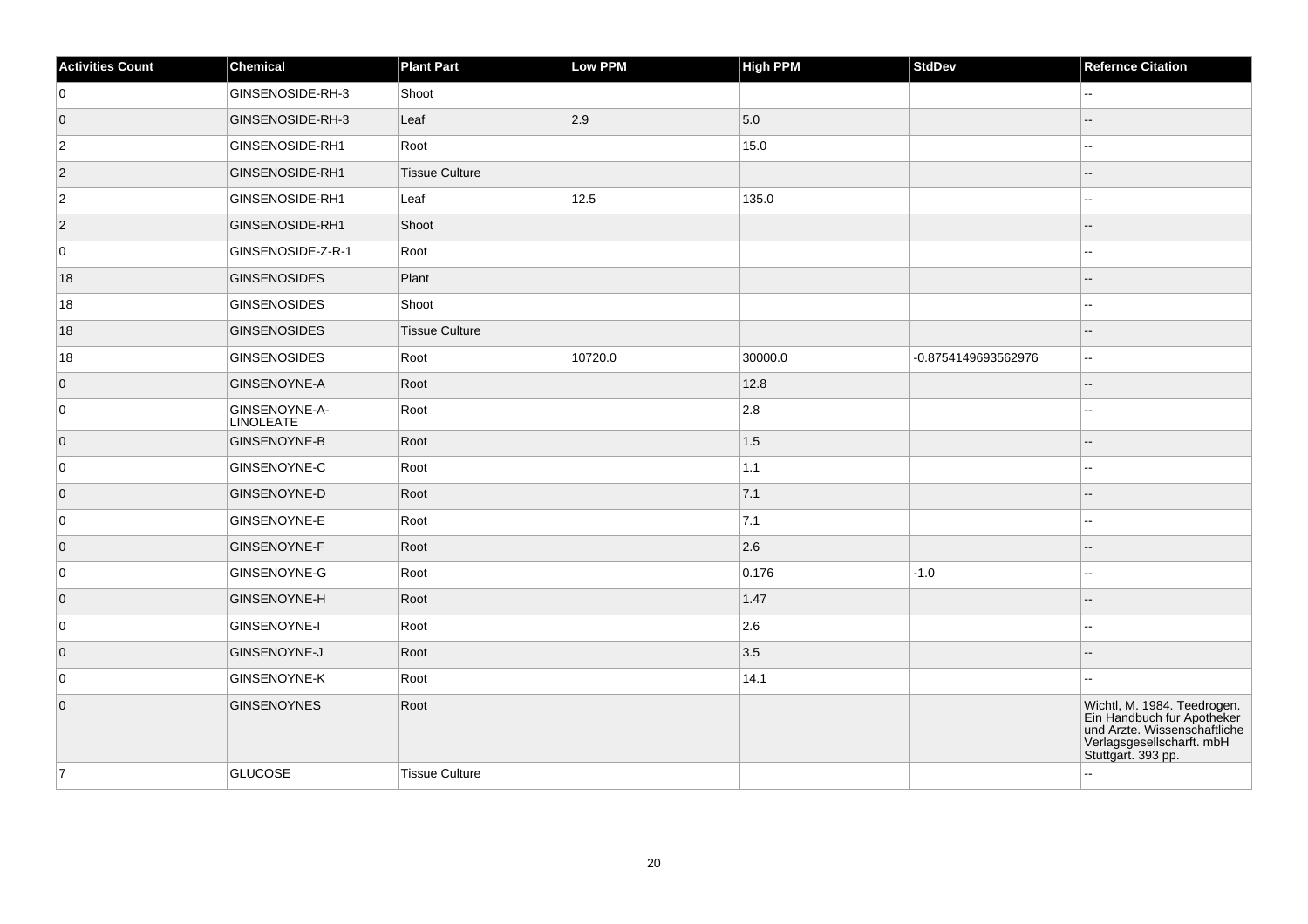| <b>Activities Count</b> | Chemical                                     | <b>Plant Part</b>     | Low PPM | <b>High PPM</b> | <b>StdDev</b>       | <b>Refernce Citation</b> |
|-------------------------|----------------------------------------------|-----------------------|---------|-----------------|---------------------|--------------------------|
| $\overline{7}$          | <b>GLUCOSE</b>                               | <b>Stem</b>           |         | 14700.0         |                     | $-$                      |
| 7                       | <b>GLUCOSE</b>                               | Leaf                  |         | 5800.0          | -0.5922731387025567 | Ξ.                       |
| $\overline{7}$          | <b>GLUCOSE</b>                               | Root                  | 100.0   | 9000.0          | -0.5544082656198722 | $\overline{\phantom{a}}$ |
| 8                       | <b>GLUTAMIC-ACID</b>                         | Leaf                  |         |                 |                     |                          |
| 8                       | <b>GLUTAMIC-ACID</b>                         | Root                  |         |                 |                     |                          |
| 0                       | GLY-ARG-GAMMA-GLU-<br>VAL-NH2                | Root                  |         |                 |                     |                          |
| 12                      | <b>GLYCINE</b>                               | Leaf                  |         |                 |                     | --                       |
| 12                      | <b>GLYCINE</b>                               | Root                  |         |                 |                     |                          |
| $\overline{0}$          | GLYCO-<br>CHENODEOXYCHOLIC-<br><b>ACID</b>   | Root                  |         |                 |                     |                          |
| 0                       | GLYCO-DEOXY-CHOLIC-<br><b>ACID</b>           | Root                  |         |                 |                     | $\overline{a}$           |
| $\overline{0}$          | GLYCOCHOLIC-ACID                             | Root                  |         |                 |                     |                          |
| 0                       | GOMSEMPSODE-RB-2                             | Root                  |         |                 |                     | $\overline{a}$           |
| $\vert$ 1               | <b>GUANINE</b>                               | Root                  |         |                 |                     | Ξ.                       |
| 0                       | <b>GUM</b>                                   | Root                  | 27560.0 | 130000.0        | 0.9757626125530419  | ۵.                       |
| $\overline{0}$          | <b>GYPENOSIDE-XVII</b>                       | <b>Tissue Culture</b> |         | 960.0           |                     |                          |
| 7                       | HARMAN                                       | Root                  |         |                 |                     |                          |
| $\overline{0}$          | <b>HENEICOSANOIC-ACID</b>                    | Root                  |         |                 |                     |                          |
| 0                       | HEPTADEC-1-EN-4,6-DIYN-<br>3,9,10-TRIOL      | Root                  |         |                 |                     |                          |
| $\overline{0}$          | HEPTADEC-1-EN-4,6-<br>DIYNE-3,9,10-TRIOL     | Root                  |         |                 |                     | --                       |
| 0                       | HEPTADEC-1-EN-4,6-<br>DIYNE-3,9-DIOL         | Root                  |         | 150.0           |                     |                          |
| 0                       | HEPTADECA-1-4-DIENE-6-<br>8-DIYNE-3-10-DIOL  | Root                  |         |                 |                     |                          |
| 0                       | HEPTADECA-1-8-DIEN-4-6-<br>DIYN-3-10-DIOL    | Root                  |         |                 |                     | ۵۵                       |
| $\overline{0}$          | HEPTADECA-1-8-DIENE-4-<br>6-DIYN-10-OL-3-ONE | Root                  |         |                 |                     |                          |
| $\mathbf 0$             | HEPTADECA-1-8-DIENE-4-<br>6-DIYN-3-10-DIONE  | Root                  |         |                 |                     | --                       |
| $\overline{0}$          | HEPTADECA-1-8-DIENE-4-<br>6-DIYNE-3-10-DIOL  | Root                  |         | 14.6            | -1.0000000000000067 | $\overline{a}$           |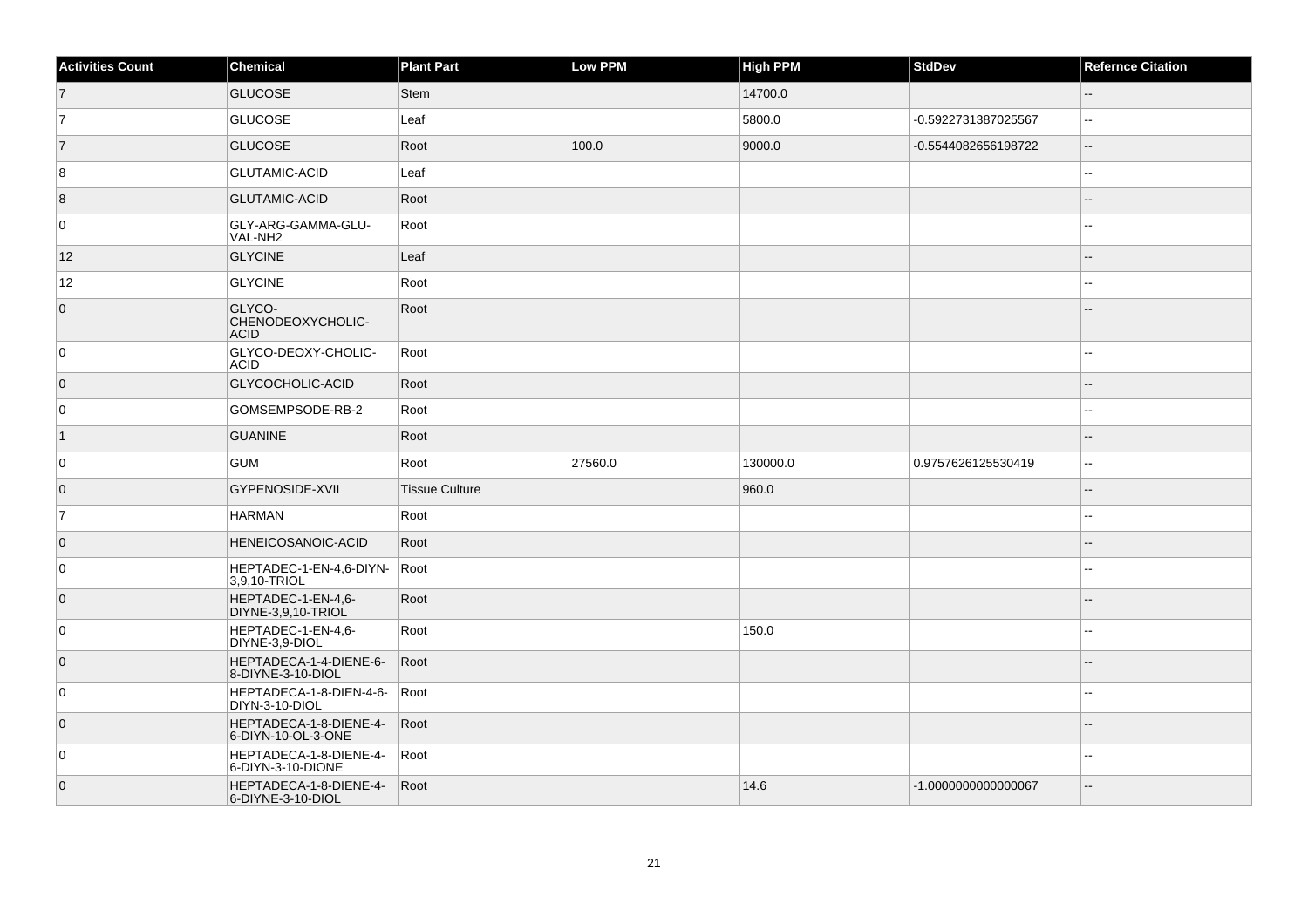| <b>Activities Count</b> | Chemical                                          | <b>Plant Part</b>     | Low PPM | <b>High PPM</b> | StdDev              | <b>Refernce Citation</b>                                          |
|-------------------------|---------------------------------------------------|-----------------------|---------|-----------------|---------------------|-------------------------------------------------------------------|
| $\overline{0}$          | HEPTADECA-1-9-DIEN-4-6-<br>DIYN-3-OL              | Root                  |         |                 |                     | ۵.                                                                |
| $\overline{0}$          | HEPTADECA-1-EN-4,6-<br>DIYN-3,9-DIOL              | Root                  |         | 150.0           |                     | <b>Chemical Constituents of</b><br>Oriental Herbs (3 diff. books) |
| $\overline{0}$          | HEPTADECA-1-ENE-4-6-<br>DIYNE-3-9-10-TRIOL        | Root                  |         | 1.5             |                     |                                                                   |
| $\overline{0}$          | HEPTADECA-1-TRANS-8-<br>DIENE-4-6-DIYNE-3-10-DIOL | Root                  |         | 5.2             |                     |                                                                   |
| $\overline{0}$          | HEPTADECAN-1-OL                                   | Root Essent. Oil      |         | 19000.0         |                     | $\overline{a}$                                                    |
| $\overline{0}$          | HEPTADECAN-2-ONE                                  | Root Essent. Oil      |         | 43000.0         |                     |                                                                   |
| $\overline{0}$          | HEPTADECAN-2-ONE                                  | Leaf Essent. Oil      |         | 20000.0         |                     | --                                                                |
| $\overline{0}$          | HEPTADECAN-2-ONE                                  | Stem Essent. Oil      |         | 20000.0         |                     |                                                                   |
| $\vert$ 1               | HEPTADECANOIC-ACID                                | Root                  |         |                 |                     | --                                                                |
| $\overline{0}$          | HETEROGLYCAN-F                                    | Fruit                 |         |                 |                     | --                                                                |
| $\overline{0}$          | HEXADECANOIC-ACID                                 | Shoot                 |         |                 |                     | --                                                                |
| $\overline{0}$          | HEXAN-1-AL                                        | Shoot                 |         |                 |                     | --                                                                |
| $\overline{7}$          | <b>HISTIDINE</b>                                  | Root                  |         | 20.0            | -1.7257014002319866 | $\overline{a}$                                                    |
| $\vert$ 7               | <b>HISTIDINE</b>                                  | Leaf                  |         |                 |                     |                                                                   |
| $\overline{c}$          | HUMULENE                                          | Stem Essent. Oil      |         |                 |                     | --                                                                |
| $ 2\rangle$             | <b>HUMULENE</b>                                   | Root Essent. Oil      |         | 24000.0         | 1.0                 |                                                                   |
| $\overline{c}$          | <b>HUMULENE</b>                                   | Leaf Essent. Oil      |         |                 |                     |                                                                   |
| $\overline{7}$          | INDOLE-3-ACETIC-ACID                              | Tissue Culture        |         |                 |                     |                                                                   |
| 0                       | INDOLE-3-ACETYL-<br>ASPARTATE                     | <b>Tissue Culture</b> |         |                 |                     | ٠.                                                                |
| $\vert$ 1               | INDOLE-ACETIC-ACID                                | Tissue Culture        |         |                 |                     |                                                                   |
| $\overline{0}$          | <b>INVERTASE</b>                                  | Root                  |         |                 |                     |                                                                   |
| 6                       | <b>IRON</b>                                       | Root                  |         |                 |                     |                                                                   |
| 6                       | <b>IRON</b>                                       | Stem                  |         |                 |                     |                                                                   |
| 6                       | <b>IRON</b>                                       | Pt                    |         |                 |                     |                                                                   |
| 6                       | <b>IRON</b>                                       | Fruit                 |         |                 |                     | --                                                                |
| 6                       | <b>IRON</b>                                       | Leaf                  |         |                 |                     |                                                                   |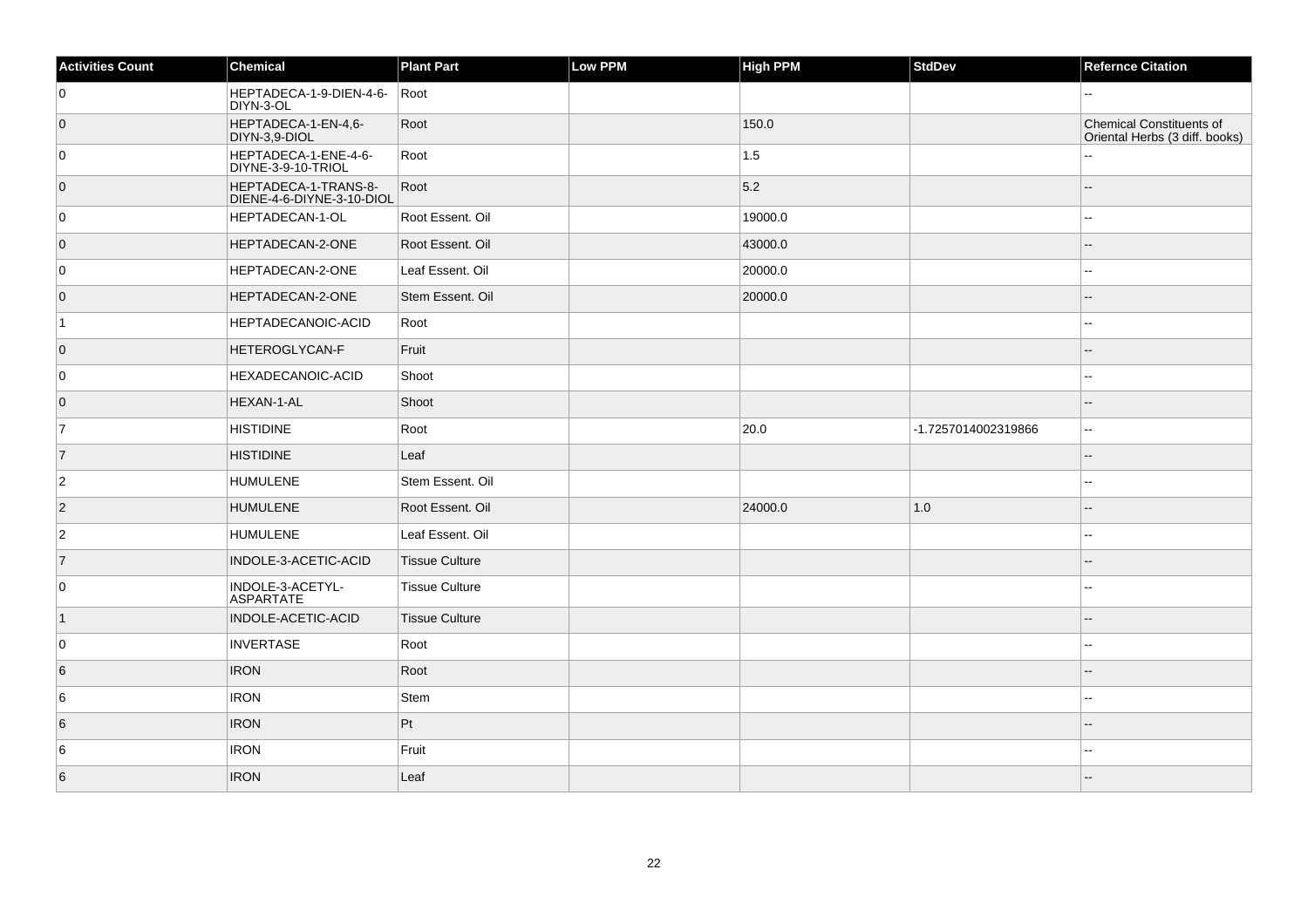| <b>Activities Count</b> | Chemical                   | <b>Plant Part</b>     | Low PPM | <b>High PPM</b> | <b>StdDev</b>       | <b>Refernce Citation</b>                                                                                                                     |
|-------------------------|----------------------------|-----------------------|---------|-----------------|---------------------|----------------------------------------------------------------------------------------------------------------------------------------------|
| 0                       | ISO-BUTYL-PROPIONATE       | Root                  |         |                 |                     | ۵۵                                                                                                                                           |
| $\overline{0}$          | ISO-PROPYL-PROPIONATE Root |                       |         |                 |                     |                                                                                                                                              |
| $\overline{3}$          | <b>ISOLEUCINE</b>          | Leaf                  |         |                 |                     | ц,                                                                                                                                           |
| $ 3\rangle$             | <b>ISOLEUCINE</b>          | Root                  |         |                 |                     |                                                                                                                                              |
| 75                      | KAEMPFEROL                 | Shoot                 |         |                 |                     | $\sim$                                                                                                                                       |
| 75                      | KAEMPFEROL                 | Leaf                  |         |                 |                     |                                                                                                                                              |
| 0                       | KARUSAN-A                  | Root                  |         |                 |                     | ۵۵                                                                                                                                           |
| $\overline{0}$          | KARUSAN-B                  | Root                  |         |                 |                     |                                                                                                                                              |
| 0                       | KARUSAN-C                  | Root                  |         |                 |                     | Ξ.                                                                                                                                           |
| $\overline{0}$          | KARUSAN-D                  | Root                  |         |                 |                     |                                                                                                                                              |
| 0                       | KARUSAN-E                  | Root                  |         |                 |                     |                                                                                                                                              |
| $\overline{0}$          | KETOGLUTARIC-ACID          | Root                  |         |                 |                     | ц,                                                                                                                                           |
| 0                       | KILOCALORIES               | Root                  |         | 2740.0          | -1.3796935435329993 | Pedersen, M. 1987.<br>Nutritional Herbology.<br>Pederson Publishing.<br>Bountiful, Utah. 377 pp.                                             |
| $\overline{0}$          | KINETIN                    | <b>Tissue Culture</b> |         |                 |                     | ц,                                                                                                                                           |
| $\overline{2}$          | <b>LEUCINE</b>             | Leaf                  |         |                 |                     | ۵.                                                                                                                                           |
| $\overline{2}$          | <b>LEUCINE</b>             | Root                  |         |                 |                     |                                                                                                                                              |
| $\vert$ 1               | LIGNOCERIC-ACID            | Root                  |         |                 |                     | ۵۵                                                                                                                                           |
| $\overline{3}$          | LIGUSTRAZINE               | Root                  |         |                 |                     |                                                                                                                                              |
| 60                      | <b>LIMONENE</b>            | Root                  |         |                 |                     | Wichtl, M. 1984. Teedrogen.<br>Ein Handbuch fur Apotheker<br>und Arzte. Wissenschaftliche<br>Verlagsgesellscharft. mbH<br>Stuttgart. 393 pp. |
| 60                      | <b>LIMONENE</b>            | Root Essent. Oil      |         |                 |                     | ц,                                                                                                                                           |
| 53                      | <b>LINALOOL</b>            | Root Essent. Oil      |         |                 |                     | 4                                                                                                                                            |
| 27                      | LINOLEIC-ACID              | Root                  |         | 140.0           | -1.1111121238776438 |                                                                                                                                              |
| 0                       | <b>LINOLEIN</b>            | Root                  |         |                 |                     | Ξ.                                                                                                                                           |
| $\overline{0}$          | LINOLENIC-ACID             | Root                  |         |                 |                     |                                                                                                                                              |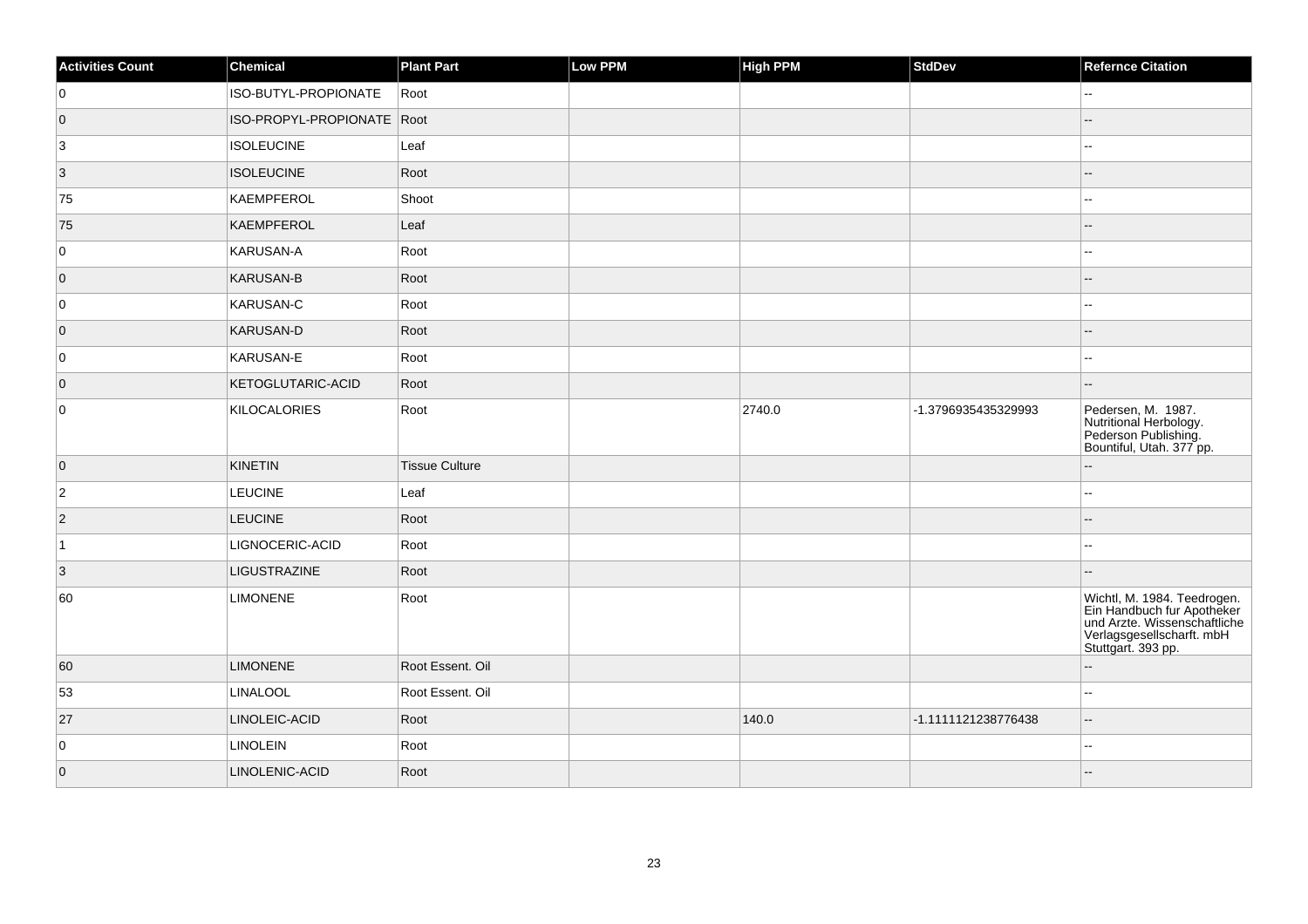| <b>Activities Count</b> | Chemical                                | <b>Plant Part</b>     | Low PPM | <b>High PPM</b> | StdDev              | <b>Refernce Citation</b>                                   |
|-------------------------|-----------------------------------------|-----------------------|---------|-----------------|---------------------|------------------------------------------------------------|
| 0                       | LINOLEOYL-BETA-D-<br><b>GLUCOSIDE</b>   | <b>Tissue Culture</b> |         |                 |                     |                                                            |
| 21                      | LUPEOL                                  | Seed Oil              |         |                 |                     |                                                            |
| 15                      | LUTEIN                                  | Leaf                  |         |                 |                     |                                                            |
| $\overline{7}$          | LUTEOLIN-7-GLUCOSIDE                    | Leaf                  |         |                 |                     | Chemical Constituents of<br>Oriental Herbs (3 diff. books) |
| $\overline{4}$          | <b>LYSINE</b>                           | Root                  |         |                 |                     |                                                            |
| $\vert 4 \vert$         | <b>LYSINE</b>                           | Leaf                  |         |                 |                     | --                                                         |
| 0                       | LYSOPHOSPHATIDYL-<br><b>INOSITOL</b>    | Root                  |         |                 |                     |                                                            |
| $\overline{0}$          | LYSOPHOSPHATIDYLCHOL Root<br><b>INE</b> |                       |         |                 |                     |                                                            |
| 65                      | <b>MAGNESIUM</b>                        | Root                  | 102.0   | 481.0           | -1.107068199242284  | Щ,                                                         |
| $\overline{0}$          | MALEIC-ACID                             | Root                  |         |                 |                     |                                                            |
| 15                      | MALIC-ACID                              | Root                  |         |                 |                     | $-1$                                                       |
| $\overline{0}$          | MALONYL-GINSENOSIDE-<br>$RB-1$          | Root                  | 2730.0  | 13000.0         |                     |                                                            |
| 0                       | MALONYL-GINSENOSIDE-<br>$RB-1$          | Rhizome               | 6900.0  | 13000.0         |                     | --                                                         |
| $\overline{0}$          | MALONYL-GINSENOSIDE-<br>$RB-2$          | Rhizome               | 4000.0  | 4200.0          |                     |                                                            |
| 0                       | MALONYL-GINSENOSIDE-<br>RB-2            | Root                  | 1370.0  | 11000.0         |                     | 44                                                         |
| $\overline{0}$          | MALONYL-GINSENOSIDE-<br><b>RC</b>       | Rhizome               | 3400.0  | 3500.0          |                     |                                                            |
| $\overline{0}$          | MALONYL-GINSENOSIDE-<br>RC.             | Root                  | 1000.0  | 8400.0          |                     |                                                            |
| $\overline{0}$          | MALONYL-GINSENOSIDE-<br><b>RD</b>       | Rhizome               |         |                 |                     |                                                            |
| $\overline{0}$          | MALONYL-GINSENOSIDE-<br><b>RD</b>       | Root                  | 400.0   | 1200.0          |                     | ۵.                                                         |
| 11                      | <b>MALTOL</b>                           | Root                  |         |                 |                     |                                                            |
| $\overline{2}$          | <b>MALTOSE</b>                          | Root                  | 5100.0  | 199600.0        | 1.0                 | --                                                         |
| $\overline{2}$          | <b>MALTOSE</b>                          | Stem                  |         | 1300.0          |                     | $-$                                                        |
| 14                      | MANGANESE                               | Root                  | 0.4     | 1.9             | -0.5231856000816221 |                                                            |
| 14                      | <b>MANGANESE</b>                        | <b>Stem</b>           |         |                 |                     |                                                            |
| 14                      | MANGANESE                               | Pt                    |         |                 |                     | ц.                                                         |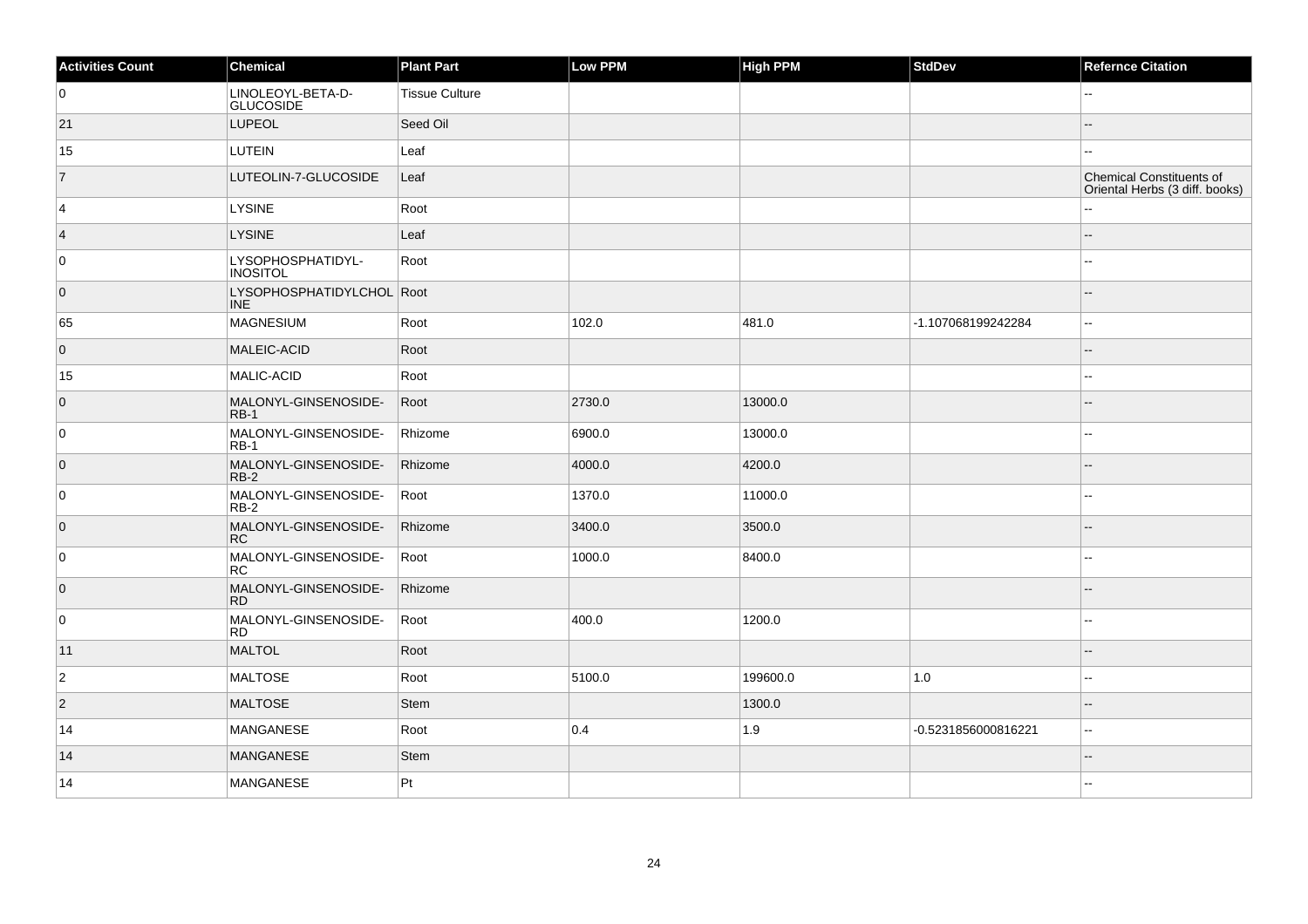| <b>Activities Count</b> | Chemical                                  | <b>Plant Part</b> | Low PPM | <b>High PPM</b> | StdDev | <b>Refernce Citation</b>                                       |
|-------------------------|-------------------------------------------|-------------------|---------|-----------------|--------|----------------------------------------------------------------|
| 14                      | MANGANESE                                 | Fruit             |         |                 |        |                                                                |
| 14                      | MANGANESE                                 | Leaf              |         |                 |        | шш.                                                            |
| 18                      | MANNITOL                                  | Root              |         |                 |        |                                                                |
| 0                       | MAYURONE                                  | Plant             |         |                 |        | --                                                             |
| $\overline{0}$          | <b>MAYURONE</b>                           | Root Essent. Oil  |         |                 |        | ۵.                                                             |
| 15                      | <b>METHIONINE</b>                         | Leaf              |         |                 |        | 4                                                              |
| 15                      | <b>METHIONINE</b>                         | Root              |         |                 |        | $-$                                                            |
| 0                       | METHYL-6,9-DIALKYNE-<br><b>OCTADECATE</b> | Shoot             |         |                 |        | ÷÷.                                                            |
| $ 2\rangle$             | MOLYBDENUM                                | Pt                |         |                 |        |                                                                |
| $ 2\rangle$             | <b>MOLYBDENUM</b>                         | Fruit             |         |                 |        |                                                                |
| $\overline{2}$          | <b>MOLYBDENUM</b>                         | Leaf              |         |                 |        | $- -$                                                          |
| $ 2\rangle$             | MOLYBDENUM                                | Root              |         |                 |        | ۵.                                                             |
| $\vert$ 2               | <b>MOLYBDENUM</b>                         | <b>Stem</b>       |         |                 |        | --                                                             |
| 0                       | <b>MONOSACCHARIDES</b>                    | Root              |         | 15000.0         |        | Chemical Constituents of<br>Oriental Herbs (3 diff. books)     |
| $\overline{0}$          | <b>MORETENOL</b>                          | Seed Oil          |         |                 |        | --                                                             |
| 6                       | MYRISTIC-ACID                             | Root              |         |                 |        | ۵.                                                             |
| $\overline{0}$          | N-9-FORMYL-HARMAN                         | Root              |         | 0.1             |        |                                                                |
| 0                       | N-FORMYL-HARMAN                           | Root              |         |                 |        |                                                                |
| $\vert$ 1               | N-NONACOSANE                              | Leaf              |         |                 |        | Chemical Constituents of<br>Oriental Herbs (3 diff. books)     |
| $\overline{1}$          | N-NONACOSANE                              | Root              |         |                 |        | Щ,                                                             |
| $\vert$ 1               | N-NONACOSANE                              | Rhizome           |         |                 |        | $-$                                                            |
| 0                       | N-PENTADECANE                             | Root Essent. Oil  |         | 18000.0         |        | $\overline{a}$                                                 |
| 0                       | N-PENTADECANE                             | Plant             |         |                 |        |                                                                |
| 0                       | NEO-INTERMEDEOL                           | Plant             |         | 10.4            |        | ۵.                                                             |
| $\overline{0}$          | <b>NEOCLOVENE</b>                         | Plant             |         |                 |        | J.S. Glasby Dict.Pls<br>Containing 2ndary<br>Metabolite. 1991. |
| $\vert$ 2               | <b>NEOXANTHIN</b>                         | Leaf              |         |                 |        | ä.                                                             |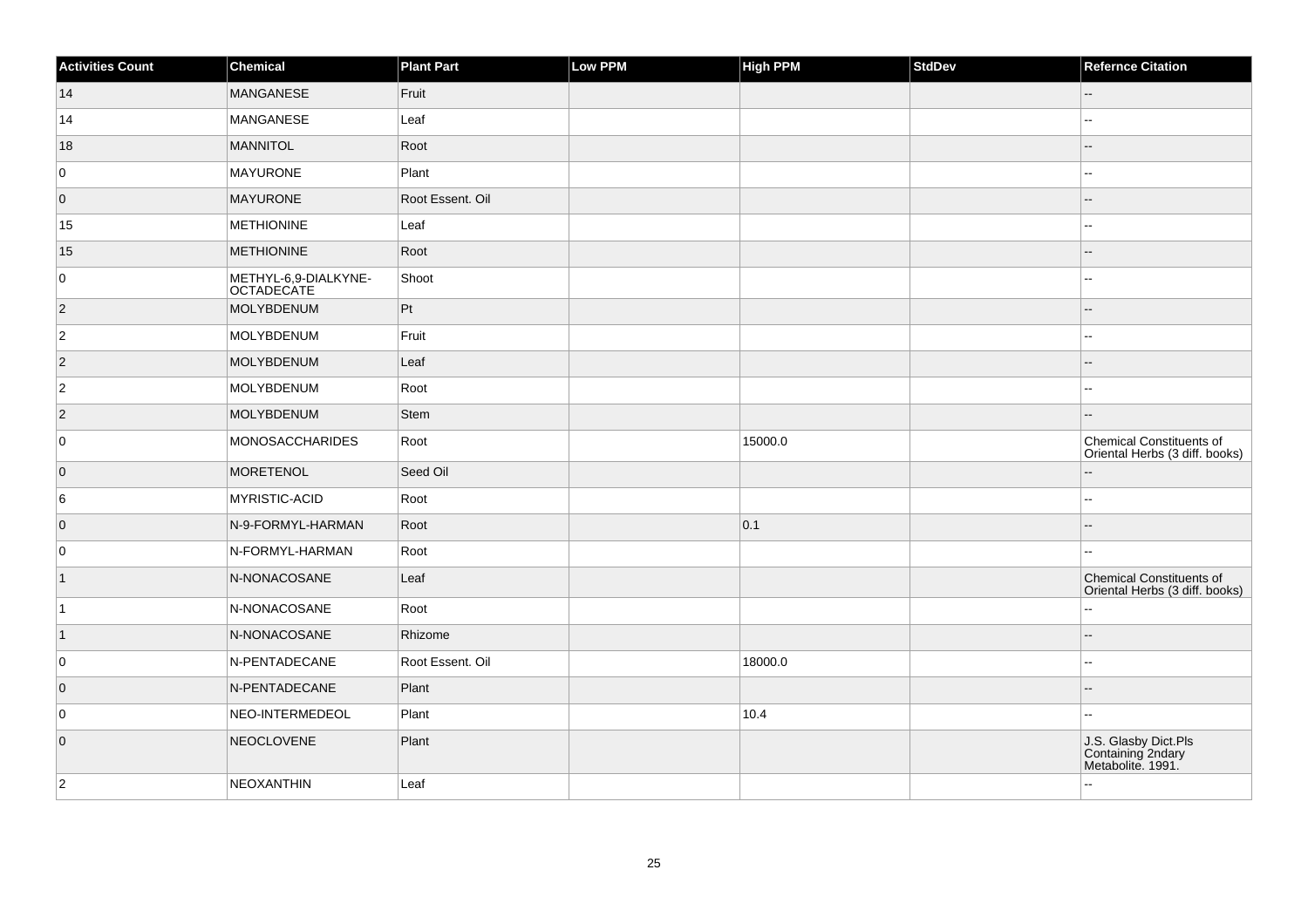| <b>Activities Count</b> | Chemical                                                | <b>Plant Part</b>     | Low PPM | <b>High PPM</b> | <b>StdDev</b>      | <b>Refernce Citation</b>                                                                                                               |
|-------------------------|---------------------------------------------------------|-----------------------|---------|-----------------|--------------------|----------------------------------------------------------------------------------------------------------------------------------------|
| 11                      | <b>NEROLIDOL</b>                                        | Shoot                 |         |                 |                    | $-$                                                                                                                                    |
| 0                       | NERVONIC-ACID                                           | Root                  |         |                 |                    |                                                                                                                                        |
| 39                      | <b>NIACIN</b>                                           | Root                  | 17.0    | 80.0            | 0.8625453013144426 | ш,                                                                                                                                     |
| $\overline{2}$          | <b>NICOTINAMIDE</b>                                     | Root                  |         |                 |                    | --                                                                                                                                     |
| 11                      | NICOTINIC-ACID                                          | Root                  |         |                 |                    | --                                                                                                                                     |
| $\overline{2}$          | <b>NORHARMAN</b>                                        | Root                  |         |                 |                    |                                                                                                                                        |
| $\overline{0}$          | NOTOGINSENOSIDE-R-1                                     | Root                  |         | 20.0            |                    |                                                                                                                                        |
| $\overline{0}$          | O-ALPHA-D-<br>GLUCOPYRANOSYLFRU<br><b>CTOFURANOSIDE</b> | Root                  |         |                 |                    | List, P.H. and Horhammer, L.,<br>Hager's Handbuch der<br>Pharmazeutischen Praxis,<br>Vols. 2-6, Springer-Verlag,<br>Berlin, 1969-1979. |
| $\overline{0}$          | O-ALPHA-D-<br>GLUCOPYRANOSYLGLU<br><b>COPYRANOSE</b>    | Root                  |         |                 |                    | List, P.H. and Horhammer, L.,<br>Hager's Handbuch der<br>Pharmazeutischen Praxis.<br>Vols. 2-6, Springer-Verlag,<br>Berlin, 1969-1979. |
| 0                       | <b>OBTUSIFOLIOL</b>                                     | Seed Oil              |         |                 |                    | Щ,                                                                                                                                     |
| $\overline{0}$          | OCTACOSAN-1-OL                                          | Leaf                  |         |                 |                    | <b>Chemical Constituents of</b><br>Oriental Herbs (3 diff. books)                                                                      |
| 64                      | OLEANOLIC-ACID                                          | Root                  | 150.0   | 700.0           | 0.845493216306878  | ă.                                                                                                                                     |
| 18                      | OLEIC-ACID                                              | Root                  |         |                 |                    |                                                                                                                                        |
| $\overline{0}$          | OXALIC-ACID-ETHYL-<br><b>ESTER</b>                      | Root                  |         |                 |                    | --                                                                                                                                     |
| 25                      | P-COUMARIC-ACID                                         | Root                  |         |                 |                    |                                                                                                                                        |
| $\mathbf{1}$            | P-HYDROXYCINNAMIC-<br><b>ACID</b>                       | Root                  |         | 26.0            |                    | ۵.                                                                                                                                     |
| 13                      | PALMITIC-ACID                                           | Leaf Essent. Oil      |         | 160000.0        |                    | --                                                                                                                                     |
| 13                      | PALMITIC-ACID                                           | Stem Essent. Oil      |         | 160000.0        |                    | шш.                                                                                                                                    |
| 13                      | PALMITIC-ACID                                           | Root Essent. Oil      |         | 86000.0         | 1.2911413065205417 | $\overline{a}$                                                                                                                         |
| 13                      | PALMITIC-ACID                                           | Root                  |         |                 |                    | $-1$                                                                                                                                   |
| 13                      | PALMITIC-ACID                                           | Plant                 |         |                 |                    | $\overline{a}$                                                                                                                         |
| $\overline{2}$          | PALMITOLEIC-ACID                                        | Root                  |         |                 |                    | $\sim$ $\sim$                                                                                                                          |
| $\overline{0}$          | PALMITOYL-BETA-D-<br><b>GLUCOSIDE</b>                   | <b>Tissue Culture</b> |         |                 |                    |                                                                                                                                        |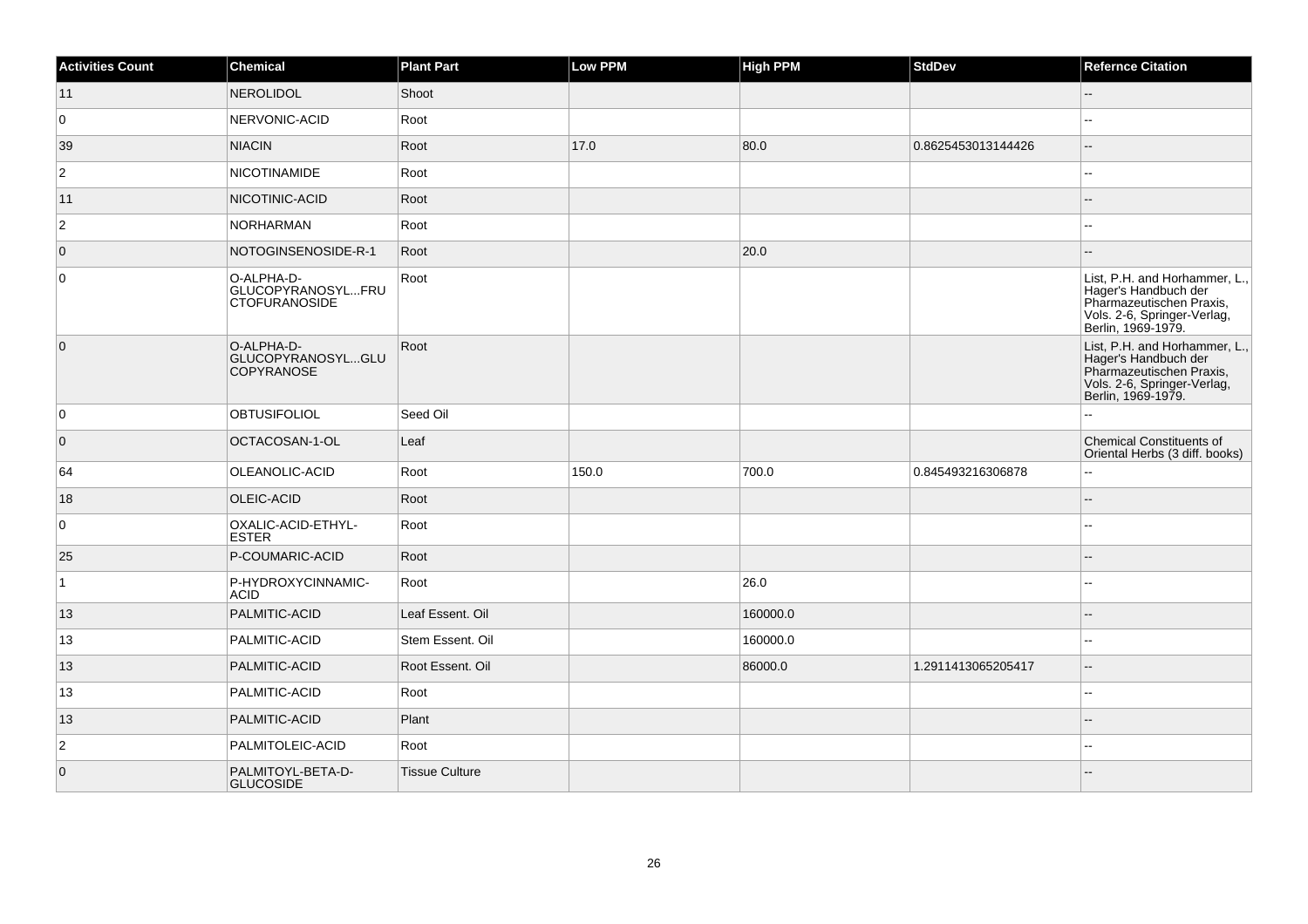| <b>Activities Count</b> | Chemical                                              | <b>Plant Part</b>     | Low PPM | <b>High PPM</b> | StdDev | <b>Refernce Citation</b>                                          |
|-------------------------|-------------------------------------------------------|-----------------------|---------|-----------------|--------|-------------------------------------------------------------------|
| ∣1.                     | PANACENE                                              | Root                  |         |                 |        | <b>Chemical Constituents of</b><br>Oriental Herbs (3 diff. books) |
| $\overline{0}$          | <b>PANASENOSIDE</b>                                   | Shoot                 |         |                 |        |                                                                   |
| 0                       | PANASENOSIDE                                          | Leaf                  |         |                 |        | <b>Chemical Constituents of</b><br>Oriental Herbs (3 diff. books) |
| $\overline{0}$          | PANASINSANOL-A                                        | Root                  |         | 2.3             |        |                                                                   |
| $\overline{0}$          | PANASINSANOL-B                                        | Root                  |         | 12.5            |        | $\overline{a}$                                                    |
| $\overline{0}$          | PANAX-GINSENG-20(S)-<br>PROSAPOGENIN                  | Root                  |         |                 |        |                                                                   |
| 0                       | PANAX-GINSENG-GENIN-F- Root<br>-1                     |                       |         |                 |        | $\overline{a}$                                                    |
| $\overline{0}$          | PANAX-GINSENG-GENIN-F- Root<br>2                      |                       |         |                 |        |                                                                   |
| 0                       | PANAX-GINSENG-GENIN-F- Root<br>$\boldsymbol{\Lambda}$ |                       |         |                 |        |                                                                   |
| $\overline{0}$          | PANAX-GINSENG-<br><b>GLYCOPROTEIN</b>                 | Root                  |         |                 |        |                                                                   |
| $\overline{0}$          | PANAX-GINSENG-<br>GLYCOSIDE-P-1                       | Root                  |         |                 |        |                                                                   |
| $\overline{0}$          | PANAX-GINSENG-<br>LIPOLYTIC-PEPTIDE                   | Root                  |         |                 |        |                                                                   |
| 0                       | PANAX-GINSENG-<br>POLYACETYLENE-C                     | Root                  |         |                 |        |                                                                   |
| $\overline{0}$          | PANAX-GINSENG-<br>POLYACETYLENE-D                     | Root                  |         |                 |        | $- -$                                                             |
| 0                       | PANAX-GINSENG-<br>POLYACETYLENE-E                     | Root                  |         |                 |        | ۵.                                                                |
| $\overline{0}$          | PANAX-GINSENG-<br>POLYACETYLENE-F                     | Root                  |         |                 |        |                                                                   |
| 0                       | PANAX-GINSENG-<br>POLYACETYLENE-G                     | Root                  |         |                 |        | --                                                                |
| $\overline{0}$          | PANAX-GINSENG-PROTEIN Root                            |                       |         |                 |        |                                                                   |
| 0                       | PANAX-GLYCOPROTEIN                                    | Root                  |         |                 |        | $\sim$ $\sim$                                                     |
| $\overline{0}$          | PANAX-HETEROGLYCAN-<br>GL-P-I                         | Leaf                  |         |                 |        | --                                                                |
| $\overline{0}$          | PANAX-HETEROGLYCAN-<br>GL-P-II                        | Leaf                  |         |                 |        | $\overline{a}$                                                    |
| $\overline{0}$          | PANAX-HETEROGLYCAN-<br>GL-P-IV                        | Leaf                  |         |                 |        |                                                                   |
| $\overline{0}$          | PANAX-<br>OLIGOSACCHARIDE                             | <b>Tissue Culture</b> |         |                 |        | --                                                                |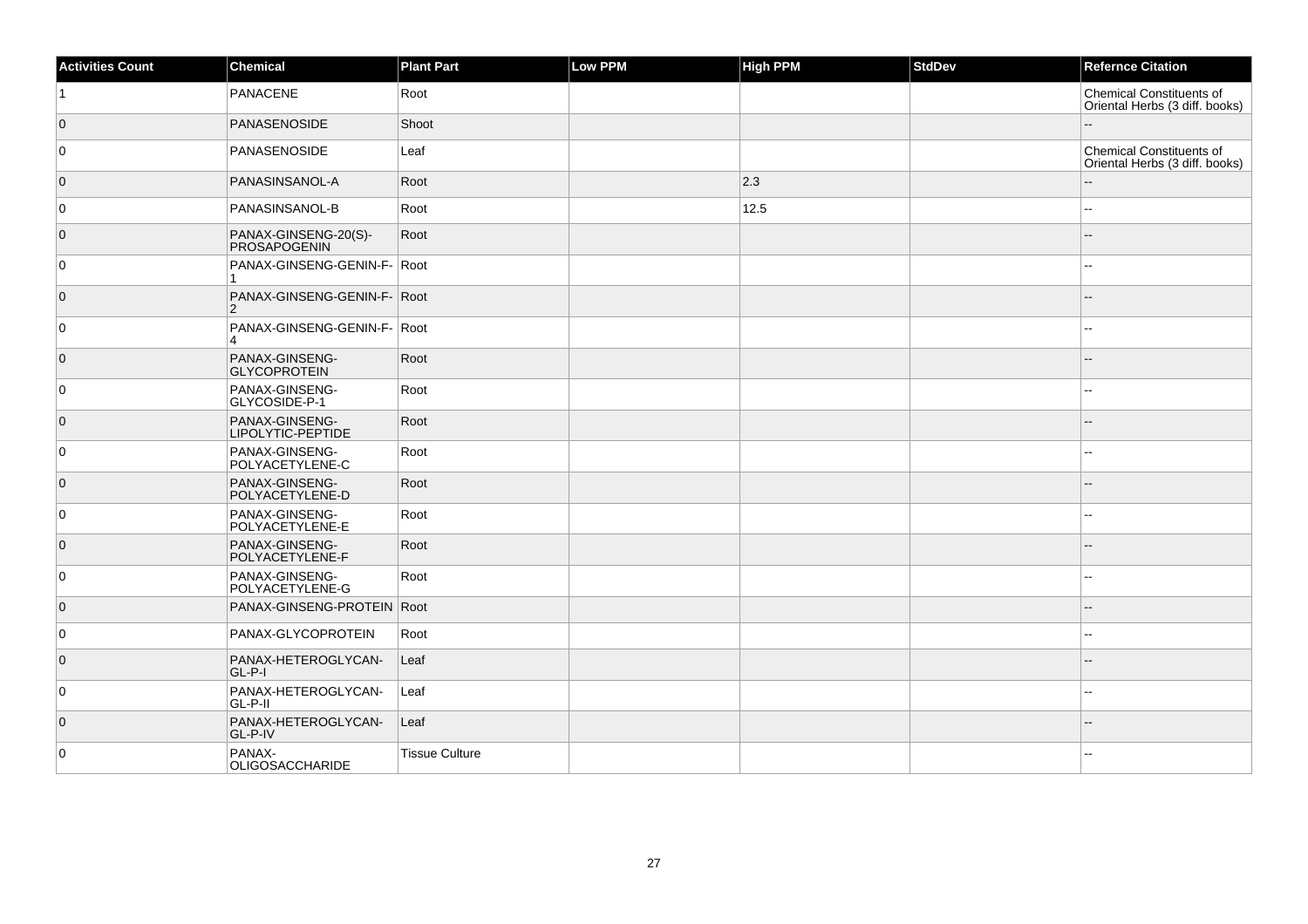| <b>Activities Count</b> | Chemical                                             | <b>Plant Part</b>     | Low PPM | <b>High PPM</b> | StdDev | <b>Refernce Citation</b> |
|-------------------------|------------------------------------------------------|-----------------------|---------|-----------------|--------|--------------------------|
| $\overline{0}$          | PANAX-PECTIC-<br>HETEROGLYCAN-GL-4-II-B-<br>$1$ -III | Leaf                  |         |                 |        |                          |
| 0                       | PANAX-POLYPEPTIDE                                    | Root                  |         |                 |        |                          |
| $\overline{0}$          | PANAX-POLYPHENOLIC-<br>PERMETHYL-ETHER               | Root                  |         |                 |        |                          |
| 0                       | PANAX-POLYSACCHARIDE                                 | <b>Tissue Culture</b> |         |                 |        |                          |
| $\overline{0}$          | PANAX-POLYSACCHARIDE   Root                          |                       | 30000.0 | 40000.0         |        |                          |
| 0                       | PANAX-<br>POLYSACCHARIDE-GH-1                        | Root                  |         |                 |        |                          |
| $\overline{0}$          | PANAX-<br>POLYSACCHARIDE-GL-4                        | Root                  |         |                 |        |                          |
| $\mathsf 0$             | PANAX-<br>POLYSACCHARIDE-GL-4-II-<br>$B-1-I$         | Root                  |         |                 |        |                          |
| $\overline{0}$          | PANAX-<br>POLYSACCHARIDE-GL-AI-A                     | Leaf                  |         |                 |        |                          |
| 0                       | PANAX-<br>POLYSACCHARIDE-GL-AI-B                     | Leaf                  |         |                 |        |                          |
| $\overline{0}$          | PANAX-<br>POLYSACCHARIDE-GL-B-III                    | Leaf                  |         |                 |        | $\overline{a}$           |
| 0                       | PANAX-<br>POLYSACCHARIDE-GL-NI-A                     | Leaf                  |         |                 |        |                          |
| $\overline{0}$          | PANAX-<br>POLYSACCHARIDE-GL-NI-B                     | Leaf                  |         |                 |        |                          |
| $\overline{0}$          | PANAX-<br>POLYSACCHARIDE-P-N                         | Leaf                  |         |                 |        | $\overline{a}$           |
| $\overline{0}$          | PANAX-<br>POLYSACCHARIDE-S-2-A                       | <b>Stem</b>           |         |                 |        |                          |
| $\overline{0}$          | PANAX-PROTEIN                                        | Root                  |         |                 |        | $\overline{a}$           |
| $\overline{0}$          | PANAX-SAPONIN-A                                      | Root                  |         |                 |        |                          |
| 0                       | PANAX-SAPONIN-C                                      | Root                  |         |                 |        | $\sim$                   |
| $\overline{0}$          | PANAX-TRITERPENE-GF-VI Fruit                         |                       |         |                 |        |                          |
| 0                       | PANAX-TRITERPENE-GF-<br>VII                          | Fruit                 |         |                 |        |                          |
| $\vert$ 1               | PANAXACOL                                            | <b>Tissue Culture</b> | 37.0    | 50.0            |        | $-$                      |
| $\vert$ 1               | PANAXACOL                                            | Root                  |         |                 |        | --                       |
| $\overline{0}$          | PANAXADIOL                                           | Root                  | 700.0   | 6500.0          | $-1.0$ | --                       |
| 0                       | PANAXADIOL-SAPONIN                                   | Shoot                 |         |                 |        |                          |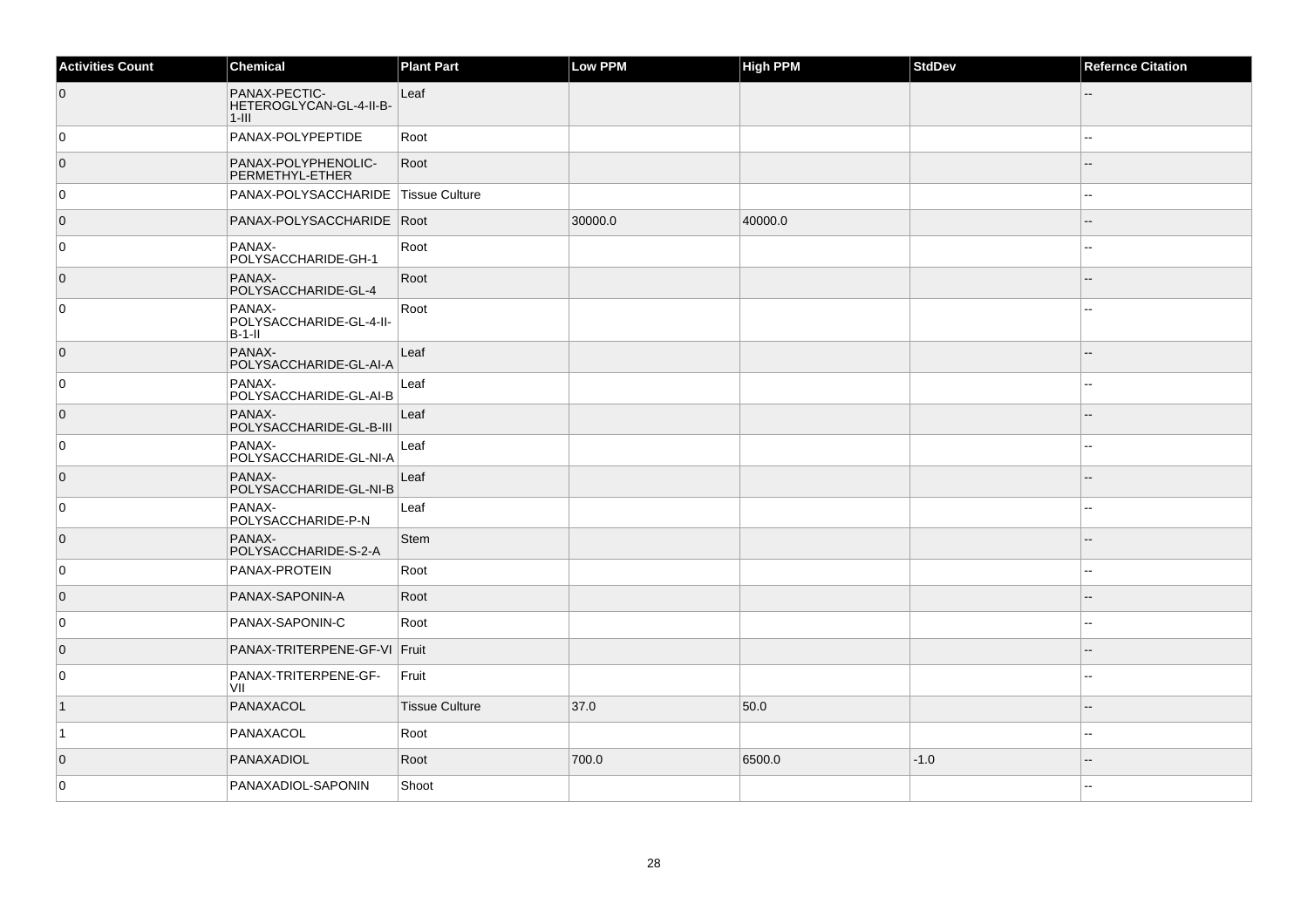| <b>Activities Count</b> | Chemical                   | <b>Plant Part</b> | Low PPM | <b>High PPM</b> | StdDev | <b>Refernce Citation</b>                                                                                                               |
|-------------------------|----------------------------|-------------------|---------|-----------------|--------|----------------------------------------------------------------------------------------------------------------------------------------|
| $\vert$ 1               | PANAXAN-A                  | Root              |         |                 |        | $\sim$ $\sim$                                                                                                                          |
| $\vert$ 1               | PANAXAN-B                  | Root              |         |                 |        | $\overline{\phantom{a}}$                                                                                                               |
| $\vert$ 1               | PANAXAN-C                  | Root              |         |                 |        | $-$                                                                                                                                    |
| $\vert$ 1               | PANAXAN-D                  | Root              |         |                 |        | $\mathbf{u}$                                                                                                                           |
| $\overline{1}$          | PANAXAN-E                  | Root              |         |                 |        |                                                                                                                                        |
| 0                       | PANAXAN-F                  | Root              |         |                 |        | $\overline{a}$                                                                                                                         |
| $\overline{0}$          | PANAXAN-G                  | Root              |         |                 |        | --                                                                                                                                     |
| 0                       | PANAXAN-H                  | Root              |         |                 |        | ÷÷.                                                                                                                                    |
| $\overline{0}$          | PANAXAN-I                  | Root              |         |                 |        |                                                                                                                                        |
| 0                       | PANAXAN-J                  | Root              |         |                 |        | --                                                                                                                                     |
| $\overline{0}$          | PANAXAN-K                  | Root              |         |                 |        |                                                                                                                                        |
| 0                       | PANAXAN-L                  | Root              |         |                 |        | Щ,                                                                                                                                     |
| $\overline{0}$          | PANAXAN-M                  | Root              |         |                 |        |                                                                                                                                        |
| 0                       | PANAXAN-N                  | Root              |         |                 |        | ۵.                                                                                                                                     |
| $\overline{0}$          | PANAXAN-O                  | Root              |         |                 |        |                                                                                                                                        |
| 0                       | PANAXAN-P                  | Root              |         |                 |        | $\sim$                                                                                                                                 |
| $\overline{0}$          | PANAXAN-Q                  | Root              |         |                 |        |                                                                                                                                        |
| 0                       | PANAXAN-R                  | Root              |         |                 |        | $\sim$                                                                                                                                 |
| $\overline{0}$          | PANAXAN-S                  | Root              |         |                 |        |                                                                                                                                        |
| 0                       | PANAXAN-T                  | Root              |         |                 |        | $\overline{\phantom{a}}$                                                                                                               |
| $ 0\rangle$             | PANAXAN-U                  | Root              |         |                 |        |                                                                                                                                        |
| 0                       | PANAXATRIOL                | Leaf              |         |                 |        | --                                                                                                                                     |
| $\overline{0}$          | PANAXATRIOL                | Root              | 700.0   | 7700.0          | $-1.0$ |                                                                                                                                        |
| 0                       | PANAXATRIOL-GLYCOSIDE Root |                   |         |                 |        | --                                                                                                                                     |
| $\overline{0}$          | PANAXATRIOL-SAPONIN        | Shoot             |         |                 |        | --                                                                                                                                     |
| $\overline{4}$          | PANAXIC-ACID               | Root              |         |                 |        | List, P.H. and Horhammer, L.,<br>Hager's Handbuch der<br>Pharmazeutischen Praxis,<br>Vols. 2-6, Springer-Verlag,<br>Berlin, 1969-1979. |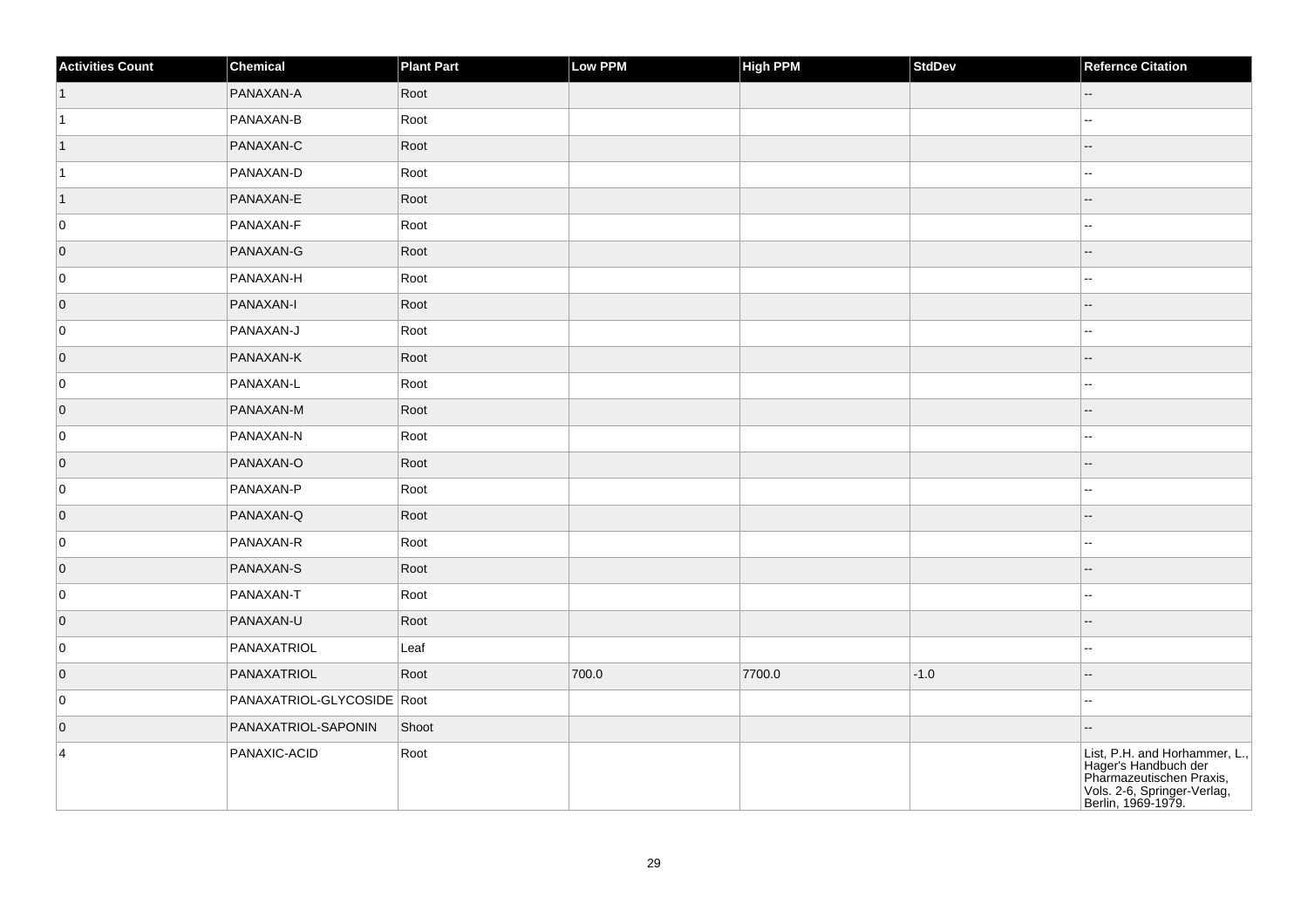| <b>Activities Count</b> | Chemical                                | <b>Plant Part</b>     | Low PPM | <b>High PPM</b>   | <b>StdDev</b>       | <b>Refernce Citation</b>                                          |
|-------------------------|-----------------------------------------|-----------------------|---------|-------------------|---------------------|-------------------------------------------------------------------|
| 5                       | <b>PANAXIN</b>                          | Root                  |         |                   |                     | <b>Chemical Constituents of</b><br>Oriental Herbs (3 diff. books) |
| 0                       | PANAXOSIDE-A                            | Root                  |         |                   |                     |                                                                   |
| $\overline{0}$          | PANAXOSIDE-A-<br><b>PROGENIN-I</b>      | Root                  |         |                   |                     |                                                                   |
| 0                       | PANAXOSIDE-B                            | Root                  |         |                   |                     |                                                                   |
| $\overline{0}$          | PANAXOSIDE-C                            | Root                  |         |                   |                     |                                                                   |
| 0                       | PANAXOSIDE-D                            | Root                  |         |                   |                     | 4                                                                 |
| $\overline{0}$          | PANAXOSIDE-E                            | Root                  |         |                   |                     |                                                                   |
| 0                       | PANAXOSIDE-F                            | Root                  |         |                   |                     | $\overline{a}$                                                    |
| $\vert$ 1               | PANAXYDOL                               | <b>Tissue Culture</b> |         | 8.0               |                     |                                                                   |
| $\vert$ 1               | PANAXYDOL                               | Root                  | 357.1   | 440.0             | $-1.0$              |                                                                   |
| $\overline{0}$          | PANAXYDOL-<br><b>CHLOROHYDRIN</b>       | Root                  |         | 13.5              |                     |                                                                   |
| 0                       | PANAXYDOL-LINOLEATE                     | Root                  |         | 8.1               |                     | ۵.                                                                |
| $\overline{0}$          | PANAXYNE                                | Root                  |         |                   |                     |                                                                   |
| 0                       | PANAXYNE-EPOXIDE                        | Root                  | 1.8     | 9.0               |                     |                                                                   |
| $\overline{3}$          | PANAXYNOL                               | Root                  |         |                   |                     | Chemical Constituents of<br>Oriental Herbs (3 diff. books)        |
| $\overline{0}$          | PANAXYNOL-LINOLEATE                     | Root                  |         | $\vert 1.3 \vert$ |                     |                                                                   |
| $\overline{1}$          | PANAXYTRIOL                             | Root                  | 14.2    | 250.0             | 0.999999999999999   | --                                                                |
| 11                      | PANTOTHENIC-ACID                        | Root                  |         | 6.6               | -1.5734087317737453 | ۵.                                                                |
| $\overline{2}$          | <b>PATCHOULENE</b>                      | Root Essent. Oil      |         | 20000.0           |                     |                                                                   |
| 24                      | PECTIN                                  | Plant                 |         |                   |                     |                                                                   |
| 24                      | PECTIN                                  | Root                  |         |                   |                     |                                                                   |
| $\overline{0}$          | PELARGONIDIN-3-<br><b>MONOGLUCOSIDE</b> | Fruit Epidermis       |         |                   |                     | ۵.                                                                |
| $\mathbf 1$             | PENTADECANOIC-ACID                      | Root                  |         |                   |                     |                                                                   |
| 0                       | PERLARGONIDIN-3-O-<br>BETA-D-GLUCOSIDE  | Root                  |         |                   |                     |                                                                   |
| $\overline{0}$          | PERLOLYRINE                             | Root                  |         | 1.6               |                     |                                                                   |
| 0                       | PHENOLASE                               | Root                  |         |                   |                     |                                                                   |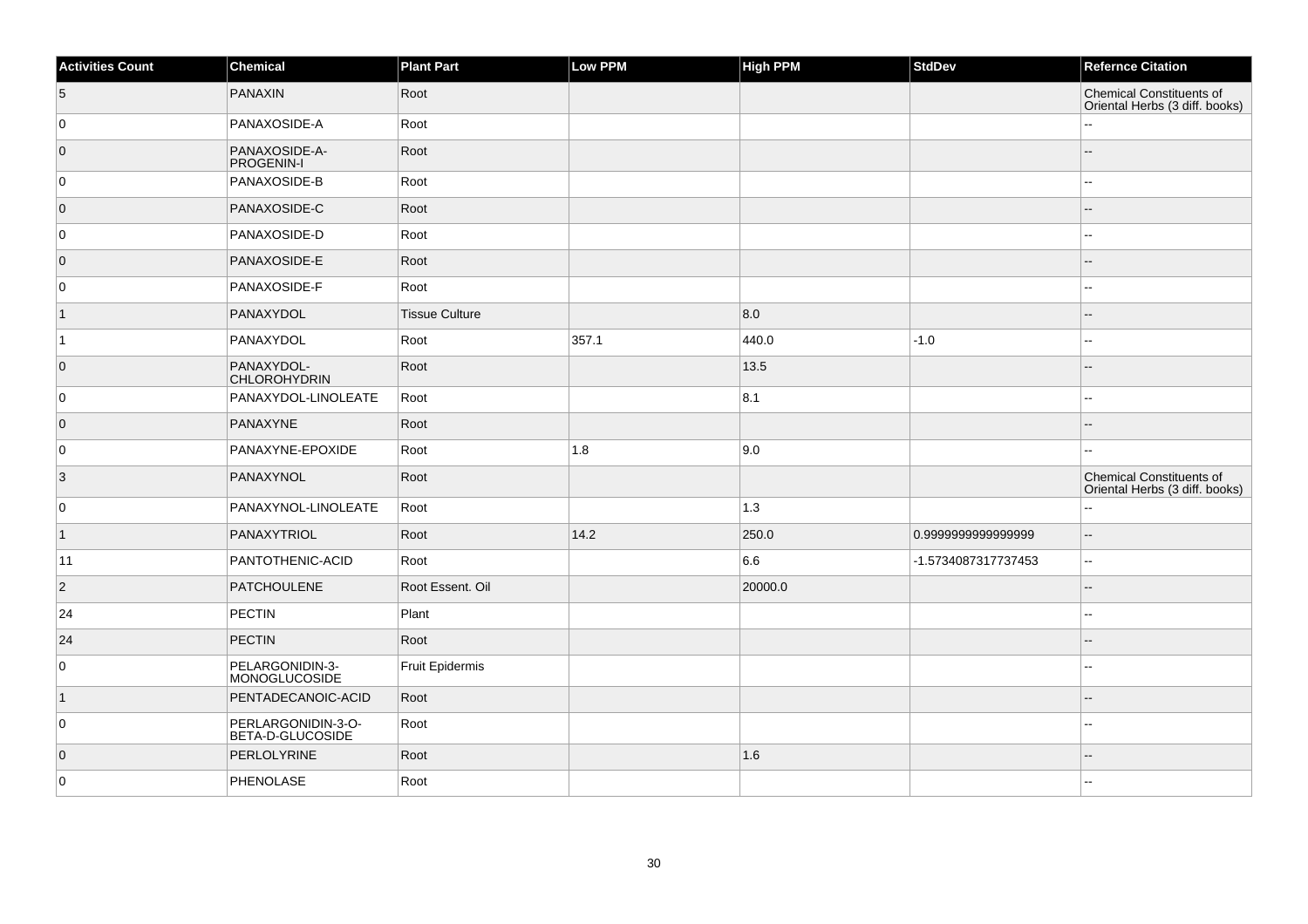| <b>Activities Count</b> | Chemical                             | <b>Plant Part</b>     | Low PPM | High PPM | <b>StdDev</b>       | <b>Refernce Citation</b>                                                                                                                    |
|-------------------------|--------------------------------------|-----------------------|---------|----------|---------------------|---------------------------------------------------------------------------------------------------------------------------------------------|
| $\overline{c}$          | PHENYL-ACETALDEHYDE                  | Shoot                 |         |          |                     | --                                                                                                                                          |
| $\overline{7}$          | PHENYLALANINE                        | Leaf                  |         |          |                     |                                                                                                                                             |
| 7                       | PHENYLALANINE                        | Root                  |         |          |                     |                                                                                                                                             |
| $\overline{0}$          | PHENYLETHANOL                        | Shoot                 |         |          |                     | --                                                                                                                                          |
| $\overline{0}$          | PHEOPHYTIN                           | Leaf                  |         |          |                     |                                                                                                                                             |
| $\overline{0}$          | PHOSPHATIDIC-ACID                    | Root                  |         |          |                     | --                                                                                                                                          |
| $ 2\rangle$             | PHOSPHATIDYL-CHOLINE                 | Root                  |         |          |                     | $-$                                                                                                                                         |
| 0                       | PHOSPHATIDYL-<br><b>ETHANOLAMINE</b> | Root                  |         |          |                     |                                                                                                                                             |
| $\overline{0}$          | PHOSPHATIDYL-<br>GLYCEROL            | Root                  |         |          |                     |                                                                                                                                             |
| $\mathbf 0$             | PHOSPHATIDYL-INOSITOL Root           |                       |         |          |                     |                                                                                                                                             |
| $\overline{4}$          | PHOSPHORUS                           | Root                  | 112.0   | 528.0    | -0.5253256654441569 | $-$                                                                                                                                         |
| 0                       | <b>POLYACETYLENES</b>                | Root                  |         |          |                     | Wichtl, M. 1984. Teedrogen.<br>Ein Handbuch fur Apotheker<br>und Arzte. Wissenschaftliche<br>Verlagsgesellscharft.mbH<br>Stuttgart. 393 pp. |
| $\overline{0}$          | POLYSACCHARIDE                       | Root                  |         |          |                     |                                                                                                                                             |
| $\mathbf 0$             | POLYSACCHARIDE                       | <b>Tissue Culture</b> |         |          |                     |                                                                                                                                             |
| $\overline{0}$          | POLYSACCHARIDE                       | Rhizome               |         |          |                     |                                                                                                                                             |
| $\overline{0}$          | POLYSACCHARIDE-GL-P-I                | Leaf                  |         | 5.0      |                     |                                                                                                                                             |
| $\overline{0}$          | POLYSACCHARIDE-GL-P-II Leaf          |                       |         | 8.0      |                     |                                                                                                                                             |
| $\overline{0}$          | POLYSACCHARIDE-GL-P-III Leaf         |                       |         | 2.2      |                     |                                                                                                                                             |
| $\overline{0}$          | POLYSACCHARIDE-GL-P-IV Leaf          |                       |         | 2.4      |                     |                                                                                                                                             |
| 0                       | POLYSACCHARIDE-SA                    | Root                  |         |          |                     |                                                                                                                                             |
| $\overline{0}$          | POLYSACCHARIDE-SB                    | Root                  |         |          |                     |                                                                                                                                             |
| 14                      | <b>POTASSIUM</b>                     | Root                  | 515.0   | 2430.0   | -0.9774436969784575 | --                                                                                                                                          |
| $\overline{0}$          | PRO-RENIN                            | Root                  |         |          |                     | $-$                                                                                                                                         |
| 0                       | <b>PROLINE</b>                       | Leaf                  |         |          |                     |                                                                                                                                             |
| $\overline{0}$          | <b>PROLINE</b>                       | Root                  |         |          |                     |                                                                                                                                             |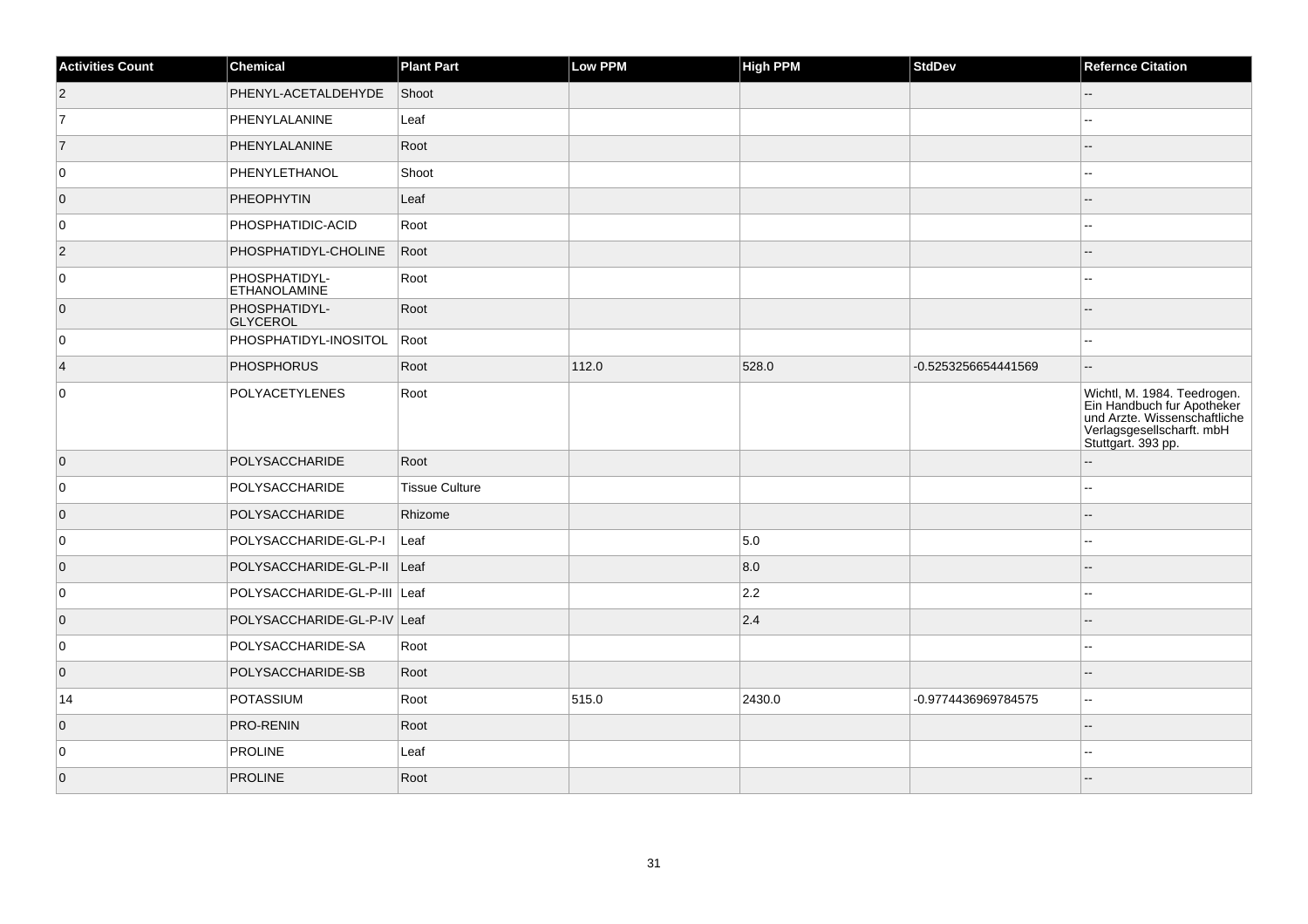| <b>Activities Count</b> | Chemical                       | <b>Plant Part</b>     | <b>Low PPM</b> | <b>High PPM</b> | <b>StdDev</b>        | <b>Refernce Citation</b>                      |
|-------------------------|--------------------------------|-----------------------|----------------|-----------------|----------------------|-----------------------------------------------|
| 0                       | <b>PROTEIN</b>                 | Root                  | 23108.0        | 109000.0        | -0.10570538573840164 | $\sim$                                        |
| $\overline{0}$          | PROTOPANAXADIOL                | Root                  |                |                 |                      | $\sim$                                        |
| 0                       | PROTOPANAXADIOL-<br>GLYCOSIDES | Root                  |                |                 |                      |                                               |
| $\overline{0}$          | PUTRESCINE                     | Root                  |                |                 |                      | $-$                                           |
| $\overline{2}$          | PYROGLUTAMIC-ACID              | Root                  |                |                 |                      |                                               |
| $\vert$ 1               | PYRUVIC-ACID                   | Root                  |                |                 |                      |                                               |
| 0                       | QUINQUENOSIDE-R-1              | Root                  |                | 20.0            | $-1.0$               | $\overline{\phantom{a}}$                      |
| $\overline{0}$          | <b>RHAMNOSE</b>                | <b>Tissue Culture</b> |                |                 |                      | $\overline{a}$                                |
| 0                       | RHAMNOSE                       | Root                  |                |                 |                      | $\sim$                                        |
| 15                      | <b>RIBOFLAVIN</b>              | Root                  | 0.4            | 1.8             | -0.49776655351897503 | $\mathord{\hspace{1pt}\text{--}\hspace{1pt}}$ |
| 34                      | SALICYLIC-ACID                 | Root                  |                | 3.4             | $-1.0$               | $\sim$ $\sim$                                 |
| $\overline{0}$          | SANTALENE                      | Shoot                 |                |                 |                      | $\overline{a}$                                |
| 0                       | SAPONIN-II                     | Root                  |                |                 |                      | $\sim$ $\sim$                                 |
| $\overline{0}$          | SAPONIN-II                     | Tissue Culture        |                |                 |                      |                                               |
| 0                       | SAPONIN-II                     | Plant                 |                |                 |                      | $\sim$                                        |
| $\overline{0}$          | SAPONIN-III                    | Plant                 |                |                 |                      | ٠.                                            |
| 0                       | SAPONIN-III                    | Tissue Culture        |                |                 |                      | $\sim$                                        |
| $\overline{0}$          | SAPONIN-III                    | Root                  |                |                 |                      |                                               |
| 0                       | SAPONIN-IV                     | Plant                 |                |                 |                      |                                               |
| $\overline{0}$          | SAPONIN-IV                     | Root                  |                |                 |                      |                                               |
| 0                       | SAPONIN-IV                     | <b>Tissue Culture</b> |                |                 |                      | $\sim$                                        |
| $\overline{0}$          | SAPONIN-V                      | Tissue Culture        |                |                 |                      |                                               |
| 0                       | SAPONIN-V                      | Plant                 |                |                 |                      | $\overline{a}$                                |
| $\overline{0}$          | SAPONIN-V                      | Root                  |                |                 |                      |                                               |
| 5                       | SAPONINS                       | Shoot                 |                |                 |                      | ٠.                                            |
| $\overline{5}$          | SAPONINS                       | Root                  |                | 20000.0         | -0.6445017907060011  | $-$                                           |
| 5                       | <b>SAPONINS</b>                | Leaf                  |                | 128000.0        | 1.3249298643249272   | $\ddotsc$                                     |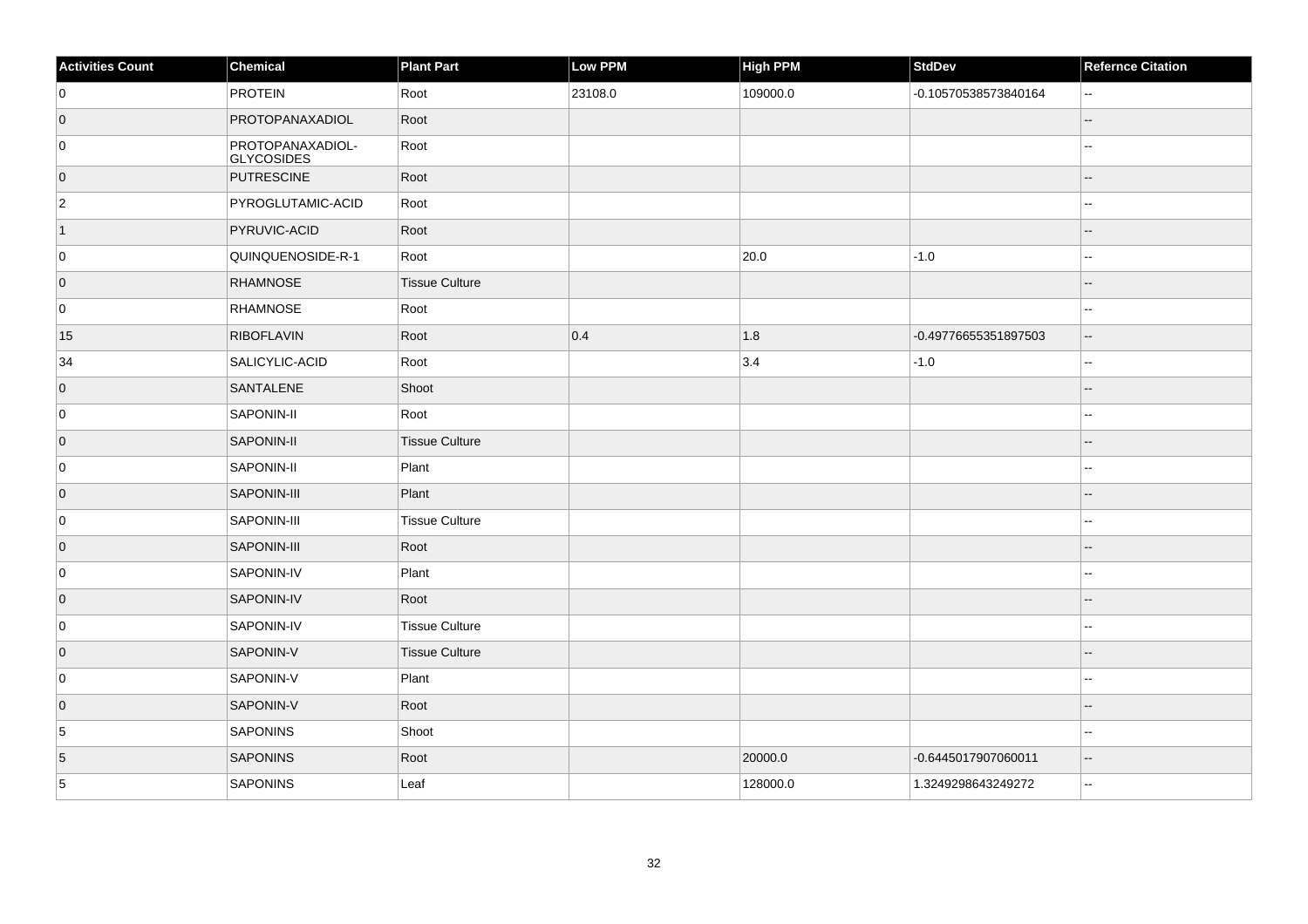| <b>Activities Count</b> | Chemical                                    | <b>Plant Part</b> | Low PPM | <b>High PPM</b> | <b>StdDev</b>        | <b>Refernce Citation</b>                                          |
|-------------------------|---------------------------------------------|-------------------|---------|-----------------|----------------------|-------------------------------------------------------------------|
| 5                       | <b>SAPONINS</b>                             | Flower            |         | 69000.0         |                      | $-$                                                               |
| 5                       | SAPONINS                                    | <b>Stem</b>       | 16000.0 | 40000.0         |                      |                                                                   |
| 60                      | SELENIUM                                    | Root              | 0.5     | 2.5             | -0.18461140397934853 | ш,                                                                |
| $\overline{0}$          | SELINA-4(14),7(11)-DIENE                    | Root Essent. Oil  |         |                 |                      | ۵.                                                                |
| $\overline{0}$          | SENECRASSIDIOL                              | Root              |         |                 |                      |                                                                   |
| 1                       | <b>SERINE</b>                               | Leaf              |         |                 |                      |                                                                   |
| $\vert$ 1               | <b>SERINE</b>                               | Root              |         |                 |                      |                                                                   |
| 0                       | SESQUITERPENEDIOL                           | Root              |         |                 |                      | --                                                                |
| $\vert 4$               | SILICON                                     | Root              |         |                 |                      |                                                                   |
| $\overline{0}$          | SITOSTEROL-6'-<br><b>LINOLENYLGLUCOSIDE</b> | Root              |         |                 |                      | <b>Chemical Constituents of</b><br>Oriental Herbs (3 diff. books) |
| $\overline{0}$          | SITOSTEROL-6'-<br><b>LINOLYLGLUCOSIDE</b>   | Root              |         |                 |                      | <b>Chemical Constituents of</b><br>Oriental Herbs (3 diff. books) |
| $\overline{0}$          | SITOSTEROL-6'-<br>OLEYLGLUCOSIDE            | Root              |         |                 |                      | <b>Chemical Constituents of</b><br>Oriental Herbs (3 diff. books) |
| $\overline{0}$          | SITOSTEROL-6'-<br><b>PALMITYLGLUCOSIDE</b>  | Root              |         |                 |                      | <b>Chemical Constituents of</b><br>Oriental Herbs (3 diff. books) |
| $\overline{0}$          | SITOSTEROL-6'-<br><b>STEARYLGLUCOSIDE</b>   | Root              |         |                 |                      | <b>Chemical Constituents of</b><br>Oriental Herbs (3 diff. books) |
| $\vert$ 1               | SODIUM                                      | Root              | 5.0     | 24.0            | -0.5015977269170404  | ۵.                                                                |
| $\overline{0}$          | <b>SPATHULENOL</b>                          | Plant             |         | 15.9            | -0.5352938495785399  | $\overline{\phantom{a}}$                                          |
| $\vert$ 1               | <b>SPERMIDINE</b>                           | Root              |         |                 |                      | $\overline{a}$                                                    |
| $\overline{1}$          | <b>SPERMINE</b>                             | Root              |         |                 |                      | ۵.                                                                |
| $\overline{0}$          | <b>SPINACINE</b>                            | Root              |         | 33.3            |                      |                                                                   |
| 10                      | SQUALENE                                    | Seed Oil          |         |                 |                      | $\overline{a}$                                                    |
| $\overline{0}$          | SQUALENE-2-3-OXIDE                          | Seed Oil          |         |                 |                      |                                                                   |
| 5                       | <b>STARCH</b>                               | Root              | 25440.0 | 120000.0        | -0.818804895582863   | 44                                                                |
| 5                       | <b>STARCH</b>                               | Rhizome           |         |                 |                      | --                                                                |
| 8                       | STEARIC-ACID                                | Root              |         |                 |                      | шш.                                                               |
| 12                      | <b>STIGMASTEROL</b>                         | Root              |         |                 |                      | --                                                                |
| $\overline{0}$          | STIGMASTEROL-6'-<br>LINOLENYLGLUCOSIDE      | Root              |         |                 |                      | <b>Chemical Constituents of</b><br>Oriental Herbs (3 diff. books) |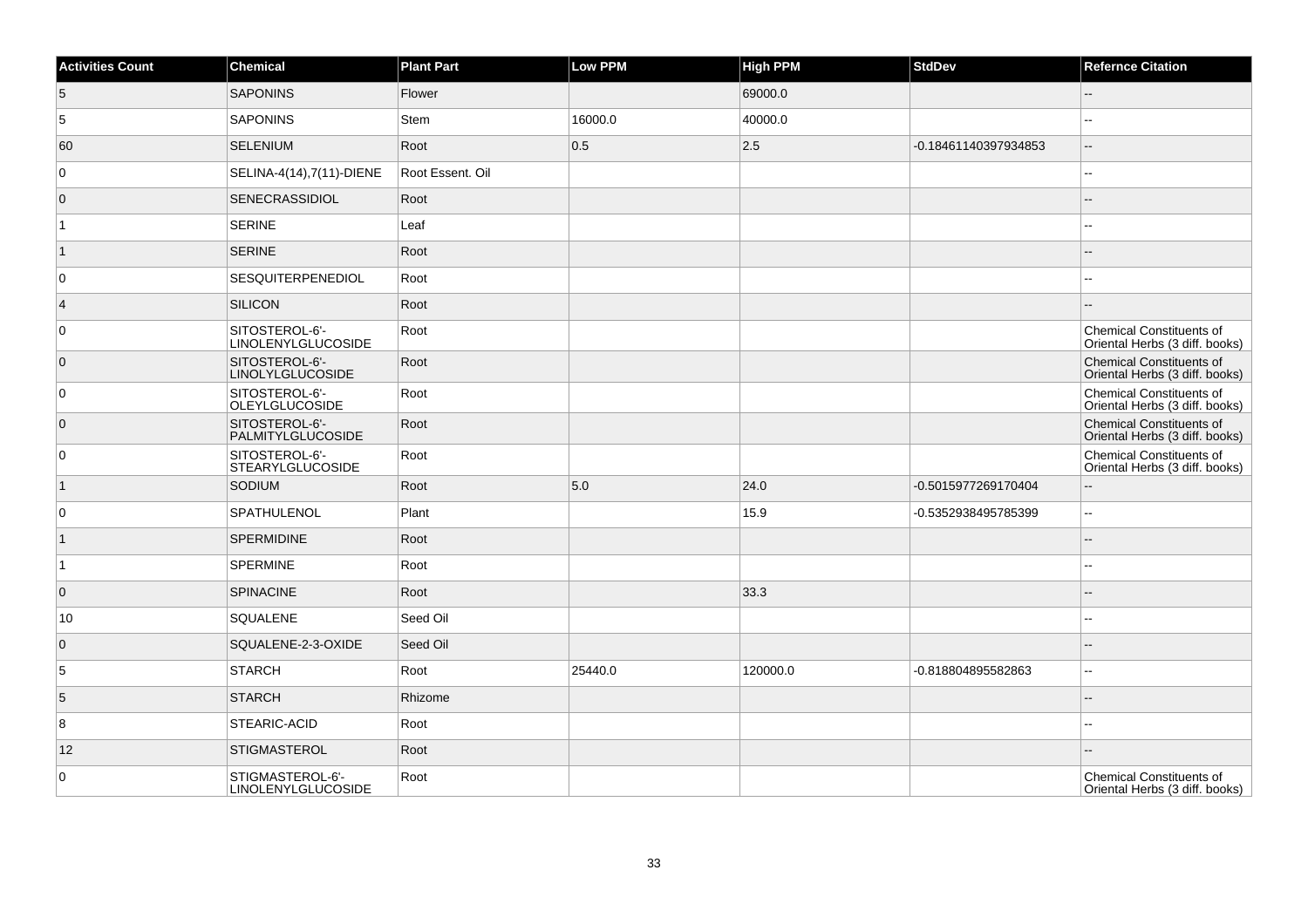| <b>Activities Count</b> | Chemical                                     | <b>Plant Part</b> | Low PPM | <b>High PPM</b> | <b>StdDev</b>        | <b>Refernce Citation</b>                                                                                                                     |
|-------------------------|----------------------------------------------|-------------------|---------|-----------------|----------------------|----------------------------------------------------------------------------------------------------------------------------------------------|
| 0                       | STIGMASTEROL-6'-<br><b>LINOLYLGLUCOSIDE</b>  | Root              |         |                 |                      | <b>Chemical Constituents of</b><br>Oriental Herbs (3 diff. books)                                                                            |
| 0                       | STIGMASTEROL-6'-<br><b>OLEYLGLUCOSIDE</b>    | Root              |         |                 |                      | <b>Chemical Constituents of</b><br>Oriental Herbs (3 diff. books)                                                                            |
| $\overline{0}$          | STIGMASTEROL-6'-<br><b>PALMITYLGLUCOSIDE</b> | Root              |         |                 |                      | <b>Chemical Constituents of</b><br>Oriental Herbs (3 diff. books)                                                                            |
| 0                       | STIGMASTEROL-6'-<br><b>STEARYLGLUCOSIDE</b>  | Root              |         |                 |                      | <b>Chemical Constituents of</b><br>Oriental Herbs (3 diff. books)                                                                            |
| $\overline{7}$          | <b>SUCCINIC-ACID</b>                         | Root              |         |                 |                      |                                                                                                                                              |
| 14                      | <b>SUCROSE</b>                               | Root              | 1300.0  | 226000.0        | 1.0351788500330728   | $\overline{a}$                                                                                                                               |
| 14                      | <b>SUCROSE</b>                               | Stem              |         | 3500.0          |                      |                                                                                                                                              |
| 14                      | <b>SUCROSE</b>                               | Leaf              |         | 6400.0          | -0.9162072066569106  | $\overline{a}$                                                                                                                               |
| 14                      | <b>SUCROSE</b>                               | Rhizome           |         |                 |                      |                                                                                                                                              |
| 0                       | <b>SUGARS</b>                                | Root              | 19080.0 | 90000.0         | -0.13436730873315797 | $\overline{\phantom{a}}$                                                                                                                     |
| 5                       | SUPEROXIDE-DISMUTASE                         | Root              |         |                 |                      | $-$                                                                                                                                          |
| 41                      | <b>TANNIC-ACID</b>                           | Leaf              |         |                 |                      |                                                                                                                                              |
| 6                       | <b>TARTARIC-ACID</b>                         | Root              |         |                 |                      |                                                                                                                                              |
| 18                      | <b>TERPINEOL</b>                             | Root              |         |                 |                      | Wichtl, M. 1984. Teedrogen.<br>Ein Handbuch fur Apotheker<br>und Arzte. Wissenschaftliche<br>Verlagsgesellscharft. mbH<br>Stuttgart. 393 pp. |
| 18                      | <b>TERPINEOL</b>                             | Root Essent, Oil  |         |                 |                      |                                                                                                                                              |
| 31                      | <b>THIAMIN</b>                               | Root              |         | 1.7             | -0.4425168354864589  | Pedersen, M. 1987.<br>Nutritional Herbology.<br>Pederson Publishing.<br>Bountiful, Utah. 377 pp.                                             |
| 0                       | <b>THIAMINE</b>                              | Root              | 0.4     | 1.7             | -0.5227719246853555  |                                                                                                                                              |
| $\overline{4}$          | <b>THREONINE</b>                             | Root              |         |                 |                      | $\overline{\phantom{a}}$                                                                                                                     |
| $\overline{4}$          | <b>THREONINE</b>                             | Leaf              |         |                 |                      |                                                                                                                                              |
| $\mathbf 0$             | THUJ-4(10)-ENE                               | Root              |         |                 |                      |                                                                                                                                              |
| $\overline{4}$          | <b>TIN</b>                                   | Root              | 3.4     | 16.0            | -0.0494227816847916  | Ξ.                                                                                                                                           |
| $\vert$ 1               | <b>TOLUENE</b>                               | Shoot             |         |                 |                      |                                                                                                                                              |
| $\overline{0}$          | TRACE-ELEMENTS                               | Root              |         |                 |                      |                                                                                                                                              |
| $\overline{2}$          | TRANS-BETA-FARNESENE                         | Plant             |         |                 |                      |                                                                                                                                              |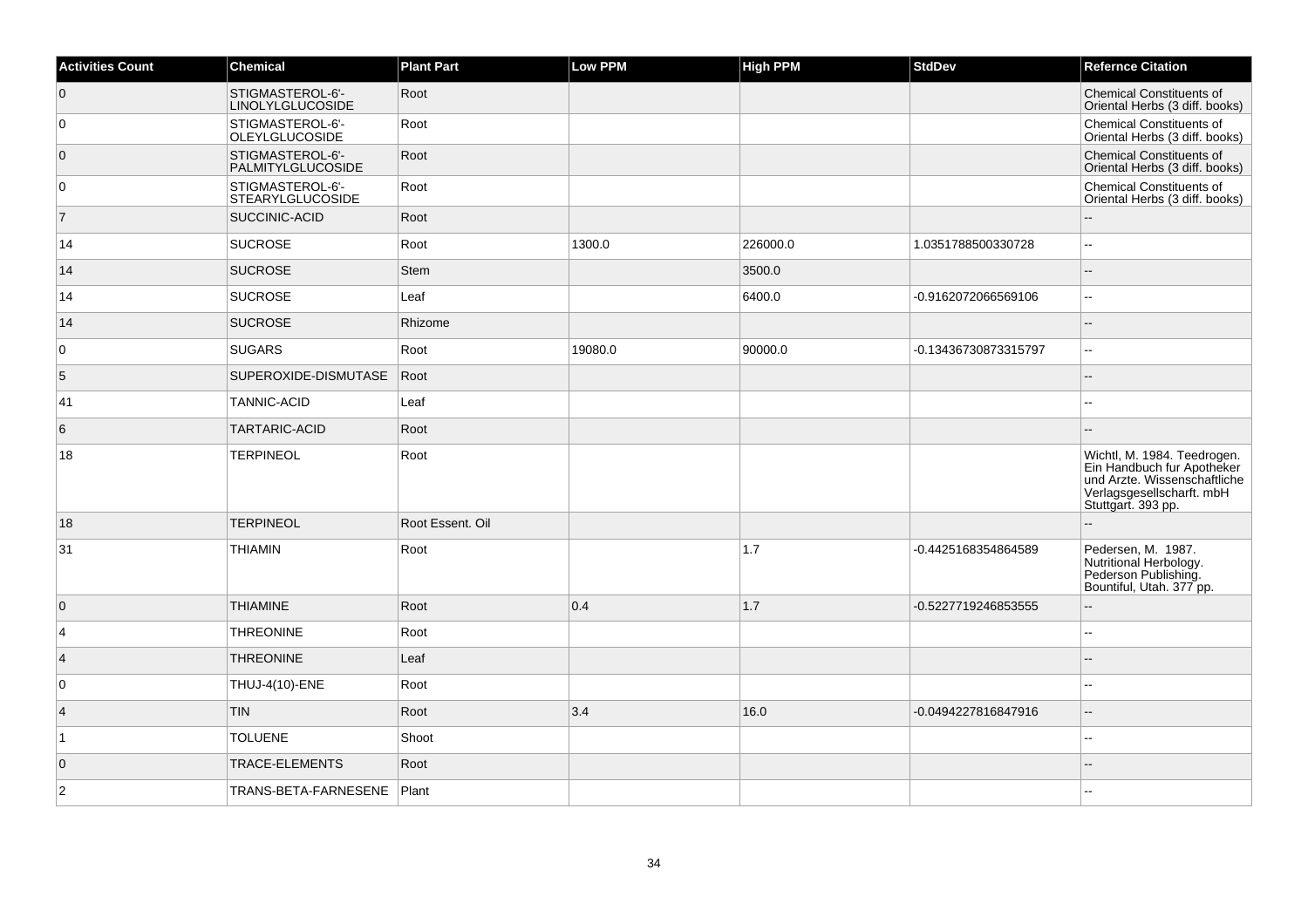| <b>Activities Count</b> | Chemical                              | <b>Plant Part</b>     | Low PPM | <b>High PPM</b> | <b>StdDev</b>       | <b>Refernce Citation</b>                                                                                                                                                 |
|-------------------------|---------------------------------------|-----------------------|---------|-----------------|---------------------|--------------------------------------------------------------------------------------------------------------------------------------------------------------------------|
| $ 2\rangle$             | TRANS-BETA-FARNESENE Root Essent. Oil |                       |         | 80000.0         | 0.947568920739301   | $\mathcal{L}_{\mathcal{F}}$                                                                                                                                              |
| 0                       | TRANS-CARYOPHYLLENE                   | Plant                 |         |                 |                     | L.                                                                                                                                                                       |
| $\overline{0}$          | TRANS-CARYOPHYLLENE                   | Root Essent. Oil      |         |                 |                     | --                                                                                                                                                                       |
| 0                       | TRICOSANOIC-ACID                      | Root                  |         |                 |                     |                                                                                                                                                                          |
| $ 2\rangle$             | <b>TRIFOLIN</b>                       | Shoot                 |         |                 |                     |                                                                                                                                                                          |
| $\overline{2}$          | <b>TRIFOLIN</b>                       | Leaf                  |         |                 |                     | ۵.                                                                                                                                                                       |
| $\overline{0}$          | TRIMETHYL-PYRAZINE                    | Root                  |         |                 |                     |                                                                                                                                                                          |
| 0                       | TRIPALMITIN                           | Root                  |         |                 |                     |                                                                                                                                                                          |
| $\overline{0}$          | <b>TRIPALMITIN</b>                    | Rhizome               |         |                 |                     |                                                                                                                                                                          |
| 8                       | <b>TYROSINE</b>                       | Leaf                  |         |                 |                     | --                                                                                                                                                                       |
| 8                       | <b>TYROSINE</b>                       | Root                  |         |                 |                     | ш,                                                                                                                                                                       |
| 0                       | URACIL                                | Root                  |         |                 |                     | $\sim$                                                                                                                                                                   |
| $\overline{0}$          | URIDINE                               | Root                  |         |                 |                     |                                                                                                                                                                          |
| $\overline{3}$          | VALINE                                | Root                  |         |                 |                     | $-1$                                                                                                                                                                     |
| $\vert 3 \vert$         | <b>VALINE</b>                         | Leaf                  |         |                 |                     |                                                                                                                                                                          |
| 24                      | VANILLIC-ACID                         | Plant                 |         |                 |                     | Jeffery B. Harborne and H.<br>Baxter, eds. 1983.<br>Phytochemical Dictionary. A<br>Handbook of Bioactive<br>Compounds from Plants.<br>Taylor & Frost, London. 791<br>pp. |
| 24                      | VANILLIC-ACID                         | Root                  |         | 55.0            | 0.9214964116563734  | $\overline{\phantom{a}}$                                                                                                                                                 |
| 0                       | VICILIN                               | Endosperm             |         |                 |                     | $\overline{a}$                                                                                                                                                           |
| $\vert$ 2               | VIOLAXANTHIN                          | Leaf                  |         |                 |                     | --                                                                                                                                                                       |
| 0                       | VITAMIN-B12                           | Root                  |         |                 |                     | $\overline{\phantom{a}}$                                                                                                                                                 |
| $\overline{0}$          | <b>WATER</b>                          | Root                  |         | 788000.0        | 0.12275678708782596 | ш,                                                                                                                                                                       |
| $\overline{3}$          | <b>XYLOSE</b>                         | <b>Tissue Culture</b> |         |                 |                     | $\overline{\phantom{a}}$                                                                                                                                                 |
| $\overline{3}$          | <b>XYLOSE</b>                         | Root                  |         |                 |                     |                                                                                                                                                                          |
| 77                      | <b>ZINC</b>                           | Stem                  |         |                 |                     | --                                                                                                                                                                       |
| 77                      | <b>ZINC</b>                           | Petiole               |         |                 |                     |                                                                                                                                                                          |